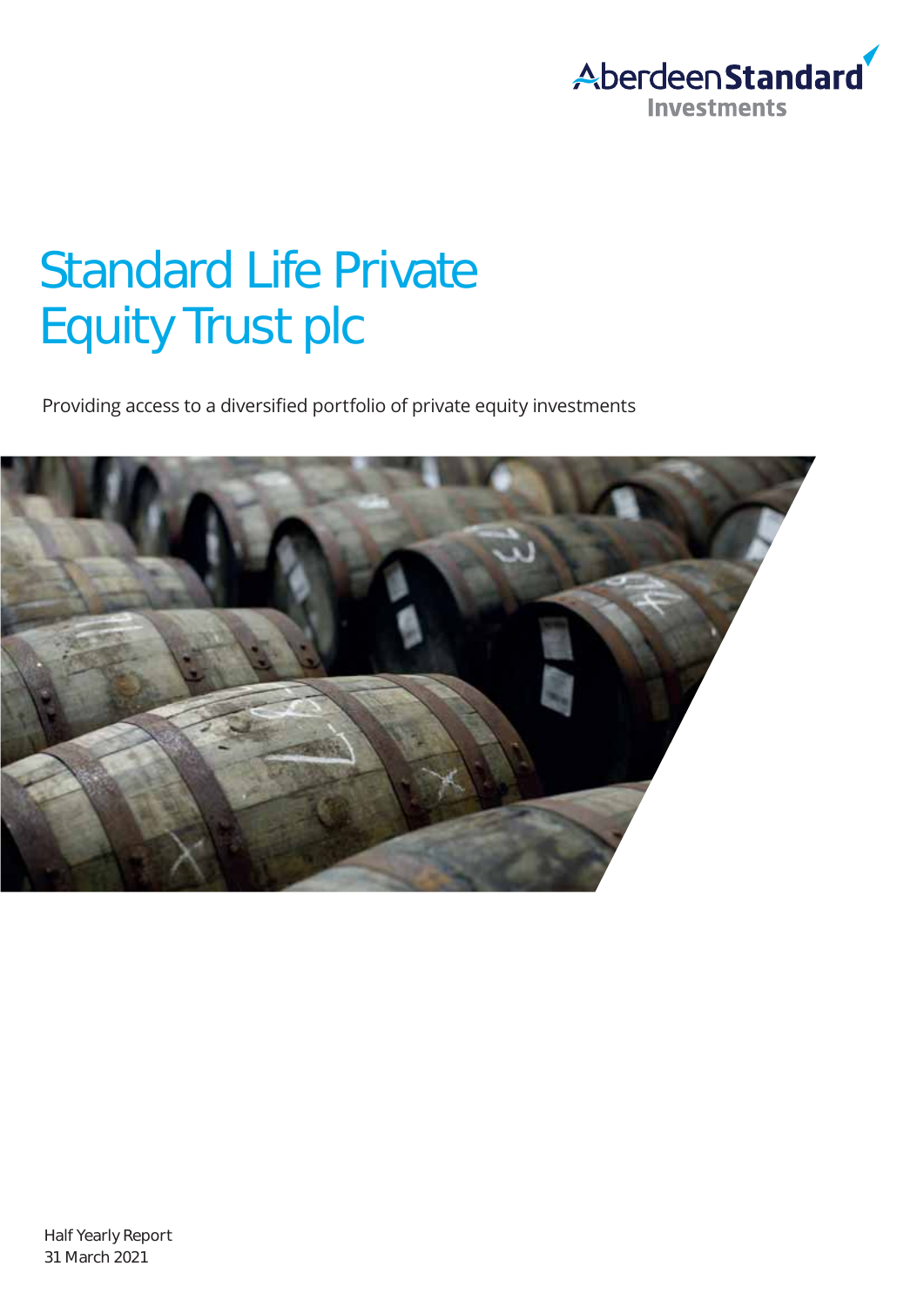THIS DOCUMENT IS IMPORTANT AND REQUIRES YOUR IMMEDIATE ATTENTION. If you are in any doubt about the action you should take, you are recommended to seek your own independent financial advice from your stockbroker, bank manager, solicitor, accountant or other independent financial adviser authorised under the Financial Services and Markets Act 2000, (as amended by the Financial Services Act 2012) if you are in the United Kingdom or if not, from another appropriately authorised financial adviser. If you have sold or otherwise transferred all your ordinary shares in Standard Life Private Equity Trust plc, please forward this document, together with the accompanying documents, immediately to the purchaser or transferee, or to the stockbroker, bank or agent through whom the sale or transfer was effected for transmission to the purchaser or transferee.





#### **The Company**

Standard Life Private Equity Trust plc (the "Company" or "SLPET") is an investment trust with a premium listing on the London Stock Exchange.

The Company provides investors with exposure to leading private equity funds and private companies, mainly in Europe. It invests through the primary and secondary funds markets, and co-investments. Its investment objective is to achieve long-term total returns for investors and its policy is to maintain a broadly diversified portfolio by country, industry sector, maturity and number of underlying investments.

The Company has appointed SL Capital Partners LLP ("SLCP"), a wholly owned subsidiary of Standard Life Aberdeen plc, as its alternative investment fund manager ("AIFM") and Manager (the "Manager"). Aberdeen Standard Investments ("ASI") is the brand of Standard Life Aberdeen plc.

#### **Visit our Website**

To find out more about Standard Life Private Equity Trust plc, please visit: **slpet.co.uk**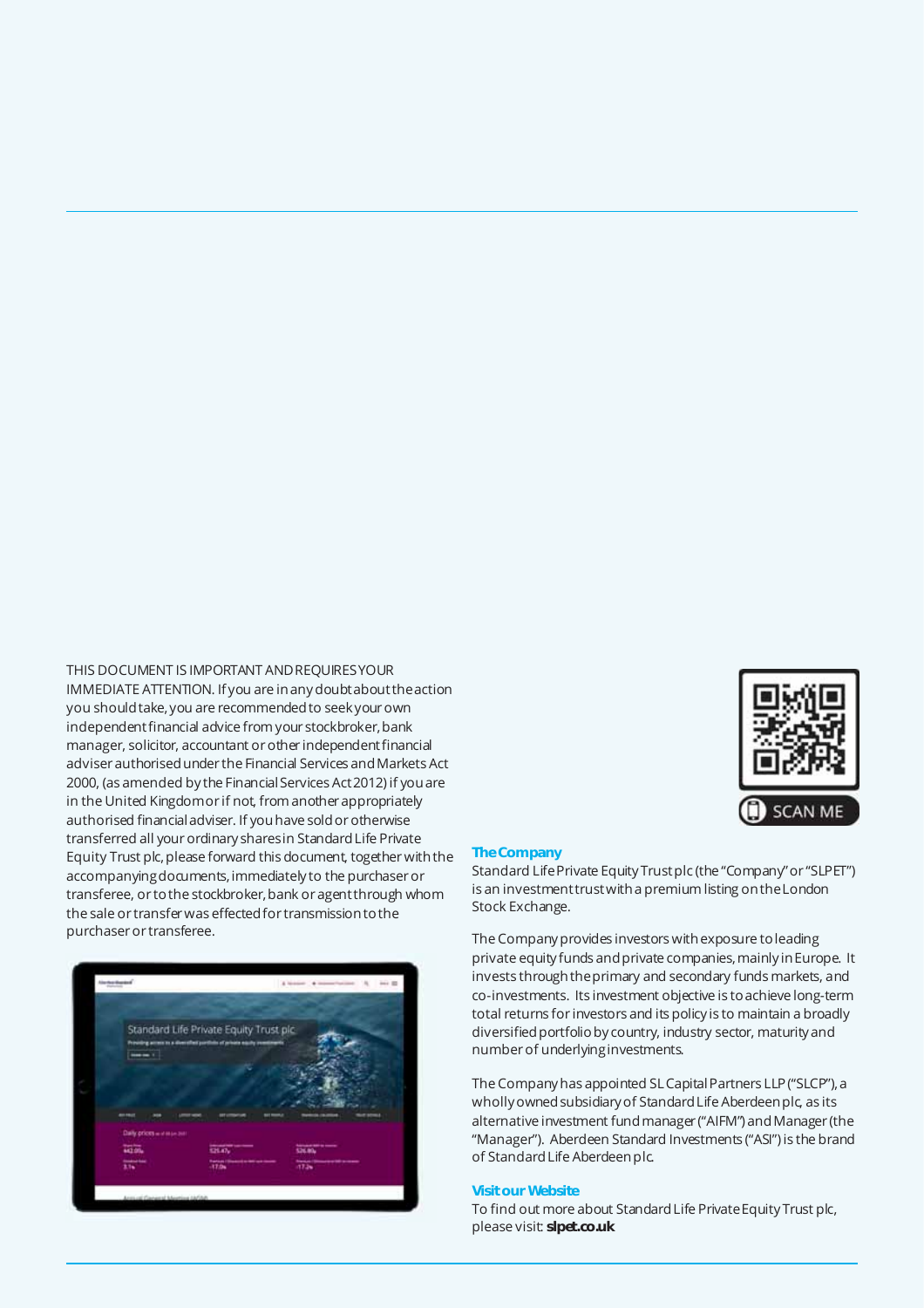### **Contents**

| <b>Overview</b>                             |    |
|---------------------------------------------|----|
| Key Features                                | 2  |
| Performance & Financial Highlights          | 4  |
| Chair's Statement                           | 5  |
| Interim Board Report                        | 6  |
| <b>Investment Strategy</b>                  | 7  |
| Investment Manager's Review                 | 8  |
| <b>Portfolio</b>                            |    |
| Ten Largest Investments                     | 18 |
| Investment Portfolio                        | 20 |
| <b>Financial Statements (unaudited)</b>     |    |
| Condensed Statement of Comprehensive Income | 22 |
| Condensed Statement of Financial Position   | 23 |
| Condensed Statement of Changes in Equity    | 24 |
| Condensed Statement of Cash Flows           | 25 |
| Notes to the Financial Statements           | 26 |
| <b>General Information</b>                  |    |
| Alternative Performance Measures            | 31 |
| Glossary of Terms & Definitions             | 33 |
| Information for Investors                   | 35 |
| <b>Corporate Information</b>                | 41 |

#### **Highlights**

| Net Asset Value ("NAV") Total Return*+ | Share Price Total Return <sup>*+</sup> | <b>FTSE All-Share Index Total Return</b> |
|----------------------------------------|----------------------------------------|------------------------------------------|
| Six months ended 31 March 2021         | Six months ended 31 March 2021         | Six months ended 31 March 2021           |
| 49%                                    |                                        | 18.5%                                    |
| Year ended 30 September 2020           | Year ended 30 September 2020           | Year ended 30 September 2020             |
| 11.7%                                  | $-4.6%$                                | $-16.6%$                                 |
|                                        |                                        |                                          |
| <b>Net Assets</b>                      | <b>Share Price</b>                     | Discount <sup>*+</sup>                   |
| As at 31 March 2021                    | As at 31 March 2021                    | As at 31 March 2021                      |
| £8/3.9m                                | 437.00                                 | $23.1\%$                                 |
| 30 September 2020                      | 30 September 2020                      | 30 September 2020                        |
| £770.3m                                | 320.0p                                 | 36.1%                                    |

\* Considered to be an Alternative Performance Measure. See pages 31 and 32 for more information. + A Key Performance Indicator by which the performance of the Manager is measured by the Board.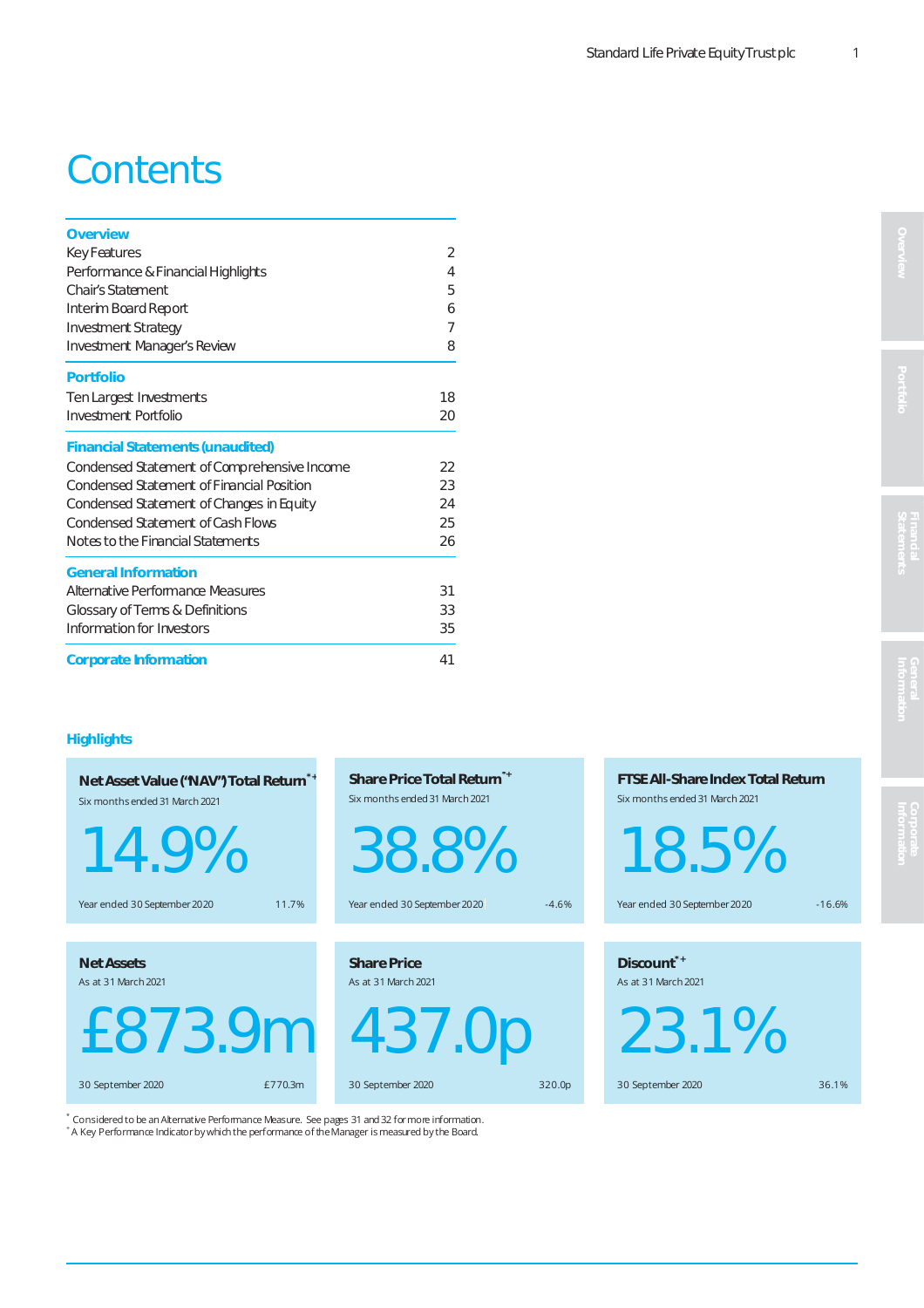# Key Features



#### **Conviction**

- · A listed private equity fund-of-funds offering, with SLPET's top 10 fund investments representing 48% of portfolio NAV
- · Successful track record of selecting top performing managers and funds over many years
- · 70% of our investments fall within top or second quartile from a total value over paid in capital perspective



#### **Specialism**

- · Core focus on the European mid-market since the trust's inception in 2001, providing deep market intelligence, a longterm track record of performance and exposure to a segment of the market that can be hard to access
- · Continued bias to Europe (83%) with a tilt towards North Western Europe (73%) given the number and breadth of investment opportunities available there
- · No single geography overexposed, helping to provide resilience during financial market turmoil (Brexit, Covid-19 pandemic)

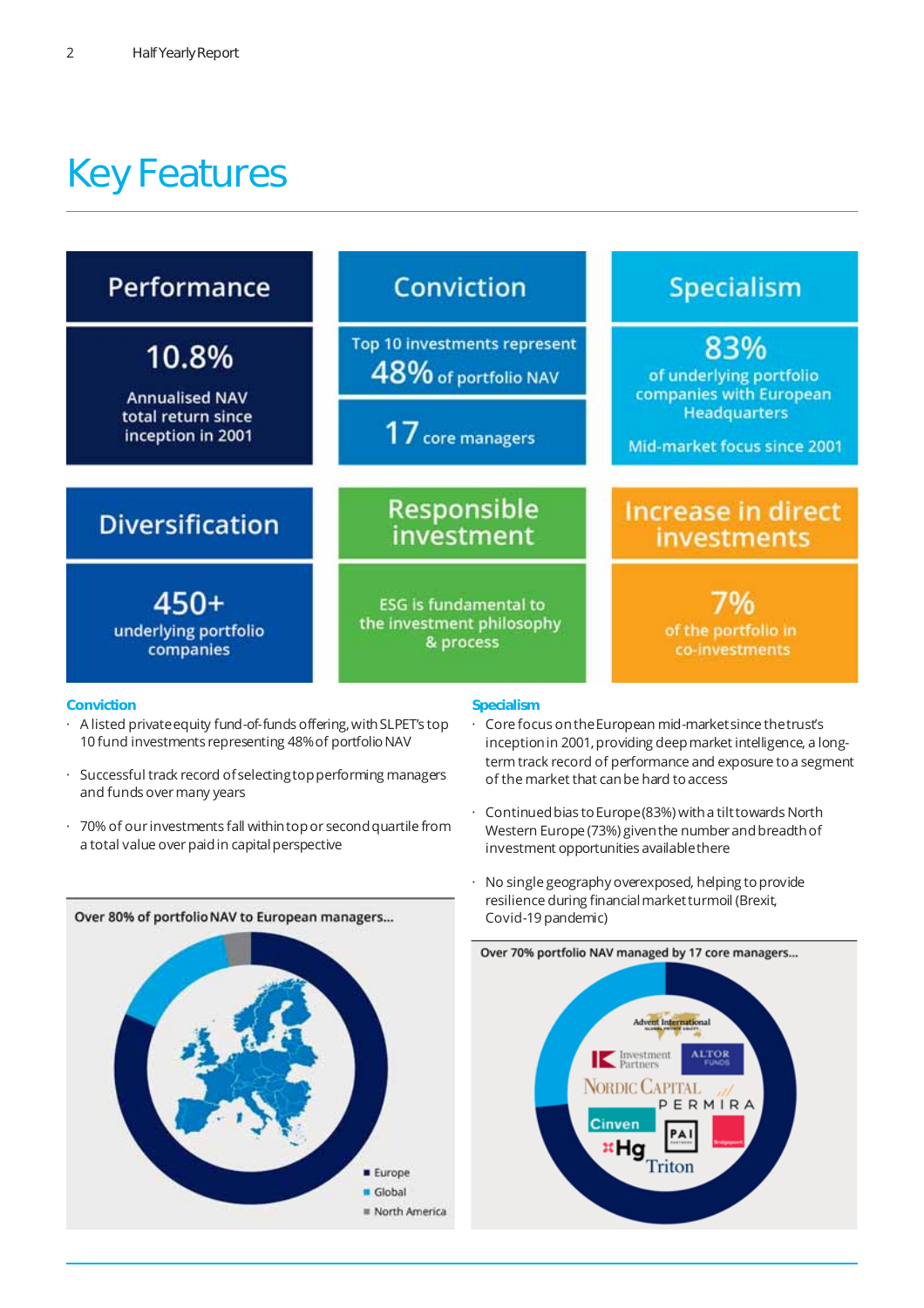#### **Diversification**

Increased exposure towards high growth areas which have proven to be relatively stable and predictable through cycles and periods of market dislocation:

- · We have purposefully sought to invest in managers and investments focused on high growth, non-cyclical sectors and sub-sectors
- Sector exposure has moved more towards high growth sectors which have proven to be relatively stable and predictable, notably since the start of the Covid-19 pandemic
- · Technology and Healthcare represent 38% of the portfolio. When combined with Consumer Staples these non-cyclical sectors equate to 48%
- Over 450 underlying private companies, well-balanced across different regions, sectors and vintages
- 53% of the portfolio held for four or moreyears which will drive distributions going forward with value accretion coming from the less mature vintages

#### **Responsible Investment**

Environmental, Social and Governance ('ESG') assessment of every investment made:

- Partner with private equity managers that are ESG leaders and/or culturally committed to ESG improvement
- The Manager has been a signatory of the PRI for over 10 years, obtaining an A+ rating for strategy and governance in 2020
- · All private equity firms in the Company's portfolio are subject to the Manager's annual Responsible Investment survey

#### **Increase in direct investments**

Deploying a larger share of SLPET's capital via co-investments and secondaries, bringing further control over capital deployment, sector exposure and costs of investment:

· In 2019 we refined SLPET's investment strategy to include coinvestments which we view as complementary to investing in primaries and secondaries

#### How the sector exposure has changed over time...



Geography of the underlying portfolio...



Maturity of the underlying portfolio...



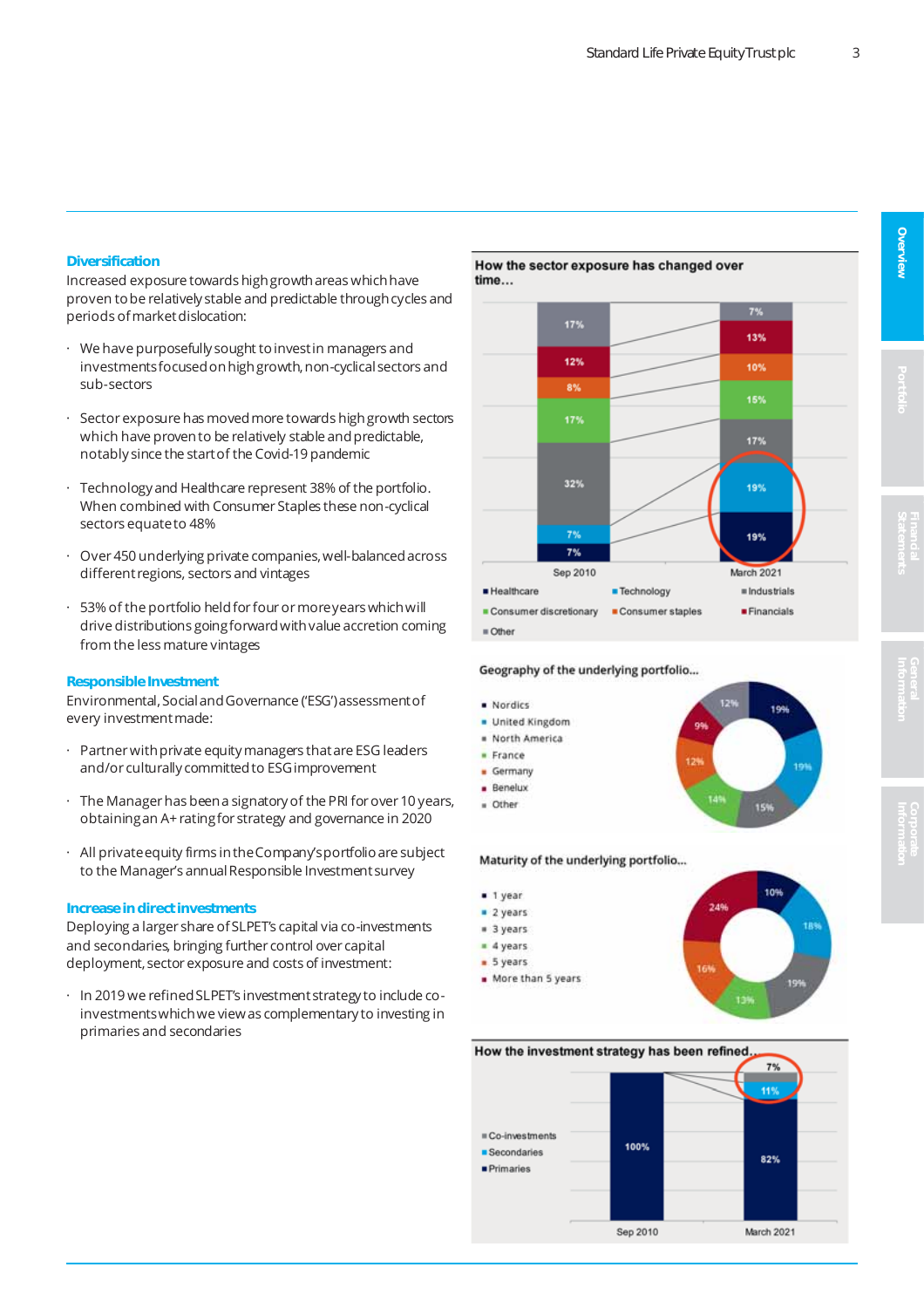## Performance & Financial Highlights

#### **Performance & Financial Highlights to 31 March 2021**

#### **Continued NAV growth during a volatile year for capital markets**

The Company's NAV total return\*+ ("NAV TR") was **14.9%** (30 September 2020: 11.7%) versus 18.5% (30 September 2020: -16.6%) for the FTSE All-Share Index ("FTSE All Share TR").

#### **Strong share price growth and narrowing of discount**  The share price total return ("TSR")\*+ of **38.8%** (30

September 2020: -4.6%) strongly outperformed the comparator index, as the discount narrowed from 36.1% at 30 September 2020 to 23.1%.

The Company has **delivered returns in excess of the wider UK market over all time frames** (as shown in the chart on the right hand side).

#### **Valuation of existing portfolio continues to increase despite Covid-19**

The valuation of the underlying portfolio increased by **22.9%** during the six months to 31 March 2021 (in constant currency). Net assets were **£873.9m**, up from £770.3m at 30 September 2020 as the Company's strategic exposure to resilient sectors (notably Technology, Healthcare and Consumer Staples) helped to underpin portfolio growth despite the global pandemic.

#### **Disciplined investment activity focused on non-cyclical strategies**

The Company continued to selectively **deploy capital** into new investments despite the global pandemic. During the six months to 31 March 2021, the Company committed**£88.4m** (six months to 31 March 2020: £83.9m) to three primary fund commitments and three co-investments.



#### **Over-commitment ratio is below the long-term target range**

Total outstanding commitments of **£462.9m** (30 September 2020: £471.4m). The value of outstanding commitments in excess of liquid resources as a percentage of net assets was **22.9%** (30 September 2020: 28.9%). This is below the long term target range of 30% to 75% over the long-term and is largely due to the strong levels of realisations during the six months under review. This is expected to be short term with new investment activity likely to drive an increase in the second half of the year.

#### **Portfolio continued to generate strong realisations**

The portfolio continued to generate strong realisations during the six month period, with distributions of **£92.7m**. The strong exit activity is continuing the trend seen in the prior financial year, when the £140.7m of distributions received in the year to 30 September 2020 was the second highest annual total for SLPET since its inception in 2001.

\* Considered to be an Alternative Performance Measure. See pages 31 and 32 for more information.  $^{\ast}$  A Key Performance Indicator by which the performance of the Manager is measured by the Board.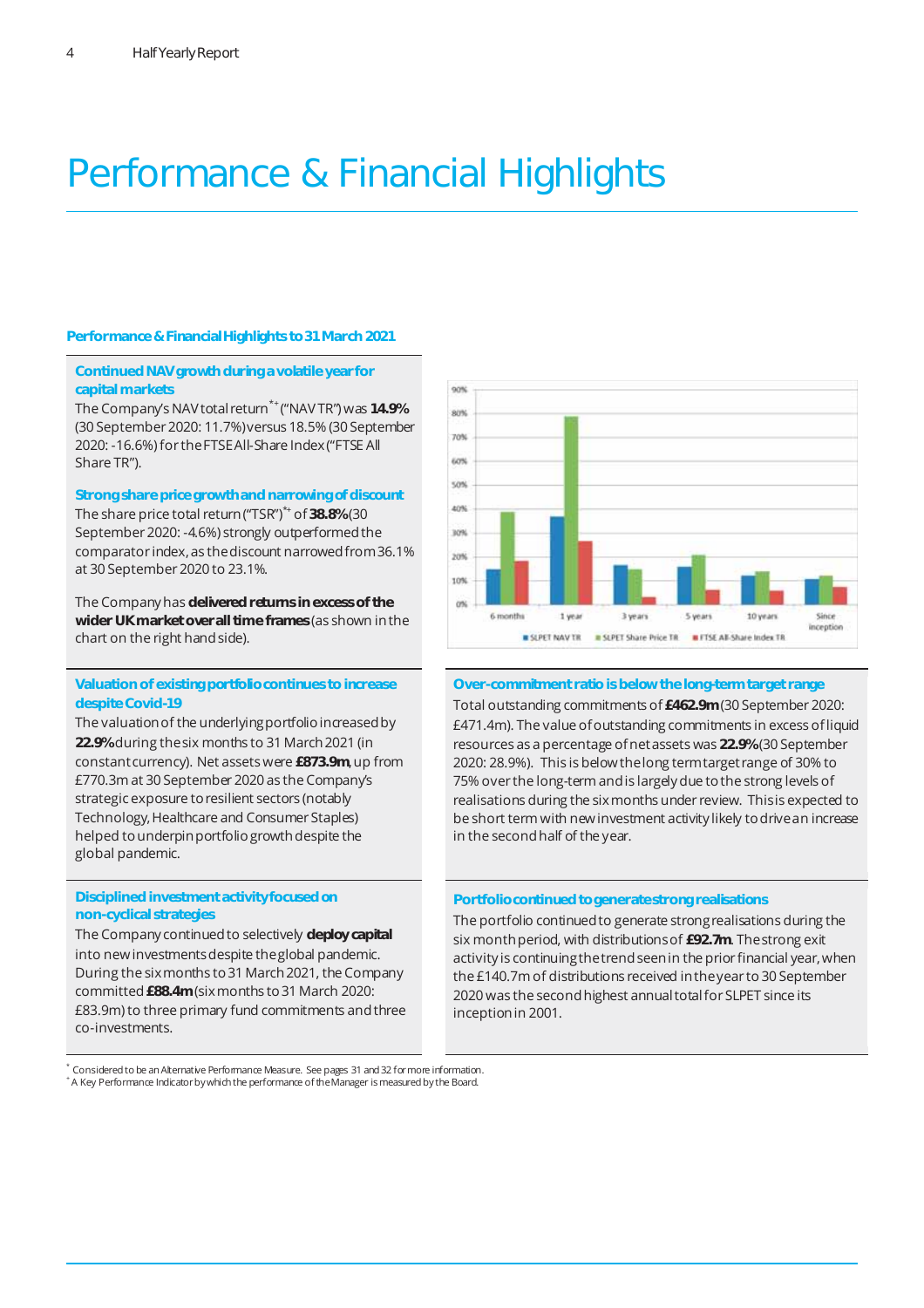### Chair's Statement



**Christina McComb OBE, Chair** 

#### **Performance**

For the six months to 31 March 2021, the Company's NAV Total Return was 14.9% and the total shareholder return was 38.8%, as the discount at which shares were trading to NAV narrowed to 23.1% compared with 36.1% on 30 Sept 2020. For comparison, the return on the FTSE All Share was 18.5% over the same period. Whilst the NAV return reflects significant widening of the discount at the outset of the Covid 19 pandemic, over the last 12 months, the Company's NAV and the FTSE All-Share Index have generated total returns of 26.1% and 26.7% respectively.

A review of the Company's performance, market background and investment activity during the period under review, as well as the Manager's investment outlook, are provided in the Manager's Review which can be found on pages 8 to 17.

#### **Investments & realisation activity**

During the period, the Company made commitments totalling £88.4m (2020: £83.9m). Funds were committed to three new primary investments and three co-investments, taking the number of co-investments to six and increasing the proportion of co-investments in the portfolio to 6.7%, up from 5.3% at 30 September 2020. The Company received net realisations of £92.7m (2020: £93.8m). The realised return from divestments in the Company's core portfolio equated to 2.6 times cost (2020: 3.5 times). Outstanding commitments at 31 March 2021 were £462.9m (2020: £471.4m).

#### **Dividends**

The Company paid the first interim dividend for the current year in April 2021 of 3.4 pence per share. The Board has dedared a second interim dividend of 3.4 pence per share which will be paid on 30 July 2021 to shareholders on the Company's share register at 25 June 2021. These two payments will make a total for the period of 6.8 pence per share (2020: 6.6 pence per share).

The Board also expects that, in the absence of any adverse market event, further interim dividend payments of 3.4p will be made in October 2021 and January 2022. As in previous years, the dividends will be funded from the capital and income distributions received by the Company in the year.

#### **Gearing and liquidity**

The Company has £200m of bank facilities. These are currently undrawn (2020: £nil). In addition, at the end of March, the Company had cash and cash equivalents of £62.5m (2020: £33.1m).

#### **Board changes**

Jonathon Bond stepped down from the Board of the Company following the conclusion of the AGM in March 2021 to take up a prominent executive role. On behalf of the Board, I would like to thank him for his considerable contribution to the Company and wish him well in his future endeavours.

The Board regularly considers succession planning and has appointed an external recruitment consultant to support the Board in its search for up to two additional non-executive Directors to join the Board in line with its existing succession plans. An announcement will be made at the conclusion of this search process.

#### **Manager rebrand**

The Board notes that Standard Life Aberdeen plc intends to rebrand to abrdn plc. The Board is working with the Manager on the implications of this and will be actively considering a change of name for the Company. The Board will engage with its shareholders on plans for rebranding at an appropriate time.

#### **Outlook**

Since I wrote my outlook in the Annual Statement for 2020, the private equity sector has generally weathered the impacts of the Covid-19 pandemic well and the Company's performance has been strong. The NAV per share at the end of March 2021 was 33% higher than 12 months earlier.

Notwithstanding this strong performance, the Board continues to monitor closely the economic indicators and the private equity market for signs of overheating. In particular, the Board reinforces the need for the manager to maintain discipline and focus when making investment decisions.

Overall, the Board continues to be positive about the prospects for private equity as an asset class to deliver strong capital growth and shareholder returns and we have confidence in the Manager's ability to seek out best in class private equity managers regardless of the market backdrop.

**Christina McComb OBE, Chair,** 28 June 2021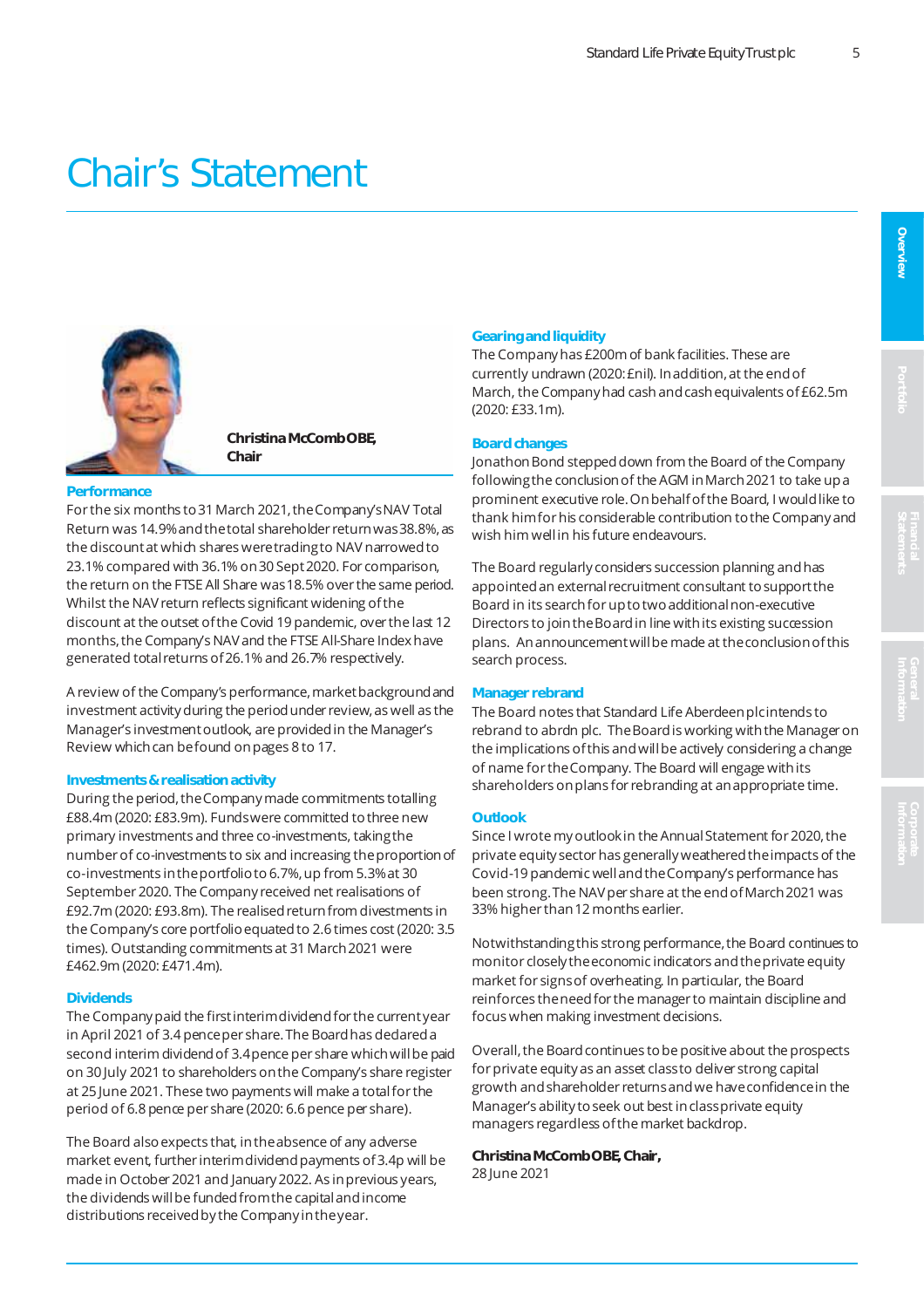### Interim Board Report

#### **Directors' Responsibility Statement**

The Directors are responsible for preparing the Half Yearly Report, in accordance with applicable laws and regulations. The Directors confirm that, to the best of their knowledge:

- · The condensed set of financial statements has been prepared in accordance with Financial Reporting Standard 104 (Interim Financial Reporting) and gives a true and fair view of the assets, liabilities, financial position and profit or loss of the Company;
- The Interim Board Report (constituting the interim management report) includes a fair review of the information required by DTR 4.2.7R of the Disclosure Guidance and Transparency Rules, being an indication of important events that have occurred during the first months of the financial year and their impact on the condensed set of financial statements, and a description of the principal risks and uncertainties for the remaining six months of the year; and
- · The financial statements include a fair review of the information required by DTR 4.28R of the Disclosure Guidance and Transparency Rules, being related party transactions that have taken place in the first six months of the financial year and that have materially affected the financial position or performance of the Company during that period, and any changes in the related party transactions described in the last Annual Report that could do so.

#### **Principal Risk and Uncertainties**

The Board has an ongoing process for identifying, evaluating and managing the principal risks, emerging risks and uncertainties of the Company. The principal risks faced by the Company relate to the Company's investment activities and are set out in the Strategic Report contained within the Annual Report for the year ended 30 September 2020. They comprise the following risk categories:

- · market risk
- · liquidity risk
- · over-commitment risk
- · credit risk
- · investment selection
- · operational risk

The Board notes that the principal risks may be impacted by the continued economic uncertainty stemming from the Covid-19 pandemic. This includes risks surrounding the performance of the companies in the portfolio such as employee absence, reduced demand, supply chain breakdowns and suspension of distributions. The Board has been proactive in engaging with the Manager to ensure that the Company continues to be managed in accordance with the investment objective and policy, and in the best interest of shareholders. Operationally, Covid-19 continues to affect the suppliers of services to the Company including the Manager and other key third party suppliers. To date, these services have continued to be supplied without interruption and the Board will continue to monitor arrangements in the form of regular updates from the Manager.

In all other respects, the Company's principal risks, emerging risks and uncertainties have not changed materially since the date of that Annual Report.

#### **Going Concern**

In accordance with the FRC's Guidance on Risk Management, Internal Control and Related Financial and Business Reporting, the Directors have undertaken a rigorous review of the Company's ability to continue as a going concern as a basis for preparing the financial statements.

The Board has taken into account; the £200 million committed, syndicated revolving credit facility which matures in December 2024; the level of liquid resources, including cash and cash equivalents; the future cash flow projection; and the Company's cash flows during the period.

The Directors are mindful of the principal risk and uncertainties disclosed above, including the impact of Covid-19. Having reviewed these matters, the Directors believe that the Company has adequate financial resources to continue its operational existence for the foreseeable future and for at least 12 months from the date of this Half Yearly Report. Accordingly, they continue to adopt the going concern basis in preparing the Half Yearly Report.

On behalf of the Board, **Christina McComb OBE, Chair** 28 June 2021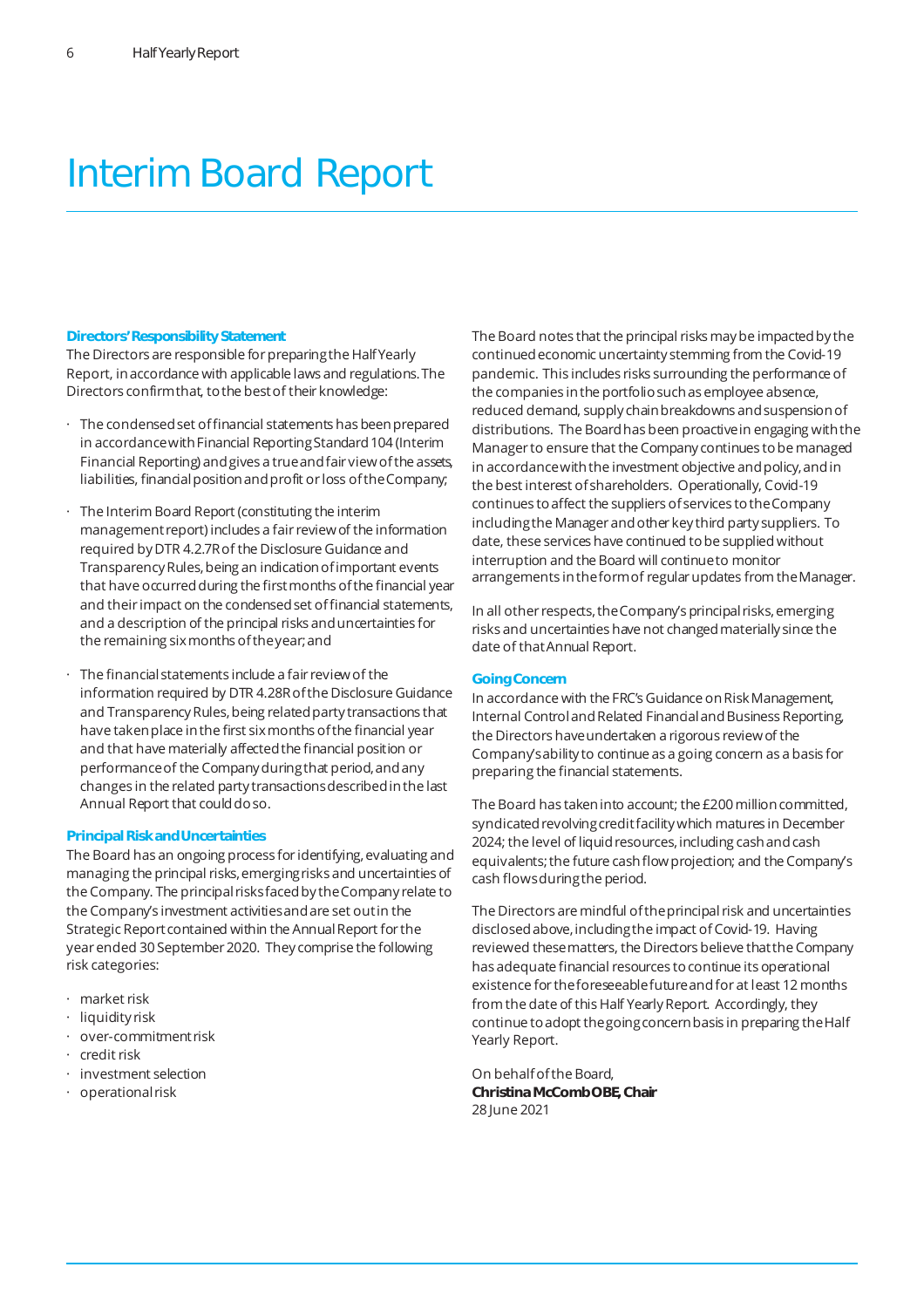### Investment Strategy Strategy

#### **Investment Objective**

The Company's investment objective is to achieve long-term total returns through holding a diversified portfolio of private equity funds and direct investments into private companies alongside private equity managers ("co-investments"), a majority of which will have a European focus.

#### **Investment Policy**

The Company: (i) commits to private equity funds on a primary basis; (ii) acquires private equity fund interests in the secondary market; and (iii) makes direct investments into private companies via co-investments. Its policy is to maintain a broadly diversified portfolio by country, industry sector, maturity and number of underlying investments.

The objective is for the portfolio to comprise around 50 ''active'' private equity fund investments; this exdudes funds that have recently been raised, but have not yet started investing, and funds that are close to or being wound up. The Company may also invest up to 20% of its assets in co-investments.

The Company may also hold direct private equity investments or quoted securities as a result of distributions in specie from its portfolio of fund investments. The Company's policy is normally to dispose of such assets where they are held on an unrestricted basis.

To maximise the proportion of invested assets, the Company follows an over-commitment strategy by making commitments which exceed its uninvested capital. In making such commitments, the Manager, together with the Board, will take into account the uninvested capital, the value and timing of expected and projected cashflows to and from the portfolio and, from time to time, may use borrowings to meet drawdowns. The Board has agreed that the over-commitment ratio should sit within the range of 30% to 75% over the long-term.

The Company's maximum borrowing capacity, defined in its articles of association, is an amount equal to the aggregate of the amount paid up on the issued share capital of the Company and the amount standing to the credit of the reserves of the Company. However, it is expected that borrowings would not normally exceed 30% of the Company's net assets at the time of drawdown.

The Company's non-sterling currency exposure is principally to the euro and US dollar. The Company does not seek to hedge this exposure into sterling, although any borrowings in euros and other currencies in which the Company is invested would have such a hedging effect.

Cash held pending investment is invested in short-dated government bonds, money-market instruments, bank deposits or other similar investments. Cash held pending investment may also be invested in other listed investment companies or trusts. The Company will not invest more than 15% of its total assets in such listed equities.

The investment limits described above are all measured at the time of investment.

#### **Portfolio Construction Approach**

Through its primary and secondary fund investments and coinvestments, the Company is directly and indirectly invested in a diverse range of underlying companies. At 31 March 2021, the portfolio had exposure to 486 separate private companies.

Investments made by the Company are typically with or alongside private equity firms with whom the Manager has an established relationship of more than 10 years.

The Company predominantly invests in European mid-market companies. Over 80% of portfolio by value is invested in European domiciled operating companies and the Board expects this to remain the case over the longer term, with a weighting towards North-western Europe. This has been the geographic focus of the Company since its inception in 2001 and where it has a strong, long-term track record. However, the Company also selectively seeks exposure to North American mid-market companies, as a means to access emerging growth or investment trends that cannot be fully captured by investing in Europe alone.

The Company has a well-balanced portfolio in terms of noncyclical and cyclical exposure. Currently no single sector represents more than 20% of the portfolio by value and it is expected that no single sector will be more than 30% of the portfolio over the longer term. Over time, the Manager anticipates a continuation of the recent shift toward sectors that are experiencing long-term growth (such as Technology and Healthcare) at the expense of more cyclical sectors, such as Industrial and Consumer Discretionary.

Environmental, Social and Governance ("ESG") is a strategic priority for the Board and the Manager. The Company aims to be an active, long-term responsible investor and ESG is a fundamental component of the Company's investment philosophy and process.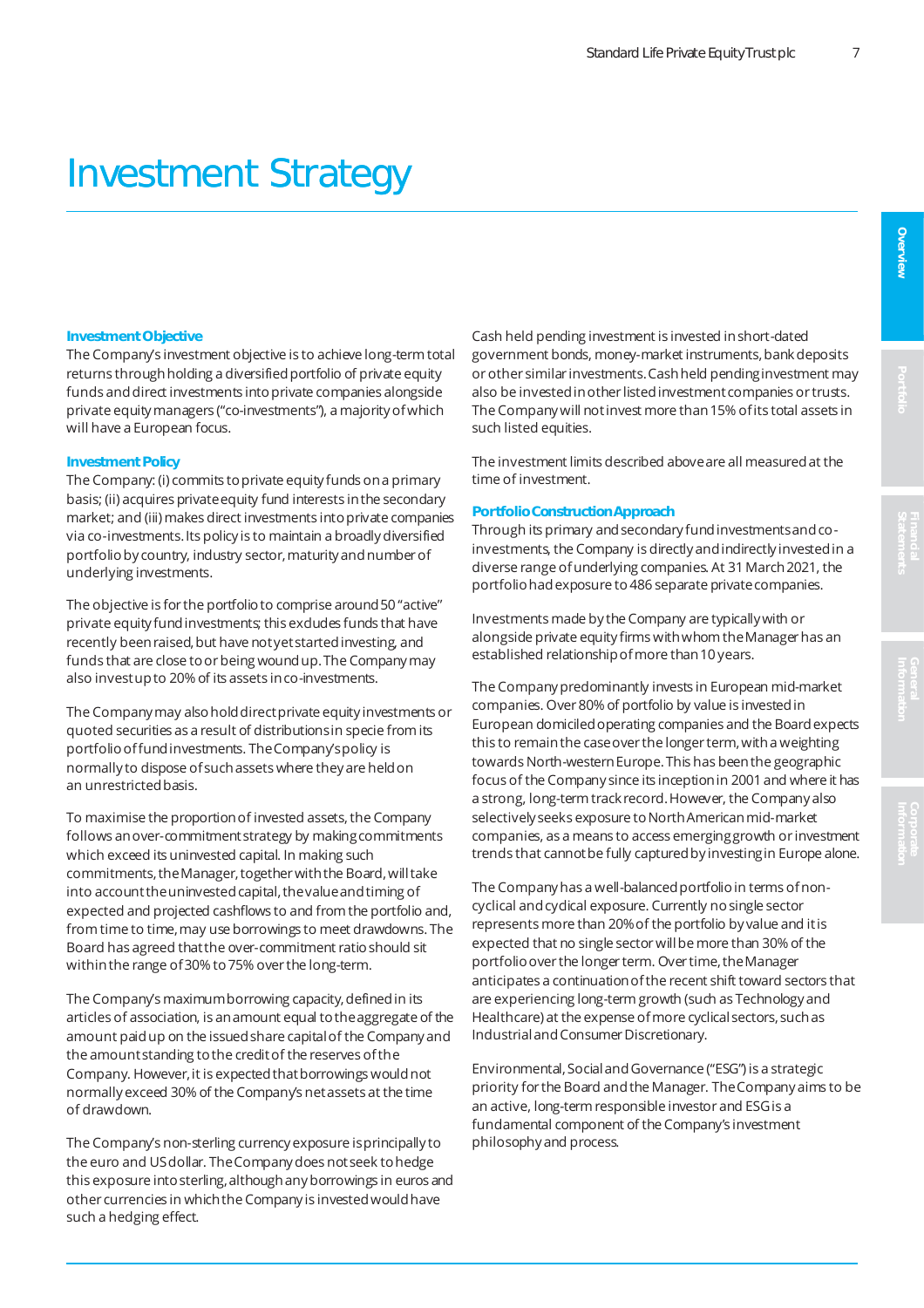### Investment Manager's Review

**Alan Gauld, Lead Portfolio Manager**



#### **Headlines**

- · **Performance** The NAV total return ("NAV TR") for the six months to 31 March 2021 was 14.9% versus 18.5% for the FTSE All-Share Index. The valuation of the underlying portfolio increased by 22.9% during the period (in constant currency).
- · **Investment activity** In total, three primary fund commitments and three co-investments were completed in the first six months of the year.
- · **Realisations** The portfolio continued to generate strong realisations during the period, with distributions of £92.7m (30 September 2020: £140.7m).
- · **Outstanding commitments** Total outstanding commitments of £462.9m (30 September 2020: £471.4m). The value of outstanding commitments in excess of liquid resources as a percentage of net assets is 22.9% (30 September 2020: 28.9%). This is below our long-term target range of 30%-75%.
- · **Balance sheet** The Company had cash and cash equivalents of £62.5m at 31 March 2021 (30 September 2020: £33.1m). Furthermore, the Company has an undrawn syndicated revolving credit facility of £200m.

#### **Summary**

The first six months of the year have seen the Company continue its strong performance is the wake of Covid-19. The Company's strategic exposure to more resilient sectors, namely Technology, Healthcare and Consumer Staples, positioned the Company well going into the global pandemic. This has been reflected in robust trading in the underlying portfolio and strong realisation activity, despite the economic backdrop, helping to underpin strong overall valuations in the portfolio.

The underlying portfolio continues to see several success stories, both within resilient sectors such as Technology and Healthcare and more cyclical sectors such as Industrials and Consumer Discretionary. Therefore, when we look at the Company's largest 100 companies in the portfolio by value, we estimate that only 2 (0.8% of NAV) have been materially disrupted by the global pandemic, with the remaining underlying companies still expected to reach their respective investment cases, albeit with timing delays in some cases. The portfolio is well positioned as we hopefully move out of this period of country-wide lockdowns.

Furthermore, a number of full exits and IPOs have also helped to drive meaningful uplifts in valuation during the six months to 31 March 2021. Notable exits include Colisee (Nordic-based care services), Questel (provider of IP information and management software) and Calypso (capital market software), whereas IPOs in the portfolio include Moonpig (UK-based online gifting business), Dr Martens (leading consumer footwear brand) and Inpost (selfservice lockers for ecommerce consumers). Portfolio company realisations during the first six months of the year were at a 63.1% premium to the valuation two quarters prior. This type of uplift upon exit is not a recent phenomenon, with the portfolio displaying an average exit valuation premium of >20% since 2010.

On the new investment side, we have seen a number of interesting new underlying companies in the portfolio, mostly in more resilient, high growth sectors. The Company completed three new co-investments, in NAMSA (Contract Research Organisation focused on medical devices), Funecap (European funeral services) and a technology business sponsored by Nordic Capital which, due to confidentiality reasons we are unable to name at this time. The Company also committed to three new primary funds during the period, all alongside managers with whom Aberdeen Standard Investments has an established relationship of more than ten years (Triton, IK, and PAI). Further detail on the new investments is provided later in the report.

In terms of cashflows, the aforementioned exit and IPO activity has helped drive strong distributions in the period. Distributions received for the six months to 31 March 2021 were £92.7m. This strong exit activity is continuing the trend seen in the prior financial year, when the £140.7m of distributions received in the year to 30 September 2020 was the second highest annual total for SLPET since its inception in 2001. As a result, the balance sheet is in a robust position with £62.5m of cash and cash equivalents and an undrawn £200m revolving credit facility. This provides the Company with ample firepower for new investments in the months and years ahead.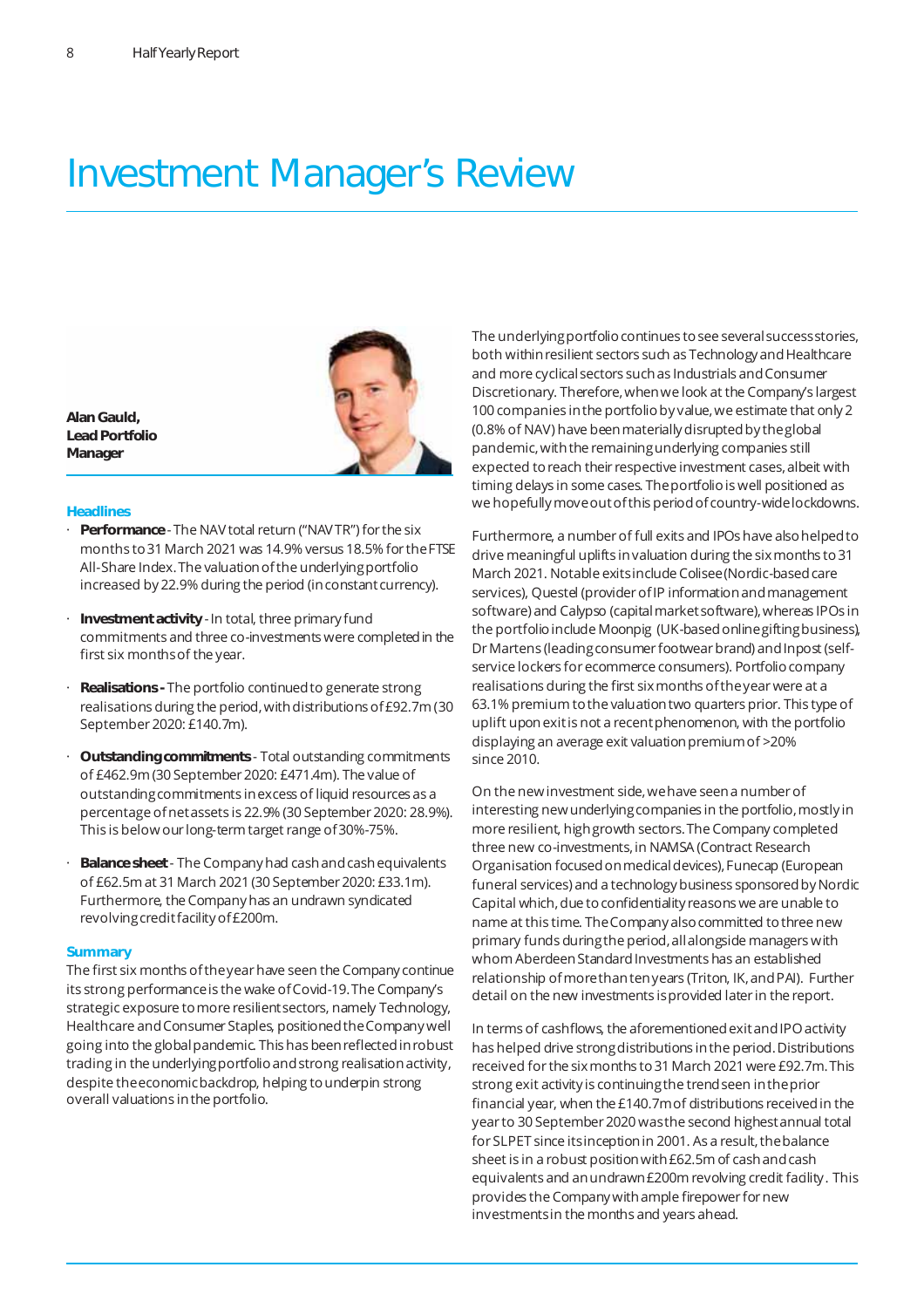#### **Performance**

The NAV TR for the six months under review was 14.9% versus 18.5% for the FTSE All-Share Index. The valuation of the portfolio at 31 March 2021 increased 22.9% during the six months to 31 March 2021 on a constant currency basis.

The increase in value of the Company on a per share basis was 67.4p. This was principally made up of unrealised and realised gains and income from the portfolio of a combined 107.7p, partially offset by FX losses related to the unrealised portfolio of 28.2p.



The unrealised gains in the year are attributable to the strong performance of the underlying portfolio during the global pandemic. At 31 March 2021 the underlying portfolio exhibited average last 12 months ("LTM") revenue and EBITDA growth of 2.1% and 6.6%. In the context of the global pandemic, the growth figures illustrate the resilience of the portfolio, which is diversified across a number of sectors. Realised gains were derived from full or partial sales of companies during the period.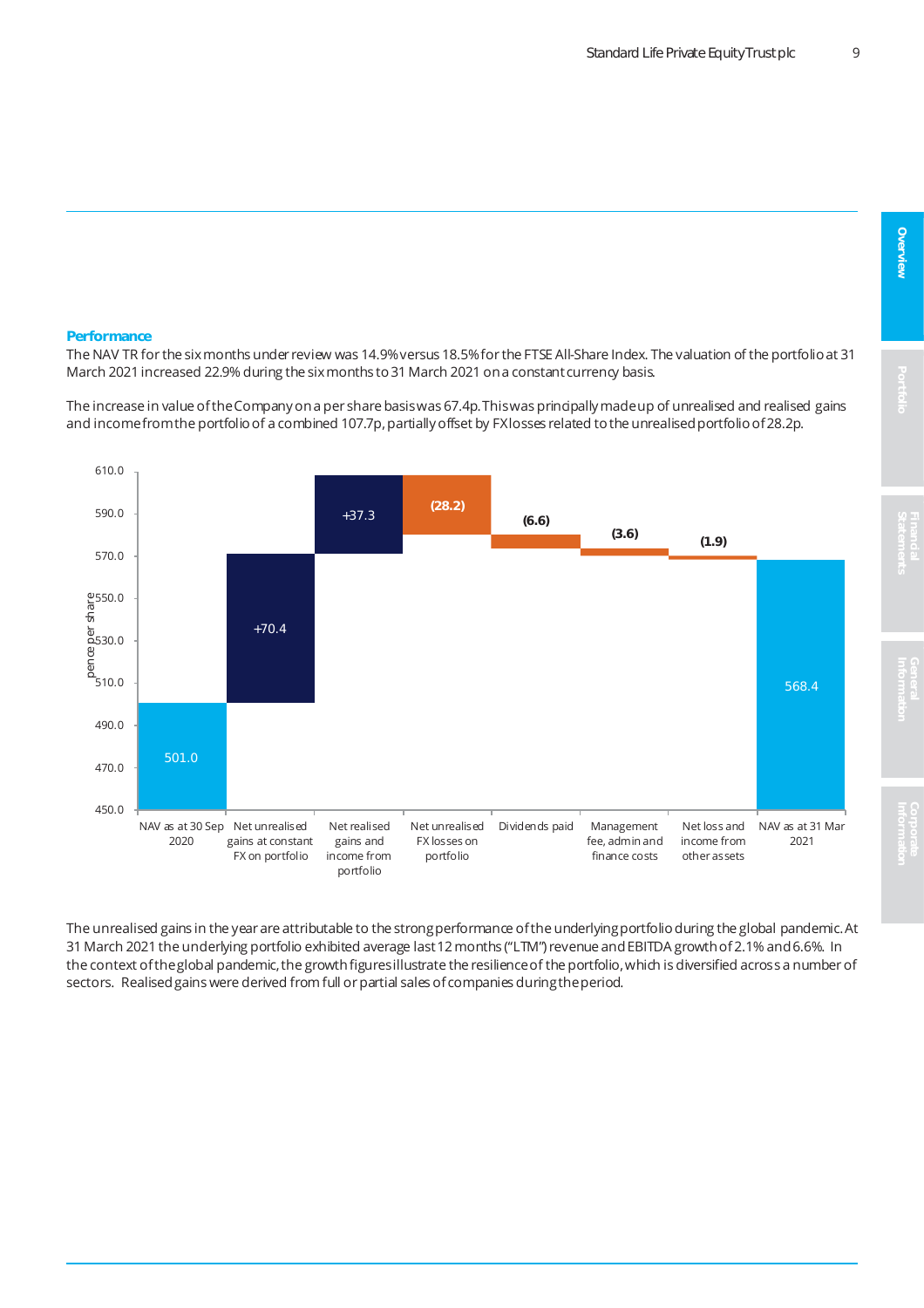### Investment Manager's Review Continued

#### **Drawdowns**



NAMSA (co-investment ) - £7.6m

- Funecap (co-investment) £5.6m
- $CVCVII f4.5m$
- PAI VII £4.3m
- American Industrial Part ners VII £4.2m Remaining funds - £27.5m

£53.7m was invested during the period, primarily into new underlying companies. The majority of these businesses are headquartered in Europe, with notable new investments in:

- · NAMSA (co-investment) Medical device-focused Contract Research Organisation ('CRO');
- · Funecap (co-investment) A leading French funeral services and crematoria business;
- · Syntegon (CVC VII) Machinery and equipment used in the packaging sector;
- Zahneins (PAI VII) The largest dental chain in Germany with over 30 sites; and
- · SpaMedica (Nordic Capital IX) Leading provider of cataract surgery in the UK.

We estimate that the Company had around £66.2m held on underlying fund credit facilities at 31 March 2021 (30 September 2020: £46.9m), and we expect that this will all be drawn over the next 12 months.

#### **Distributions**



£92.7m of distributions were received during the period. Exit activity from the private equity funds was driven by the strong market appetite for high quality private companies in resilient sectors following the onset of the global pandemic. All typical exit routes were open during the period i.e. sales to trade / strategic buyers, financial buyers and the public markets (IPO). The headline realised return from the ongoing investment operations of the Company's core portfolio equated to 2.6 times cost (30 September 2020: 3.5 times cost).

Portfolio company realisations during the first six months of the year were at an average 63.1% premium to the valuation two quarters prior. The average uplift upon exit has persisted over the long-term, with the SLPET portfolio displaying an average exit valuation premium of >20% since 2010.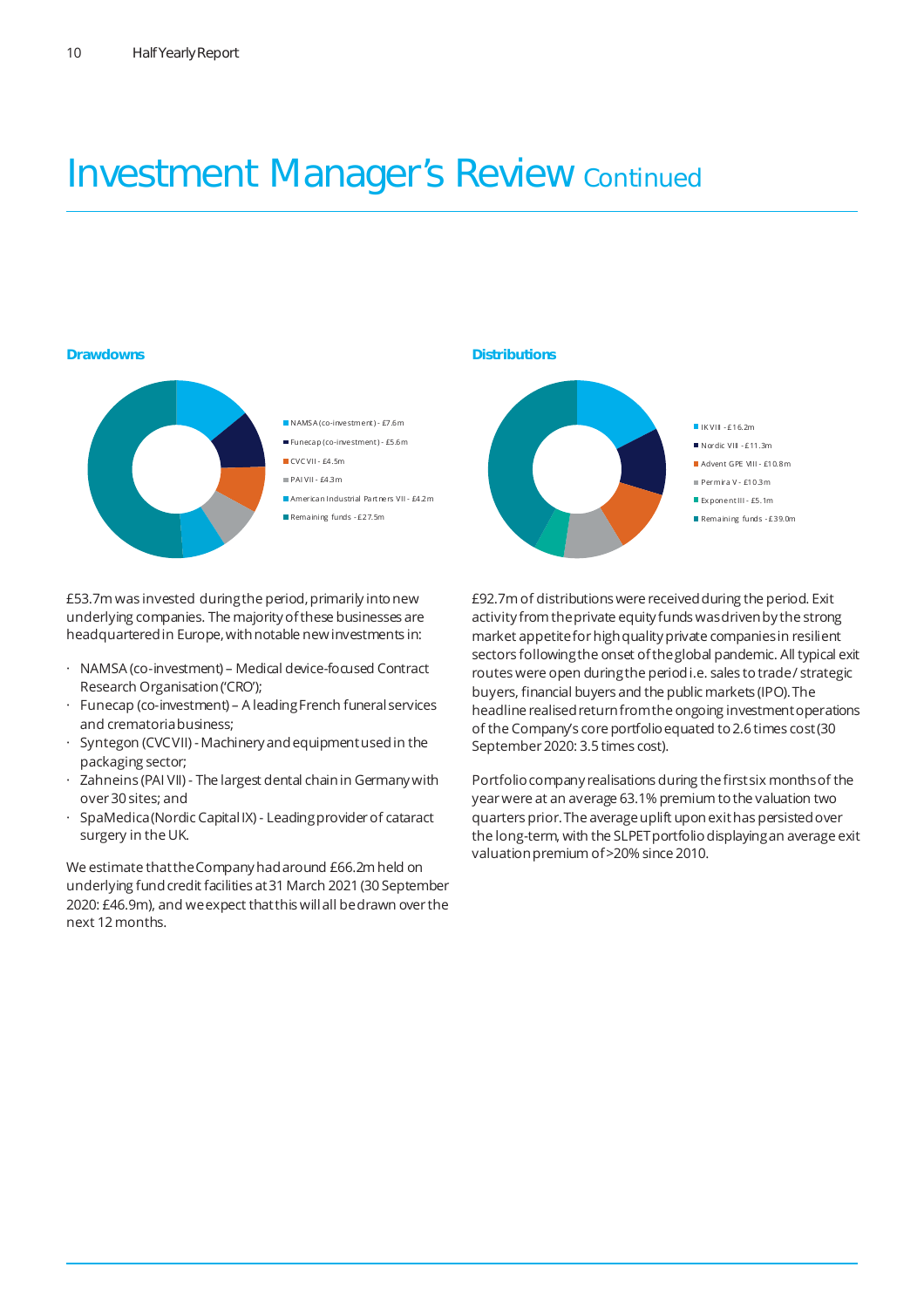#### **Commitments**

During the first six months of the year, the Company completed three primary fund commitments and three co-investments. In total, new commitments were £88.4m, of which initial co-investment funding was £13.2m.

The total outstanding commitments at 31 March 2021 were £462.9m (30 September 2020: £471.4m). The value of outstanding commitments in excess of liquid resources as a percentage of net assets decreased to 22.9% in the six months to 31 March 2021 (30 September 2020: 28.9%). This is largely due to the strong levels of realisations we have seen since the start of the financial year. This figure is below our long-term target range of 30% to 75%, although we expect this to be short-term in nature with new investment activity likely to drive an increase in the second half of the year. We estimate that £46.6m of the reported outstanding commitments are unlikely to be drawn down.



Outstanding commitments in excess of undrawn loan facility and resources available for investment as a % of NAV

#### **Investment Activity**

#### **Primary funds**

£64.4m was committed to new primary funds which invest in Europe. The new commitments were with three core private equity relationships (Triton, PAI and IK), with whom Aberdeen Standard Investments has an established relationship of more than 10 y ears.

| Investment                     | £m   | Description                                                                                        |
|--------------------------------|------|----------------------------------------------------------------------------------------------------|
| Triton Smaller Mid Cap II 21.3 |      | £735m fund focused on lower mid-market companies based in German speaking and Nordic<br>countries. |
| PAI Mid-Market I               | 21.8 | €900m fund focused primarily on lower mid-market companies across Western Europe.                  |
| IK Small Cap III               | 21.3 | €1.2bn fund investing in Northern Europe based lower mid-market companies.                         |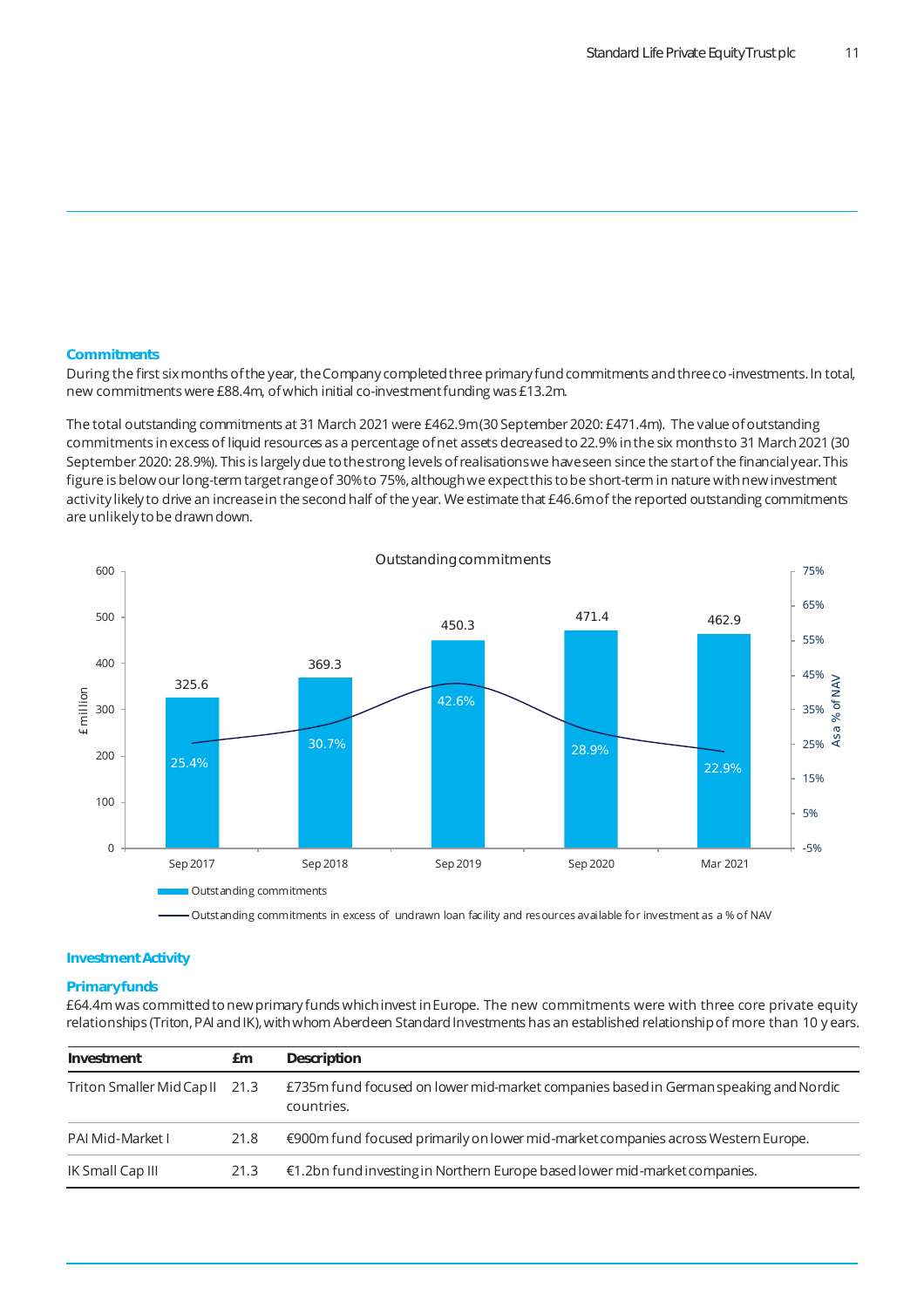### Investment Manager's Review Continued



#### **Primary Investment Case Study – IK Small Cap III**

**IK Small Cap provides an institutional approach to the small cap segment of Europe's five largest private equity markets. IK has longstanding knowledge and experience in its core markets to help drive growth.** 

**Investment:** IK Small Cap III **Commitment year:** 2021 **Fund size:** €1.2bn **Company's commitment:** €25m **Geographic focus:** Nordics, France, DACH, UK, Benelux **Target company size:** Lower mid-market **Sectors:** Business Services, Healthcare, Engineered Products, Consumer/Food **Investment strategy:** Buyout / Growth

#### **Business overview**

IK Partners was formed in 1989 and has consistently focused on mid cap investments in Europe's largest private equity markets. Given the firm's history and networks, IK saw the opportunity to apply its investment strategy to the small cap market which they felt could benefit from the same value creation levers. IK's small cap strategy was launched in 2015.

IK Small Cap III focuses on businesses of less than €130m in enterprise value in the Nordics, DACH, France, Benelux and UK, primarily in the business services sector.

**Previous / current investments**

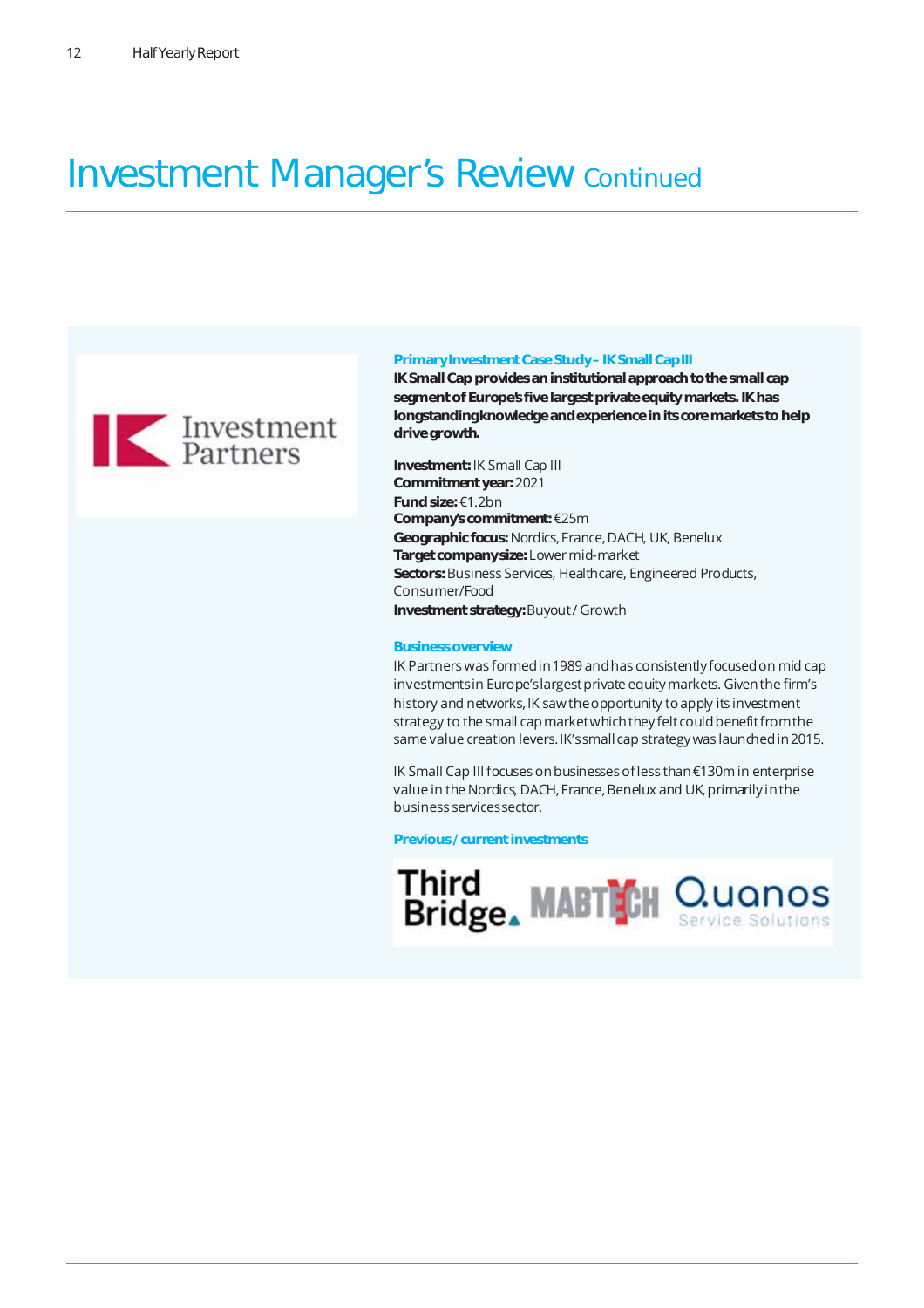#### **Secondary investments**

After the market dislocation caused by the Covid-19 pandemic, overall activity levels in the secondary market recovered from September 2020 through to March 2021. This recovery was focused on more concentrated portfolios, or even single-asset deals, involving businesses that have proved resilient or have grown during the Covid-19 period. Sales of more diversified portfolios of private equity fund interests have been slower to recover. Given the hiatus in deal activity last year and after a period of strong fundraising by the large secondary players, buyers are keen to catch up on their rate of capital deployment and competition for deals has been strong.

In this environment of a patchy recovery and a competitive market, the Manager's team of nine secondary specialists has remained selective in reviewing secondary opportunities that fit the Company's investment criteria and portfolio profile. While the Company did not close any new secondary transactions in the first six months of the year, an agreement was signed in relation to a new secondary deal, which was subsequently completed after the end of the period.

#### **Co-investments**

During the period, the Company invested and committed £24.0m into three co-investments.

| Investment                               | £m  | Description                                                                                                                   |
|------------------------------------------|-----|-------------------------------------------------------------------------------------------------------------------------------|
| <b>NAMSA</b>                             | 9.0 | US-based Contract Research Organisation ("CRO"), offering end to end development services<br>for the medical device industry. |
| Funecap                                  | 7.8 | Leading French funeral services and crematoria business.                                                                      |
| Nordic Capital WH1 Beta <sup>1</sup> 7.2 |     | Northern European technology business.                                                                                        |

 $1$  Due to confidentiality reasons we are unable to name the underlying company at this time.

At 31 March 2021 there were six co-investments in the Company's portfolio, equating to 6.7% of portfolio NAV. Aside from the three new investments in the period, the portfolio consists of Action (European non-food discount retail), Visma (Northern European provider of mission critical ERP software to SMEs) and Mademoiselle Desserts (a pan-European manufacturer of premium frozen pastry). All six businesses have thus far managed well through the global pandemic with each of the investment cases remaining intact. Mademoiselle Deserts has been the most impacted since the hotel, restaurant and cafe channel is a core end market. However, we have strong conviction in the company's position as the hospitality sector begins opening up again across Europe.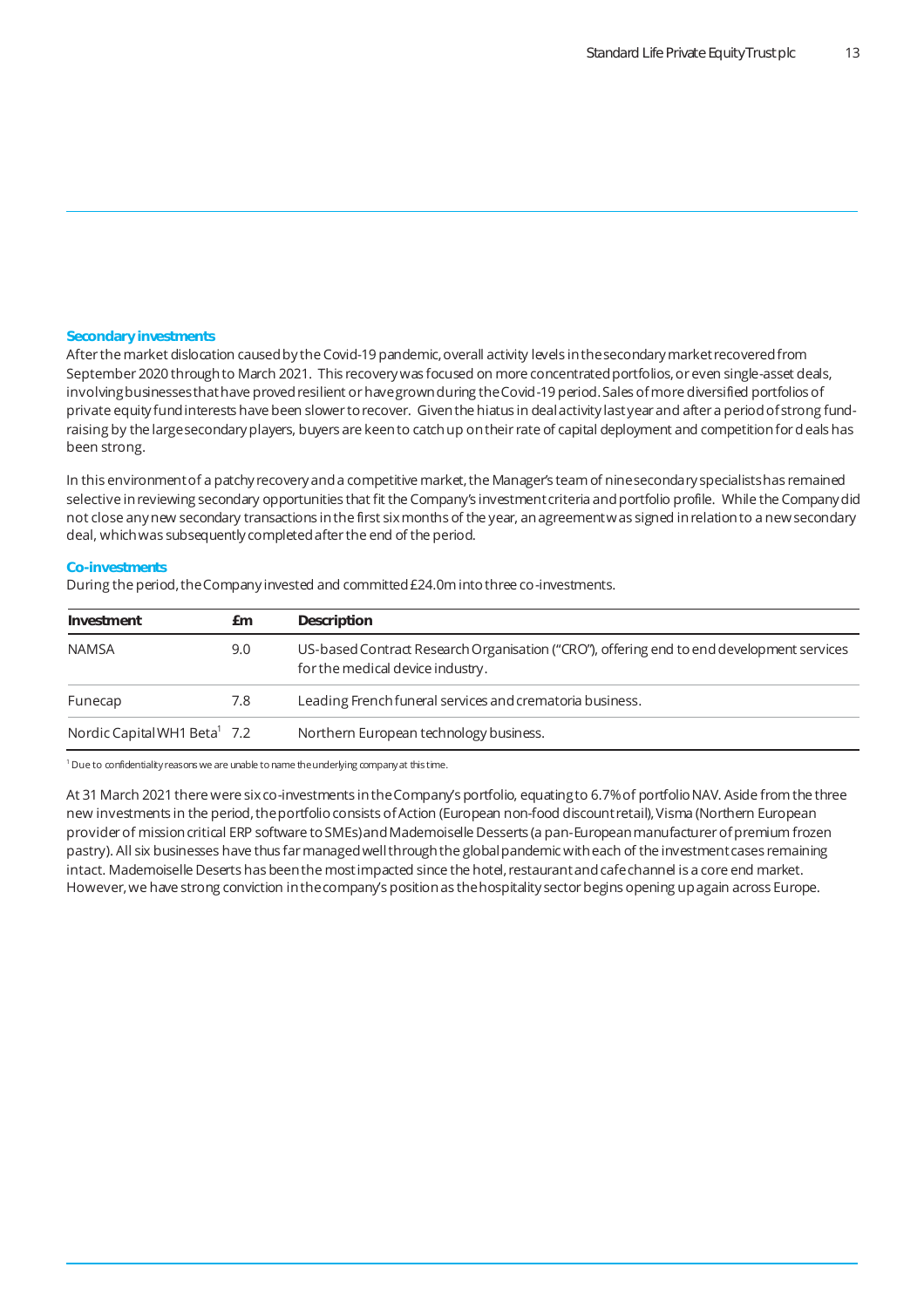### Investment Manager's Review Continued

# **NAMSA®**

#### **Co-investment Case Study - NAMSA**

**NAMSA is the global market leader in the medical device Contract Research Organisation ("CRO") industry, providing both pre-clinical and clinical services.** 

**Lead Manager:** ArchiMed **Company size:** Large **SLPET investment:** €9.9m **Geographic focus:** Global **Investment year:** 2020 **Sector:** Healthcare

#### **Company overview**

- · North American Science Associates, Inc. ('NAMSA') is an Ohio-based preclinical and clinical CRO specialised in providing services to medical device companies. Founded in 1967, NAMSA pioneered the medical device CRO industry, growing consistently to enhance its position as the global market leader.
- · The Company provides a comprehensive range of medical device CRO services, including medical device Testing/Pre-Clinical, Consulting, Clinical and IVD services.
- · NAMSA is mainly present in North America (79% of total sales) but it also has international presence in Europe (19% of total sales) and a smaller presence in Asia (2% of total sales).

#### **The opportunity**

- · ArchiMed have been actively seeking an opportunity in this subsector given the attractive market growth, consolidation opportunity (via M&A) and significant direct sector experience of the ArchiMed partner group. We are backing ArchiMed as a healthcare specialist to acquire a global leader in a highly fragmented sub-sector which they know intimately.
- Attractive primary deal with unusual structure giving downside protection through a ratchet. ArchiMed's ambition is to build the global leader across the medtech CRO spectrum and with true international footprint, which would be a strategically valuable and rare asset.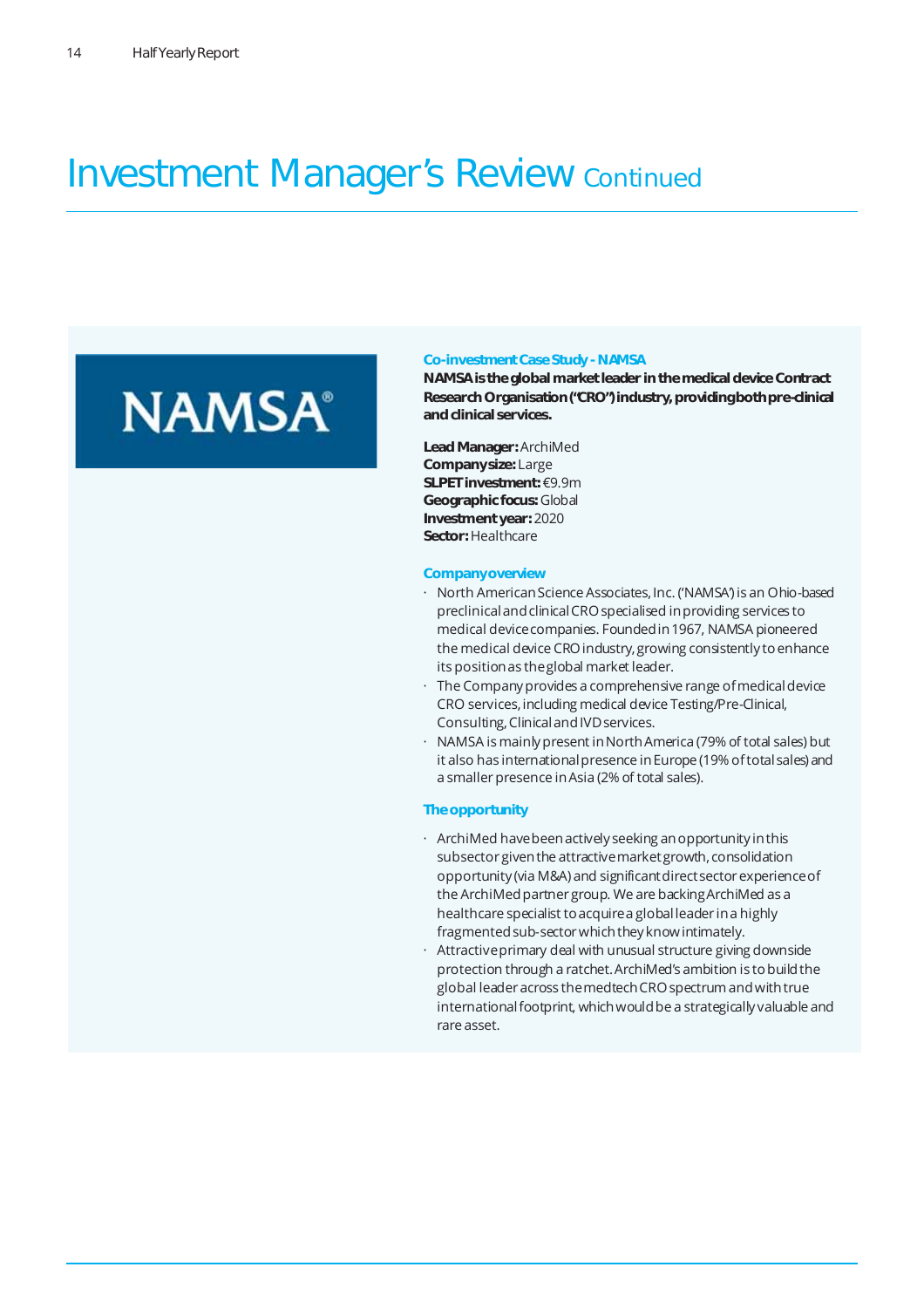#### **Portfolio construction**

The underlying portfolio consists of over 486 separate private companies, largely within the European mid-market and spread across different countries, sectors and vintages. At 31 March 2021, only 14 companies equated to 1% and above of Portfolio NAV, with the largest single underlying company exposure equating to 4% (Action).

#### **Geographic exposure1**

We believe that the portfolio is well diversified which helped mitigate the financial impacts of the global pandemic. At 31 March 2021, 83% of underlying private companies were headquartered in Europe (30 September 2020: 85%). The Company's underlying portfolio remains largely positioned to North Western Europe, with only 5% of the underlying portfolio in Italy and Spain (30 September 2020: 5%). SLPET is well diversified by region across North Western Europe, with the UK and the Nordics the joint highest exposure at 19% (30 September 2020: UK, 18%). North America equates to 15% of the underlying portfolio (30 September 2020: 13%).



<sup>1</sup> Based on the latest available information from underlying managers.

2 In addition to the above, 5% of underlying portfolio companies are based in European countries not separately disclosed above, while 2% are based in countries out width of Europe, excluding North America.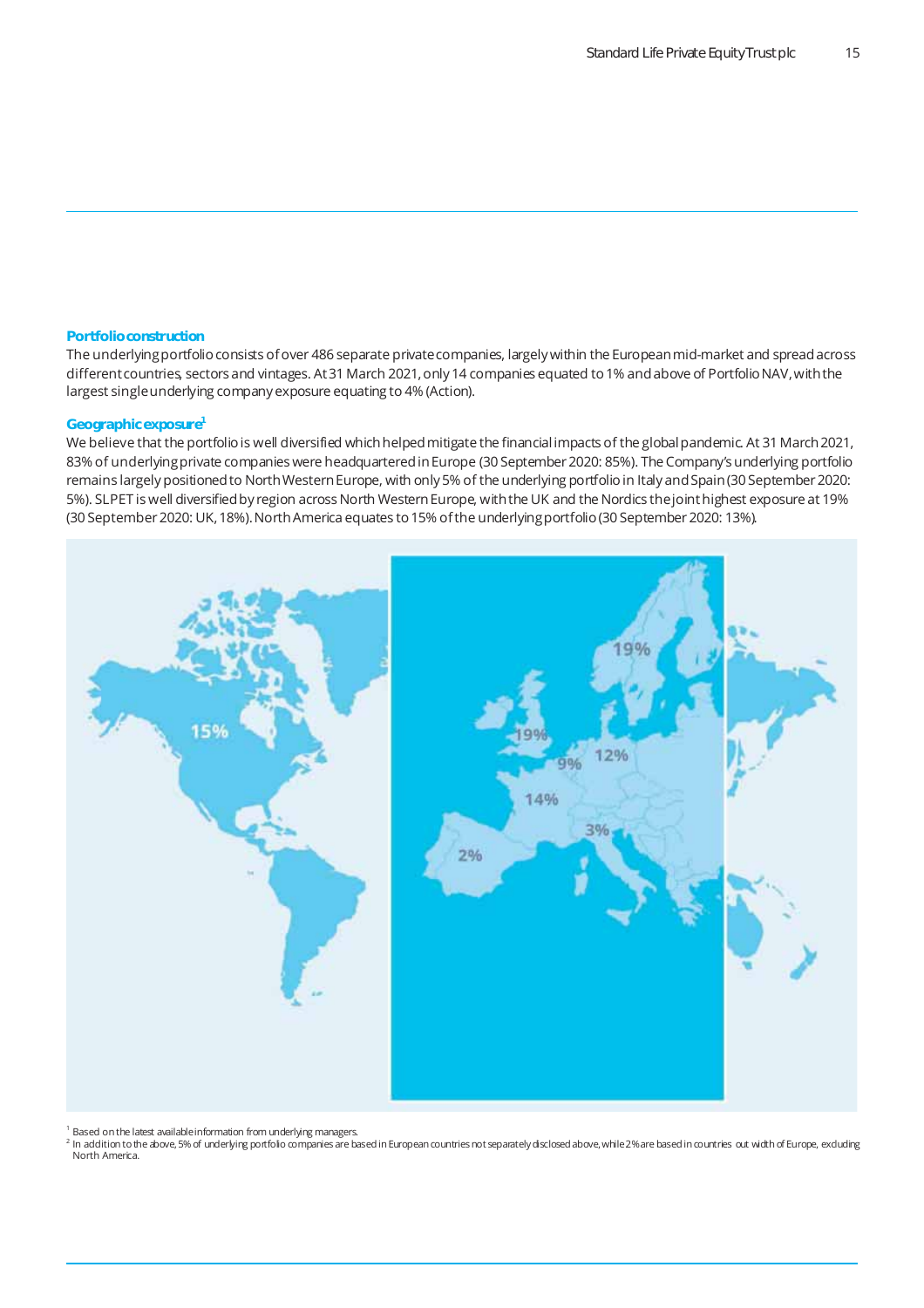### Investment Manager's Review Continued

#### Sector exposure<sup>1</sup>

Over recent years the portfolio's sector exposure has migrated towards high growth areas, such as Technology and Healthcare, which are also likely to be more resilient in the current environment. At 31 March 2021 Technology and Healthcare represent a combined 38% of the underlying portfolio (30 September 2020: 39%). When combined with Consumer Staples, these more stable, non-cyclical sectors equate to 48% of the portfolio (30 September 2020: 51%).

Whilst the remainder of the portfolio is exposed to cyclical sectors, there has been resilient performance and notable success stories during the COVID-19 pandemic. Some examples within our top 20 companies by value include Benvic (PVC compounds), Photobox (online photograph printing), and Dr Martens (footwear brand with a strong online offering).



<sup>1</sup> Based on the latest available information from underlying managers.

#### **Maturity analysis**

The maturity profile is well balanced and largely unchanged from prior years, with 53% of the portfolio being in vintages of four years and older (30 September 2020: 52%). This should underpin consistent distribution activity moving forward.

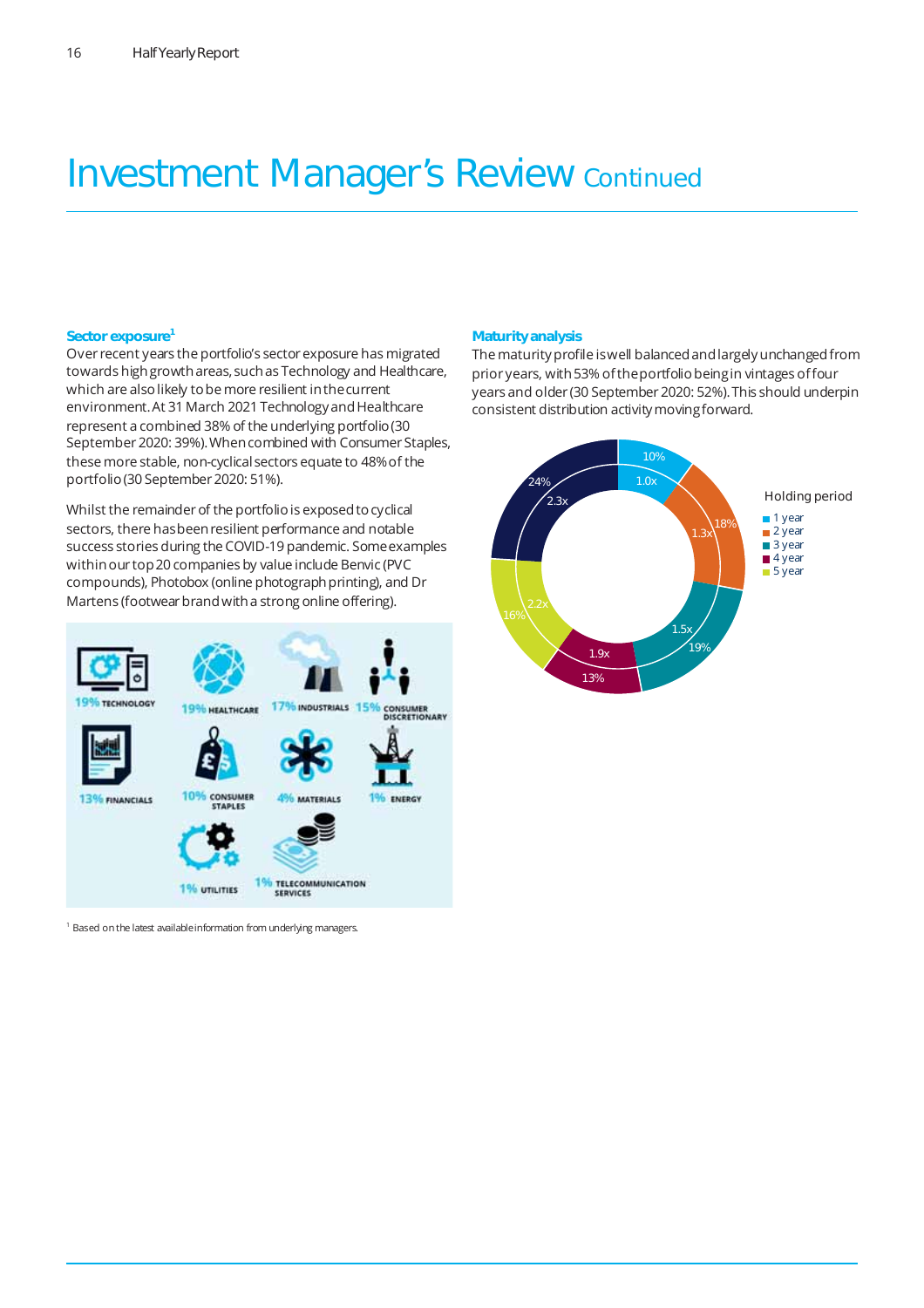#### **Outlook**

The Company has performed strongly during the global pandemic and we believe the portfolio is well positioned as economies re-open following covid-related restrictions. The portfolio benefits from an attractive mix of companies in cyclical and non-cyclical sectors (roughly 50:50) and has no reliance on a single country. Based on our engagement with investees, we believe that SLPET has relatively few underlying companies that are currently experiencing financial difficulties as a result of Covid-19. Therefore, we take comfort that the portfolio's diversification should position the Company well as we move forward.

The Company's balance sheet is robust and, with the investment pipeline further building for the second half of the year, we feel that SLPET is well positioned to take advantage of opportunities across the remainder of 2021 and beyond. The Company's focus will continue to be predominately on Europe, with a core focus on mid-market buyouts and preference for non-cydical sectors. Primary funds remain the bedrock of the portfolio although we expect to see co-investments continue to grow as a proportion of the Company's NAV and in line with our investment strategy.

We continue to have high conviction that the private equity model of active ownership thrives on the opportunities that present themselves during periods of market dislocation and economic headwinds. Whilst the global pandemic has not had the significant negative financial impact we initially expected, we continue to hold a degree of caution as we look ahead. Pricing in attractive sub-sectors such as cloud-based software or medical technology is at record highs and there are a number of broad risks looming in the background that have the potential to have a widespread impact on the portfolio, not least the threat of inflation and rising interest rates. As such, we remain committed to deploy capital with discipline in the months and years ahead.

**Alan Gauld, Lead Portfolio Manager** 28 June 2021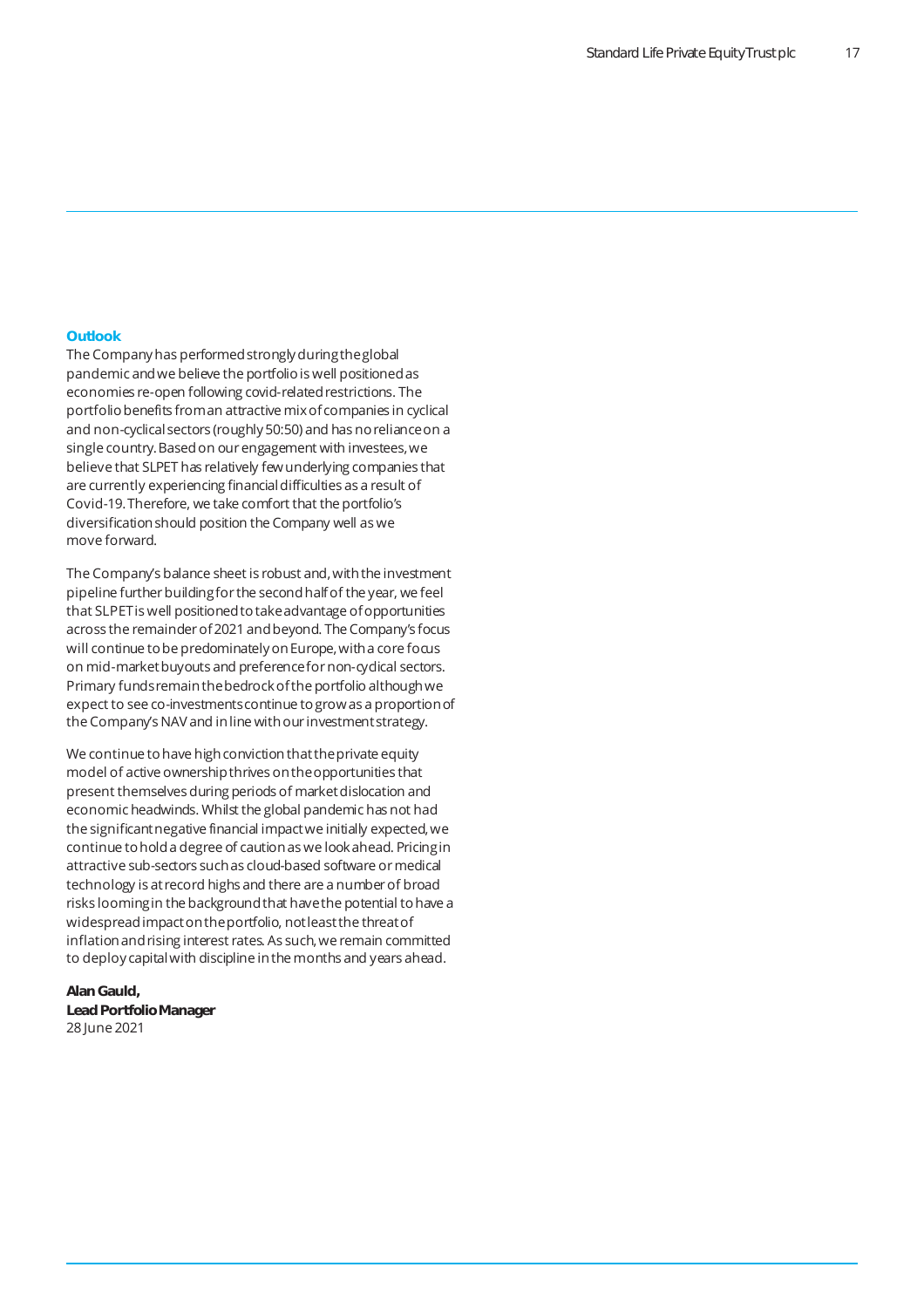# Ten Largest Investments

 Invests in attractive niches within business & financial services, 1 healthcare, industrial, retail and technology sectors **Advent International Advent International Global Private Equity VIII 31/3/21 30/9/20 Fund Size:** €13.0bn **Strategy:** Mid to large buyouts Value (£'000) 62,585 57,759 7.2% **Enterprise Value of investments**: \$200m-\$3bn Cost (£'000) 35,874 37,682 of NAV **Geography:** Global with a focus on Europe and Commitment (€'000) 45,000 45,000 North America **Website:** www.adventinternational.com Amount Funded 95.2% 95.2% Income  $(E'000)$ 2 Focuses on investing in and developing medium-sized companies with a Nordic origin that offer potential for value creation through revenue growth, margin expansion, improved capital management and strategic re-positioning ALTOR **FUNDS Altor Fund IV 31/3/21 30/9/20 Fund size:** €2.1bn Value (£'000) 47,924 41,819 5.5% **Strategy:** Mid-market buyouts **Enterprise Value of investments:** €50m-€500m Cost (£'000) 31,091 31,327 of NAV **Geography:** Northern Europe Commitment (€'000) 55,000 55,000 **Website:** www.altor.com Amount Funded 69.1% 69.3%  $Income (E'000)$  67 3 Invests in medium to large-sized buyout deals in Northern Europe, with the ability to invest in healthcare companies on a global basis **NORDIC CAPITAL Nordic Capital VIII 31/3/21 30/9/20**  Value (£'000) 39,446 38,202 **Fund Size:** €3.6bn **Strategy:** Complex buyouts and Global Healthcare Cost (£'000) 22,744 24,388 4.5% **Enterprise Value of investments**: €150m–€800m Commitment (€'000) 45,200 45,200 **Geography:** Northern Europe of NAV Amount Funded 84.7% 30.8% **Website:** www.nordiccapital.com  $Income (E'000)$ 4 Invests in growth strategies supporting business transformation. Unique Northern Continental European footprint Investment **IK Fund VIII 31/3/21 30/9/20**  Value (£'000) 36,700 49,948 **Fund Size**: €1.9bn Cost (£'000) 31,215 36,636 4.2% **Strategy:** Mid-market buyouts Commitment (€'000) 46,000 46,000 **Enterprise Value of investments**: €100m-€500m **Geography:** Northern Europe of NAV Amount Funded 94.7% 94.7% **Website:** www.ikinvest.com Income (£'000) 391 74 5 Focused on identifying investments in market leading businesses with strong growth potential. Sector approach transforming companies to become global leaders PERMIRA **Permira V 31/3/21 30/9/20**  Value (£'000) 36,522 37,338 **Fund size:** €5.0bn 4.2% **Strategy:** Mid to large buyouts Cost (£'000) 16,050 15,463 **Enterprise Value of investments:** €500m–€3bn Commitment (€'000) 30,000 30,000 **Geography:** Global of NAV **Website:** www.permira.com Amount Funded 80.1%

 $Income (E'000)$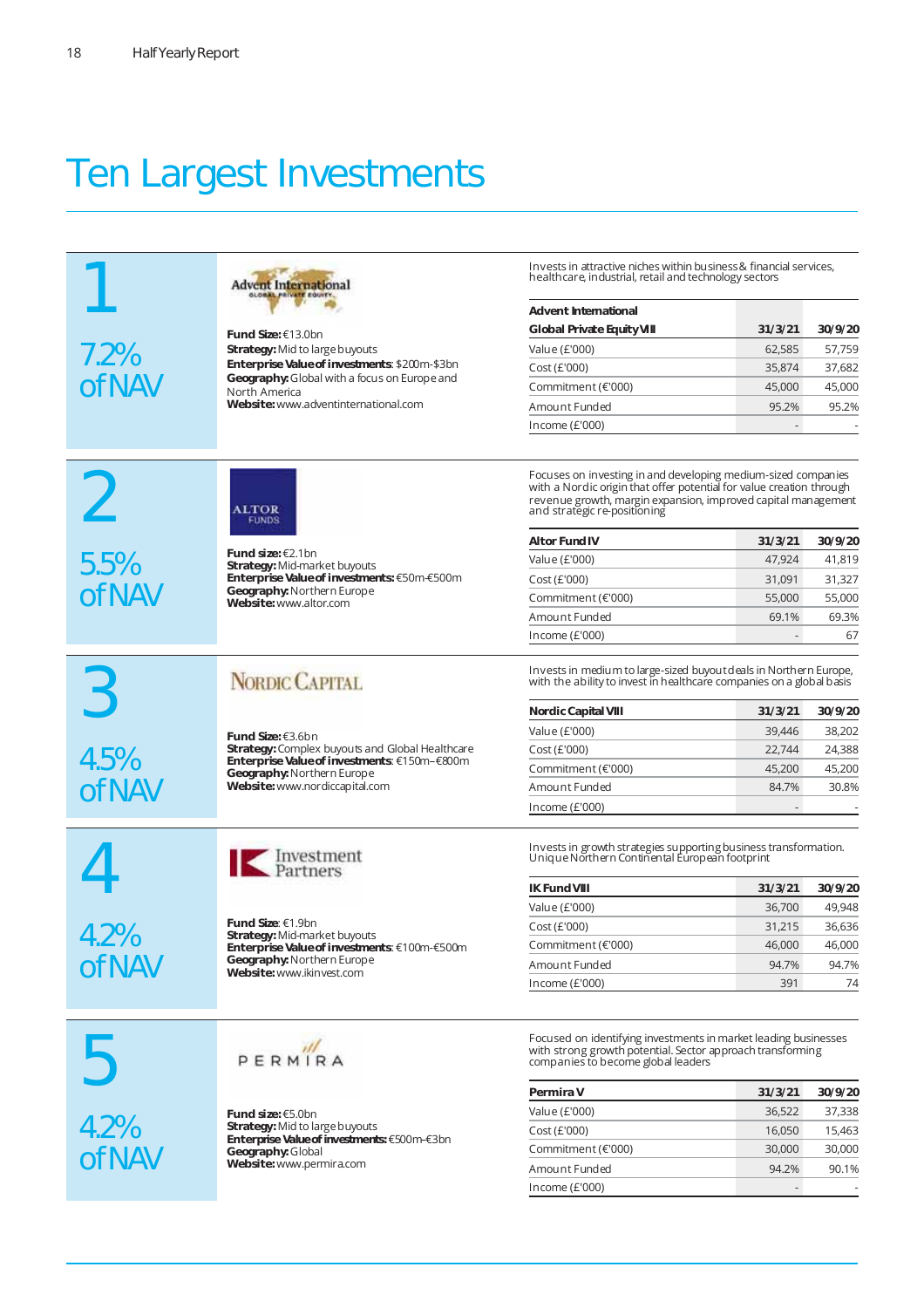|                                                                                                                         | <b>Exponent</b>                                                                | Target businesses have strong market positions, evidence of<br>historical constraints and are capable of transformation. Companies<br>often have a significant international footprint |              |         |  |  |  |
|-------------------------------------------------------------------------------------------------------------------------|--------------------------------------------------------------------------------|----------------------------------------------------------------------------------------------------------------------------------------------------------------------------------------|--------------|---------|--|--|--|
|                                                                                                                         |                                                                                | Exponent Private Equity Partners III, LP.                                                                                                                                              | 31/3/21      | 30/9/20 |  |  |  |
|                                                                                                                         | Fund Size: £1.0bn                                                              | Value (£'000)                                                                                                                                                                          | 36,076       | 32,782  |  |  |  |
| 4.1%                                                                                                                    | Strategy: Mid-market buyouts                                                   | Cost(E'000)                                                                                                                                                                            | 25,380       | 26,104  |  |  |  |
|                                                                                                                         | Enterprise Value of investments: £75m-£350m<br>Geography: UK                   | Commitment (€'000)                                                                                                                                                                     | 28,000       | 28,000  |  |  |  |
| of NAV                                                                                                                  | Website: www.exponentpe.com                                                    | Amount Funded                                                                                                                                                                          | 87.6%        | 89.0%   |  |  |  |
|                                                                                                                         |                                                                                | Income $(E'000)$                                                                                                                                                                       |              |         |  |  |  |
|                                                                                                                         | <b>Cinven</b>                                                                  | Targets companies that have the ability to deploy clearly identified<br>sector strategies to accelerate growth in Europe or globally                                                   |              |         |  |  |  |
|                                                                                                                         |                                                                                | Sixth Cinven Fund                                                                                                                                                                      | 31/3/21      | 30/9/20 |  |  |  |
|                                                                                                                         | Fund Size: €7.0bn<br>Strategy: Mid to large buyouts                            | Value (£'000)                                                                                                                                                                          | 33,115       | 29,322  |  |  |  |
|                                                                                                                         | Enterprise Value of investments: €250m- €6bn                                   | Cost(E'000)                                                                                                                                                                            | 22,388       | 20,385  |  |  |  |
| 3.8%                                                                                                                    | Geography: Europe and North America<br>Website: www.cinven.com                 | Commitment (€'000)                                                                                                                                                                     | 28,100       | 28,100  |  |  |  |
| of NAV                                                                                                                  |                                                                                | Amount Funded                                                                                                                                                                          | 88.0%        | 82.0%   |  |  |  |
|                                                                                                                         |                                                                                | Income $(E'000)$                                                                                                                                                                       |              |         |  |  |  |
| <b>TOWERBROOK</b><br>Fund Size: \$3.6bn<br>Strategy: Mid-marketbuyouts<br>Enterprise Value of investments: \$200m-\$1bn |                                                                                | companies in Europe and North America, principally on a<br>proprietary basis and in situations characterized by complexity.<br>TowerBrook Investors IV.                                | 31/3/21      | 30/9/20 |  |  |  |
|                                                                                                                         | Geography: Europe and North America                                            | Value (£'000)                                                                                                                                                                          | 32,128       | 26,555  |  |  |  |
| 3.7%                                                                                                                    | Website: www.towerbrook.com                                                    | Cost (£'000)                                                                                                                                                                           | 16,928       | 16,948  |  |  |  |
| of NAV                                                                                                                  |                                                                                | Commitment (£'000)                                                                                                                                                                     | 36,561       | 36,561  |  |  |  |
|                                                                                                                         |                                                                                | Amount Funded                                                                                                                                                                          | 59.2%        | 59.1%   |  |  |  |
|                                                                                                                         |                                                                                | Income $(E'000)$                                                                                                                                                                       | 422          | 49      |  |  |  |
|                                                                                                                         | CVC                                                                            | Undertakes medium and large sized buyout transactions across a<br>range of industries and geographies                                                                                  |              |         |  |  |  |
|                                                                                                                         | <b>Capital Partners</b>                                                        | <b>CVC VI</b>                                                                                                                                                                          | 31/3/21      | 30/9/20 |  |  |  |
|                                                                                                                         | Fund size: €10.5bn                                                             | Value (£'000)                                                                                                                                                                          | 31,764       | 27,118  |  |  |  |
| 3.6%                                                                                                                    | Strategy: Mid to large buyouts<br>Enterprise Value of investments: £300m-£500m | Cost(E'000)                                                                                                                                                                            | 18,369       | 17,834  |  |  |  |
|                                                                                                                         | Geography: Europe and North America                                            | Commitment (€'000)                                                                                                                                                                     | 30,000       | 30,000  |  |  |  |
| of NAV                                                                                                                  | Website: www.cvc.com                                                           | Amount Funded                                                                                                                                                                          | 83.9%        | 82.6%   |  |  |  |
|                                                                                                                         |                                                                                | Income $(E'000)$                                                                                                                                                                       |              | 283     |  |  |  |
|                                                                                                                         | <b>IIIFICTIONIII</b>                                                           | Since its establishment in 1993, Benelux-based Action has grown<br>into the leading non-food discount retailer in the region with more<br>than 1,700 stores and over 63,000 employees  |              |         |  |  |  |
|                                                                                                                         | Fund Size: €2.5bn                                                              | 3i Venice SCSp (Action)                                                                                                                                                                | 31/3/21      | 30/9/20 |  |  |  |
|                                                                                                                         | Sector: Consumer staples<br>Location: Netherlands                              | Value (£'000)                                                                                                                                                                          | 31,033       | 29,103  |  |  |  |
| 3.5%                                                                                                                    | Year of investment: 2020                                                       | Cost(E'000)                                                                                                                                                                            | 22,630       | 22,630  |  |  |  |
| of NAV                                                                                                                  | Private Equity Manager: 3i Group plc<br>Investment: Co-investment              | Commitment (€'000)                                                                                                                                                                     | 26,540       | 26,540  |  |  |  |
|                                                                                                                         | Website: www.action.nl                                                         | Amount Funded                                                                                                                                                                          | 100.0%       | 100.0%  |  |  |  |
|                                                                                                                         |                                                                                | Income $(E'000)$                                                                                                                                                                       | $\mathbf{r}$ |         |  |  |  |

Notes:<br>Performance information has been prepared by SLPET and has not been approved by the General Partners of the funds or any of their Associates.<br>Income figures are for the six months ended 31 March 2021 and 31 March 20

The Amount Funded figure as at 30/9/20 has been revised for some investments above folowing an update to the calculation basis of this figure.<br>The Company's position in Action is held through 3i Venice SCSp, a special purp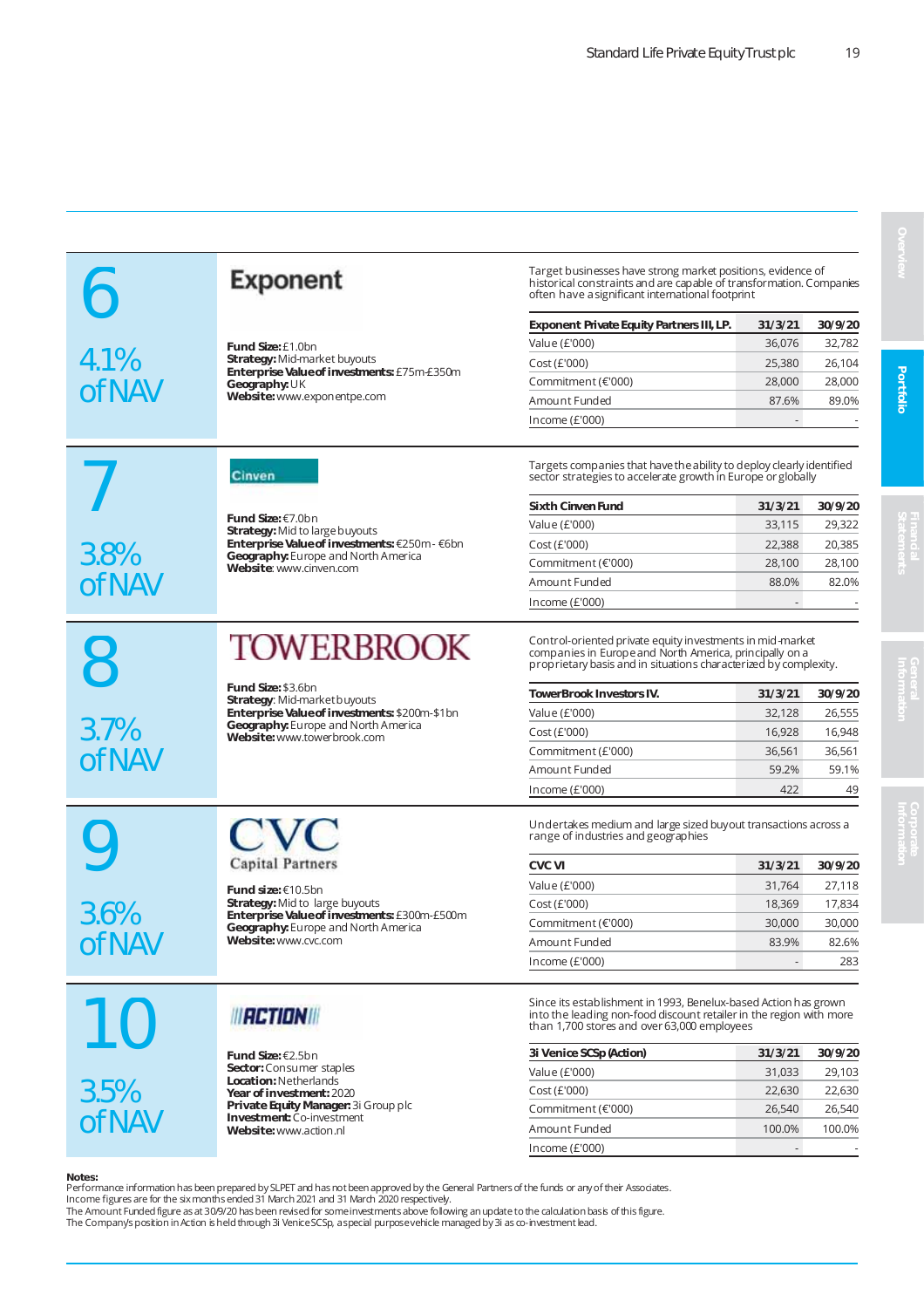# Investment Portfolio

|      |                                                           |                   | Outstanding           |                 |                              |            |                                   |
|------|-----------------------------------------------------------|-------------------|-----------------------|-----------------|------------------------------|------------|-----------------------------------|
|      |                                                           |                   | Number of commitments | Cost            | Valuation                    | <b>Net</b> |                                   |
| 2016 | Vintage Investment<br>Advent International Global Private | investments<br>31 | £'000<br>1,840        | £'000<br>35,874 | £'000 <sup>1</sup><br>62,585 | 1.9x       | multiple ${}^{2}$ % of NAV<br>7.2 |
|      | <b>Equity VIII</b>                                        |                   |                       |                 |                              |            |                                   |
| 2014 | Altor Fund IV                                             | 20                | 14,485                | 31,091          | 47,924                       | 1.6x       | 5.5                               |
| 2013 | Nordic Capital VIII                                       | 13                | 5,897                 | 22,744          | 39,446                       | 1.7x       | 4.5                               |
| 2016 | IK Fund VIII                                              | 12                | 2,087                 | 31,215          | 36,700                       | 1.4x       | 4.2                               |
| 2014 | Permira V                                                 | 15                | 1,485                 | 16,050          | 36,522                       | 3.5x       | 4.2                               |
| 2015 | Exponent Private Equity Partners III, LP.                 | 11                | 3,482                 | 25,380          | 36,076                       | 1.6x       | 4.1                               |
| 2016 | Sixth Cinven Fund                                         | 17                | 2,877                 | 22,388          | 33,115                       | 1.6x       | 3.8                               |
| 2013 | TowerBrook Investors IV                                   | 13                | 10,816                | 16,928          | 32,128                       | 2.0x       | 3.7                               |
| 2014 | <b>CVC VI</b>                                             | 27                | 4,111                 | 18,369          | 31,764                       | 1.8x       | 3.6                               |
| 2020 | 3i Venice SCSp (Action) <sup>3</sup>                      | 1                 | $\qquad \qquad -$     | 22,630          | 31,033                       | 1.4x       | 3.5                               |
| 2018 | Nordic Capital Fund IX                                    | 15                | 8,007                 | 18,308          | 30,733                       | 1.7x       | 3.5                               |
| 2015 | Equistone Partners Europe Fund V                          | 20                | 2,463                 | 22,014          | 28,542                       | 1.4x       | 3.3                               |
| 2015 | <b>Bridgepoint Europe V</b>                               | 13                | 2,476                 | 19,145          | 28,531                       | 1.7x       | 3.3                               |
| 2014 | PAI Europe VI                                             | 12                | 2,721                 | 21,059          | 27,603                       | 1.7x       | 3.2                               |
| 2017 | <b>CVC Capital Partners VII</b>                           | 26                | 10,654                | 19,342          | 23,251                       | 1.2x       | 2.7                               |
| 2015 | Nordic Capital VII                                        | 9                 | 1,775                 | 18,822          | 23,043                       | 1.3x       | 2.6                               |
| 2017 | HgCapital8                                                | 12                | 8,866                 | 12,536          | 22,371                       | 1.6x       | 2.6                               |
| 2018 | Investindustrial Growth                                   | 6                 | 5,930                 | 16,030          | 20,933                       | 1.3x       | 2.4                               |
| 2012 | IK Fund VII                                               | 8                 | 1,703                 | 13,137          | 18,651                       | 2.0x       | 2.1                               |
| 2016 | Astorg VI                                                 | 8                 | 3,915                 | 12,176          | 16,912                       | 1.3x       | 1.9                               |
| 2019 | Advent International Global Private<br>Equity IX          | 21                | 12,255                | 9,036           | 13,660                       | 1.5x       | 1.6                               |
| 2018 | Equistone VI                                              | 17                | 13,164                | 12,974          | 13,526                       | 1.0x       | 1.5                               |
| 2018 | PAI Europe VII                                            | 7                 | 14,219                | 11,824          | 13,359                       | 1.1x       | 1.5                               |
| 2012 | Advent International Global Private<br><b>Equity VII</b>  | 21                | 1,193                 | 7,573           | 12,039                       | 2.2x       | 1.4                               |
| 2018 | Triton Fund V                                             | 11                | 15,249                | 10,571          | 11,004                       | 1.0x       | 1.2                               |
| 2019 | Vitruvian I CF LP                                         | 5                 | 8,061                 | 9,748           | 10,728                       | 1.1x       | 1.2                               |
| 2017 | Onex Partners IV LP                                       | 10                | 925                   | 11,292          | 10,488                       | 1.2x       | 1.2                               |
| 2018 | <b>Bridgepoint Europe VI</b>                              | 11                | 15,089                | 10,214          | 10,062                       | 1.1x       | 1.2                               |
| 2012 | Equistone Partners Europe Fund IV                         | 9                 | 762                   | 9,869           | 7,587                        | 2.2x       | 0.9                               |
| 2020 | MPI-COI-NAMSASLP (NAMSA) <sup>3</sup>                     | $\mathbf{1}$      | 1,342                 | 7,562           | 7,416                        | 1.0x       | 0.8                               |
| 2019 | PAI Strategic Partnerships SCSp                           | 2                 | 262                   | 6,516           | 7,012                        | 1.1x       | 0.8                               |
| 2011 | MontaguIV                                                 | $\overline{4}$    | 1,005                 | 5,381           | 6,772                        | 1.9x       | 0.8                               |
| 2020 | Hg Vardos Co-invest L.P. (Visma) <sup>3</sup>             | 1                 | $\qquad \qquad -$     | 5,390           | 6,167                        | 1.1x       | 0.7                               |
| 2020 | Vitruvian III                                             | 13                | 1,439                 | 3,959           | 6,054                        | 1.5x       | 0.7                               |
| 2021 | Latour Co-invest Funecap (Funecap) <sup>3</sup>           | 1                 | 2,097                 | 5,607           | 5,566                        | 1.0x       | 0.6                               |
| 2019 | American Industrial Partners VII                          | 4                 | 9,794                 | 4,927           | 4,810                        | 1.0x       | 0.5                               |
| 2020 | Hg Saturn 2                                               | $\overline{4}$    | 8,335                 | 3,283           | 4,379                        | 1.4x       | 0.5                               |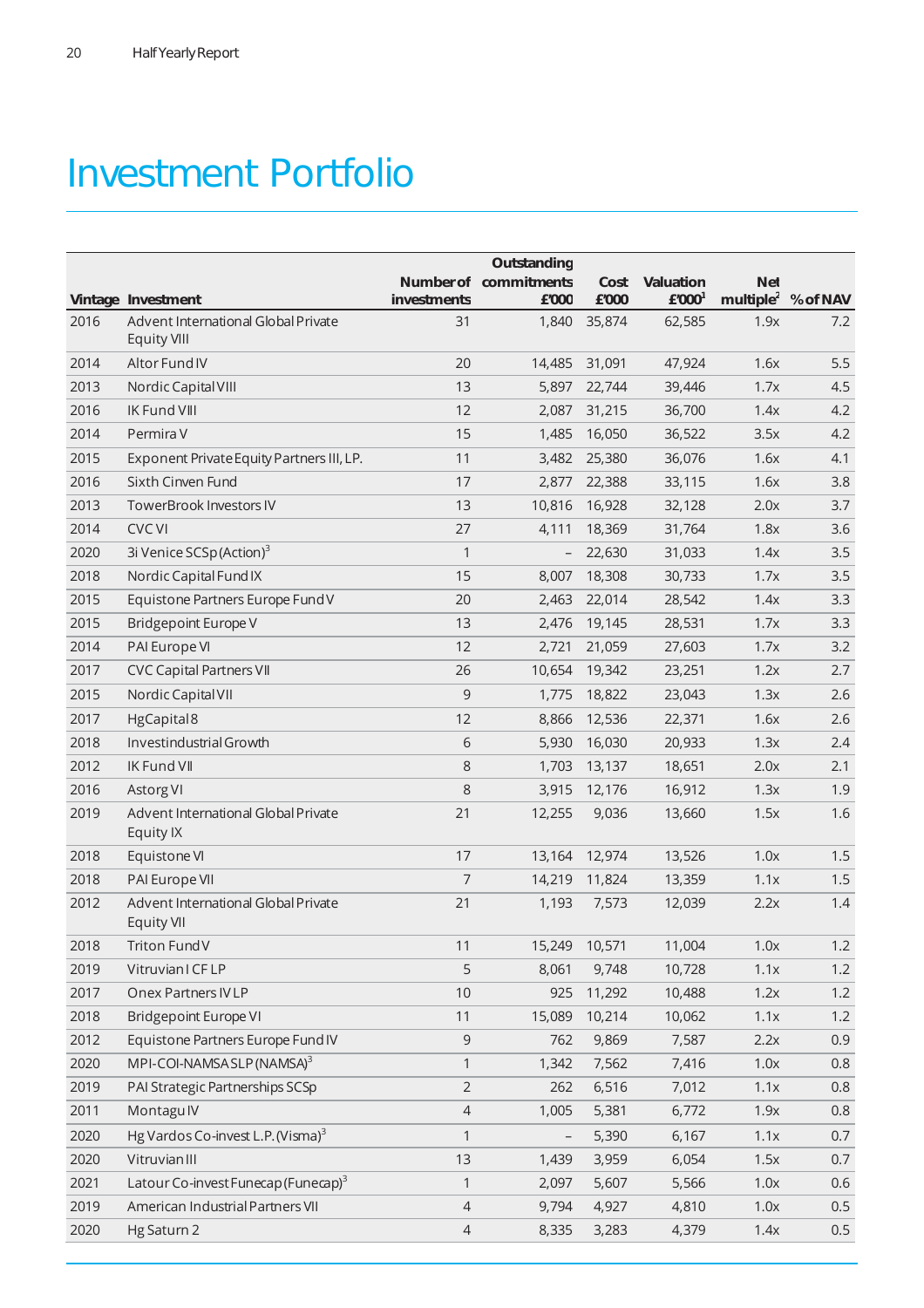|      | Outstanding                                                             |                     |                          |                          |           |              |          |
|------|-------------------------------------------------------------------------|---------------------|--------------------------|--------------------------|-----------|--------------|----------|
|      |                                                                         |                     | Number of commitments    | Cost                     | Valuation | <b>Net</b>   |          |
|      | Vintage Investment                                                      | investments         | £'000                    | £'000                    | E'000'    | multiple $2$ | % of NAV |
| 2019 | Altor Fund V                                                            | 8                   | 27,517                   | 2,399                    | 3,612     | 1.5x         | 0.4      |
| 2019 | Alphaone International S.à.r.l.<br>(Mademoiselle Desserts) <sup>3</sup> | $\mathbf{1}$        | 1,689                    | 3,522                    | 3,338     | 0.9x         | 0.4      |
| 2018 | <b>MSouth Equity Partners IV</b>                                        | 5                   | 11,455                   | 4,427                    | 2,885     | 0.7x         | 0.3      |
| 2019 | Gilde Buy-Out Fund IV                                                   | $\overline{4}$      | $\overline{\phantom{a}}$ | 2,262                    | 2,302     | 1.1x         | 0.3      |
| 2019 | Cinven <sub>7</sub>                                                     | $\overline{4}$      | 18,948                   | 2,449                    | 2,212     | 0.9x         | 0.3      |
| 2013 | <b>Bridgepoint Europe IV</b>                                            | 5                   | 704                      | 3,109                    | 1,718     | 1.5x         | 0.2      |
| 2019 | Investindustrial VII                                                    | $\overline{4}$      | 19,730                   | 1,641                    | 1,647     | 1.0x         | 0.2      |
| 2001 | CVC III*                                                                | $\mathbf{1}$        | 377                      | 4,283                    | 1,628     | 2.6x         | 0.2      |
| 2008 | $CVCV^*$                                                                | 4                   | 425                      | 4,750                    | 1,503     | 2.4x         | 0.2      |
| 2019 | <b>Great Hill Partners VII</b>                                          | 5                   | 7,105                    | 1,124                    | 1,195     | 2.1x         | 0.1      |
| 2007 | Equistone Partners Europe Fund III                                      | $\mathbf{1}$        | 1,389                    | 6,909                    | 1,056     | 1.7x         | 0.1      |
| 2019 | <b>IKIX</b>                                                             | 3                   | 19,774                   | 1,548                    | 945       | 0.6x         | 0.1      |
| 2006 | 3i Eurofund V                                                           | $\mathbf{1}$        | $\overline{\phantom{0}}$ | 11,308                   | 839       | 2.7x         | 0.1      |
| 2020 | Nordic Capital X                                                        | $\overline{3}$      | 21,297                   |                          | 459       | 0.0x         | 0.1      |
| 2020 | Hg Genesis 9                                                            | 3                   | 12,685                   | 93                       | 454       | 4.9x         | 0.1      |
| 2006 | HgCapital5                                                              | $\overline{2}$      | 213                      | 6,578                    | 429       | 1.6x         | 0.0      |
| 2007 | Industri Kapital 2007 Fund                                              | $\mathsf{O}\xspace$ | 1,479                    | 5,545                    | 61        | 1.4x         | 0.0      |
| 2020 | Vitruvian IV                                                            | $\overline{3}$      | 21,033                   | 278                      | 37        | 0.1x         | 0.0      |
| 2020 | Seidler Equity Partners VIIL.P.                                         | $\mathbf{1}$        | 14,287                   | 218                      | 34        | 0.2x         | 0.0      |
| 2007 | Terra Firma Capital Partners III                                        | 6                   | 115                      | 17,559                   | 25        | 0.6x         | 0.0      |
| 2003 | Industri Kapital 2004 Fund                                              | $\mathsf{O}\xspace$ | $\overline{a}$           |                          | 10        | 2.4x         | 0.0      |
| 2019 | Borromin Capital Fund III L.P <sup>4</sup>                              | $\overline{0}$      | 206                      | 808                      | 8         | 1.6x         | 0.0      |
| 2020 | Hg Mercury 3                                                            | $\overline{0}$      | 10,563                   |                          |           | 0.0x         | 0.0      |
| 2021 | IK Small Cap Fund III                                                   | $\mathsf{O}\xspace$ | 21,297                   | $\overline{\phantom{a}}$ |           | 0.0x         | 0.0      |
| 2021 | Nordic Capital WH1 Beta, L.P.<br>$(Undisclosed)^{35}$                   | $\boldsymbol{0}$    | 7,218                    |                          |           | 0.0x         | 0.0      |
| 2020 | PAI Mid-Market I                                                        | $\mathbf 0$         | 21,297                   | $\overline{\phantom{a}}$ |           | 0.0x         | $0.0\,$  |
| 2020 | Triton Smaller Mid-Cap Fund II                                          | $\mathbf{1}$        | 21,297                   | $\overline{\phantom{a}}$ |           | 0.0x         | 0.0      |
|      | Total investments <sup>6</sup>                                          | 496                 | 462,881 631,774          |                          | 804,889   |              | 92.1     |
|      | Non-portfolio assets less liabilities                                   |                     |                          |                          | 69,058    |              | 7.9      |
|      | Total shareholders' funds                                               |                     |                          |                          | 873,947   |              | 100.0    |

 $^1$  All funds are valued by the manager of the relevant fund or co-investment as at 31 March 2021, with the exception of those funds suffixed with an \* which were valued as at

. 31 December 2020.<br><sup>2</sup> The net multiple has been calculated by the Manager in sterling on the basis of the total realised and unrealised return for the interest held in each fund and co-investments. These figures

<sup>&</sup>lt;sub>a</sub> have not been reviewed or approved by the relevant fund or its manager.<br><sup>3</sup> Co-investment position. The name of the underlying co-investment which is indirectly held by the Company has been included within the brackete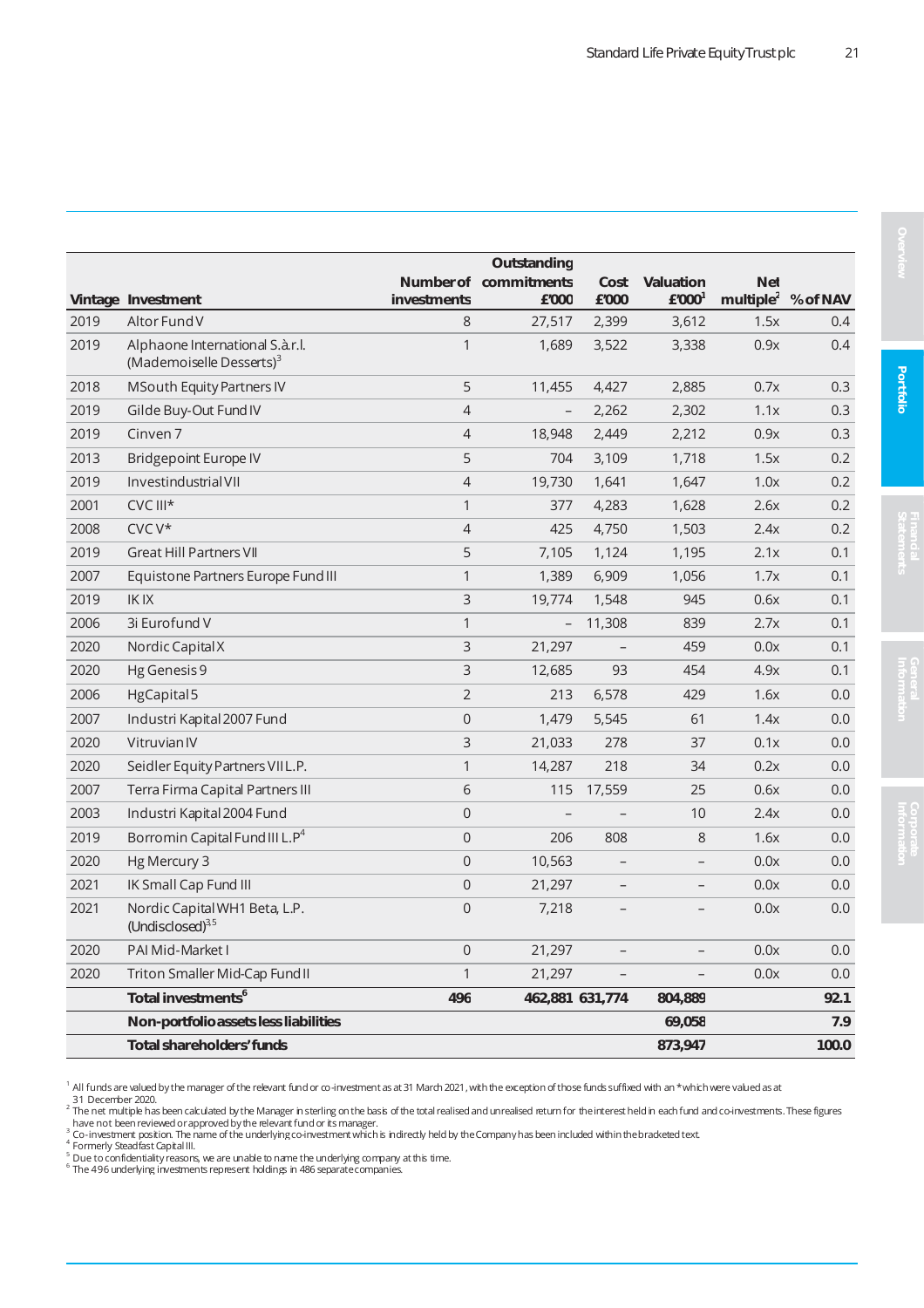# Condensed Statement of Comprehensive Income (unaudited)

|                                                   |              |                          | ended 31 March 2021      | For the six months | For the six months<br>ended 31 March 2020 |                          |                |  |
|---------------------------------------------------|--------------|--------------------------|--------------------------|--------------------|-------------------------------------------|--------------------------|----------------|--|
|                                                   | <b>Notes</b> | Revenue<br>£'000         | Capital<br>£'000         | Total<br>£'000     | Revenue<br>£'000                          | Capital<br>£'000         | Total<br>£'000 |  |
| Total capital gains / (losses) on investments     |              | $\overline{\phantom{m}}$ | 117,485                  | 117,485            |                                           | (41,624)                 | (41, 624)      |  |
| Currency (losses) / gains                         |              | $\overline{\phantom{m}}$ | (2,852)                  | (2,852)            |                                           | 254                      | 254            |  |
| Income                                            | 4            | 4,760                    | $\overline{\phantom{m}}$ | 4,760              | 2,131                                     | $\overline{\phantom{0}}$ | 2,131          |  |
| Investment management fee                         | 5            | (407)                    | (3,665)                  | (4,072)            | (326)                                     | (2,933)                  | (3, 259)       |  |
| Administrative expenses                           |              | (499)                    |                          | (499)              | (533)                                     |                          | (533)          |  |
| Profit / (loss) before finance costs and taxation |              | 3,854                    | 110,968                  | 114,822            | 1,272                                     | (44, 303)                | (43, 031)      |  |
| Finance costs                                     |              | (153)                    | (783)                    | (936)              | (118)                                     | (477)                    | (595)          |  |
| Profit / (loss) before taxation                   |              | 3,701                    | 110,185                  | 113,886            | 1,154                                     | (44, 780)                | (43, 626)      |  |
| Taxation                                          |              | (605)                    | 520                      | (85)               | (1,222)                                   | 167                      | (1,055)        |  |
| Profit / (loss) after taxation                    |              | 3,096                    | 110,705                  | 113,801            | (68)                                      | (44, 613)                | (44, 681)      |  |
| Earnings / (loss) per share – basic and diluted   | 7            | 2.01 <sub>p</sub>        | 72.00 <sub>p</sub>       | 74.01 <sub>p</sub> | (0.04p)                                   | $(29.02)$ p              | (29.06)p       |  |

The Total column of this statement represents the profit and loss account of the Company.

There are no items of other comprehensive income, therefore this statement is the single statement of comprehensive income of the Company.

All revenue and capital items in the above statement are derived from continuing operations.

No operations were acquired or discontinued in the period.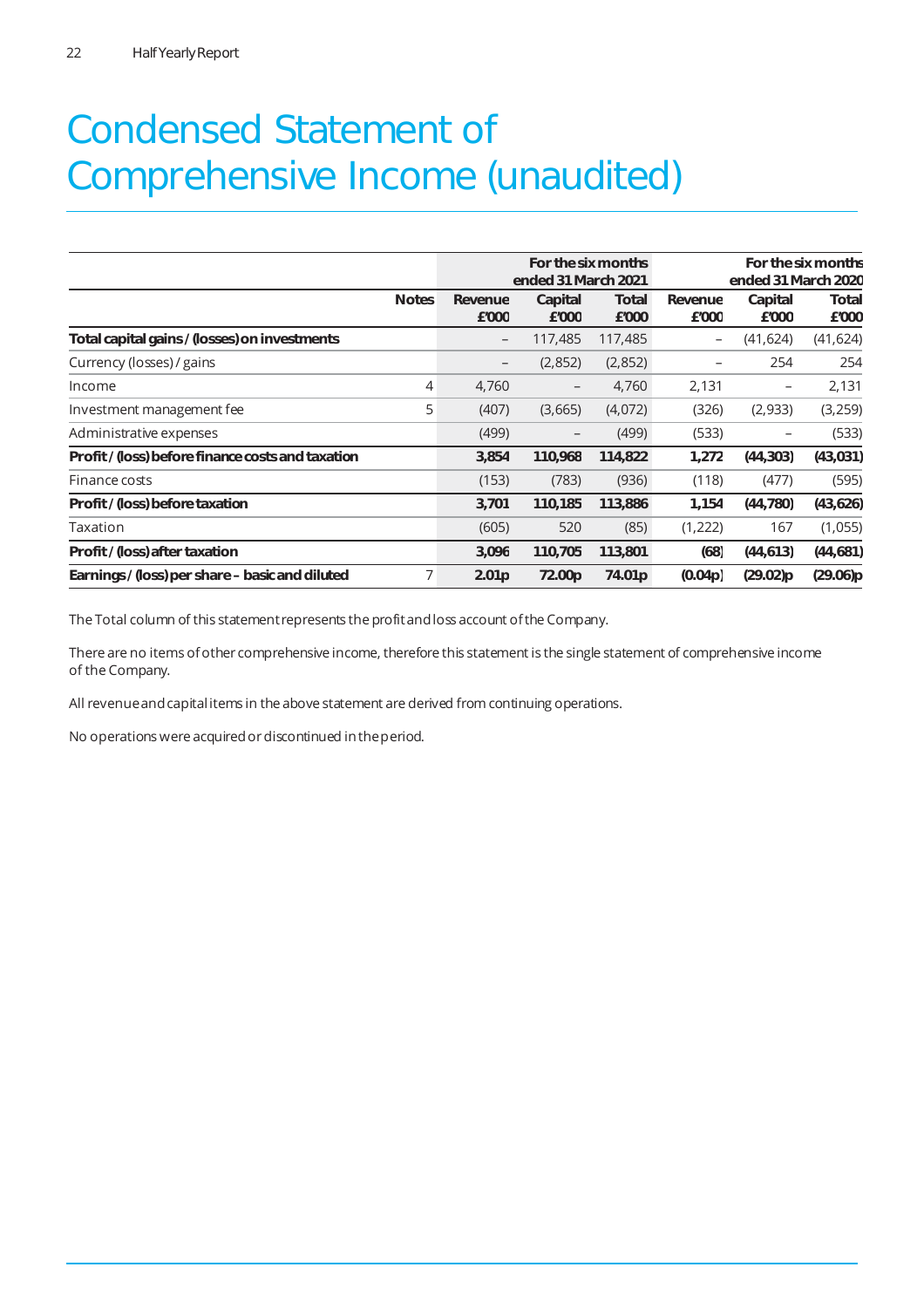# Condensed Statement of Financial Position (unaudited)

|                                                | As at<br>31 March 2021   | As at<br>30 September 2020 |
|------------------------------------------------|--------------------------|----------------------------|
| <b>Notes</b>                                   | £'000<br>£'000           | £'000<br>£'000             |
| Non-current assets                             |                          |                            |
| 8<br>Investments                               | 804,889                  | 721,650                    |
|                                                | 804,889                  | 721,650                    |
| <b>Current assets</b>                          |                          |                            |
| Receivables                                    | 8,472                    | 16,839                     |
| Cash and cash equivalents                      | 62,456                   | 33,135                     |
|                                                | 70,928                   | 49,974                     |
| Creditors: amounts falling due within one year |                          |                            |
| Payables                                       | (1,870)                  | (1, 331)                   |
| Net current assets                             | 69,058                   | 48,643                     |
| Total assets less current liabilities          | 873,947                  | 770,293                    |
| Capital and reserves                           |                          |                            |
| Called-up share capital                        | 307                      | 307                        |
| Share premium account                          | 86,485                   | 86,485                     |
| Special reserve                                | 51,503                   | 51,503                     |
| Capital redemption reserve                     | 94                       | 94                         |
| Capital reserves                               | 735,558                  | 631,904                    |
| Revenue reserve                                | $\overline{\phantom{m}}$ |                            |
| Total shareholders' funds                      | 873,947                  | 770,293                    |
| Net asset value per equity share<br>9          | 568.4p                   | 501.0p                     |

The Financial Statements of Standard Life Private Equity Trust PLC, registered number SC216638 were approved and authorised for issue by the Board of Directors on 28 June 2021 and were signed on its behalf by Christina McComb OBE, Chair.

**Christina McComb OBE** 

Chair

28 June 2021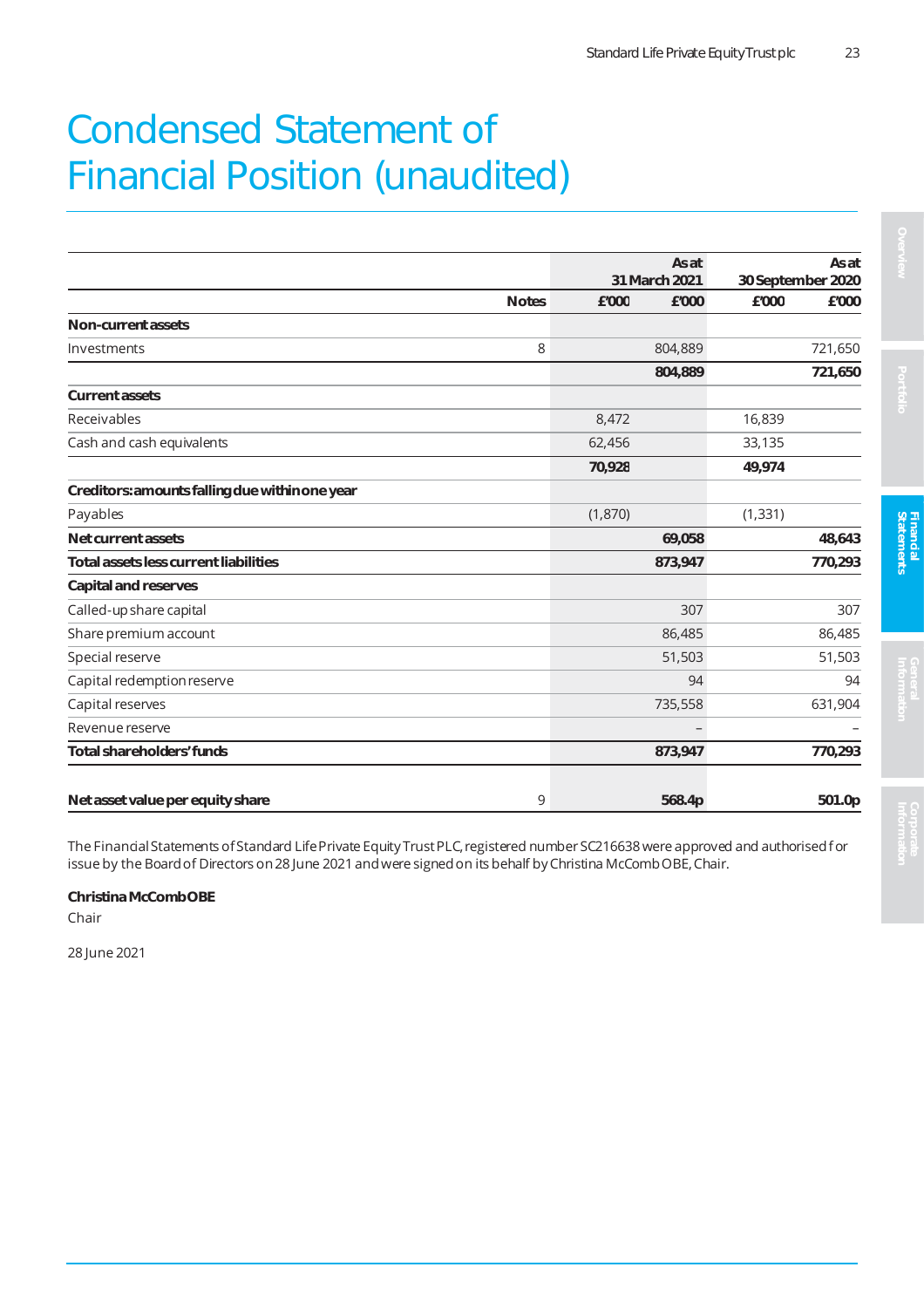# Condensed Statement of Changes in Equity (unaudited)

#### **For the six months ended 31 March 2021**

|                           | Called-up | Share   | Capital                  |                          |          |                          |           |
|---------------------------|-----------|---------|--------------------------|--------------------------|----------|--------------------------|-----------|
|                           | share     | premium |                          | Special redemption       | Capital  | Revenue                  |           |
|                           | capital   | account | reserve                  | reserve                  | reserves | reserve                  | Total     |
|                           | £'000     | £'000   | £'000                    | £'000                    | £'000    | £'000                    | £'000     |
| Balance at 1 October 2020 | 307       | 86,485  | 51,503                   | 94                       | 631,904  | $\overline{\phantom{m}}$ | 770,293   |
| Profit after taxation     |           |         | $\overline{\phantom{m}}$ | $\overline{\phantom{m}}$ | 110,705  | 3,096                    | 113,801   |
| Dividends paid            |           |         | $\overline{\phantom{m}}$ | $\overline{\phantom{m}}$ | (7.051)  | (3,096)                  | (10, 147) |
| Balance at 31 March 2021  | 307       | 86,485  | 51,503                   | 94                       | 735,558  | $\overline{\phantom{0}}$ | 873.947   |

#### **For the six months ended 31 March 2020**

|                           | Called-up                | Share   | Capital                  |                    |           |                          |           |
|---------------------------|--------------------------|---------|--------------------------|--------------------|-----------|--------------------------|-----------|
|                           | share                    | premium |                          | Special redemption | Capital   | Revenue                  |           |
|                           | capital                  | account | reserve                  | reserve            | reserves  | reserve                  | Total     |
|                           | £'000                    | £'000   | £'000                    | £'000              | £'000     | £'000                    | £'000     |
| Balance at 1 October 2019 | 307                      | 86,485  | 51,503                   | 94                 | 571,694   | $\overline{\phantom{m}}$ | 710.083   |
| Loss after taxation       | $\overline{\phantom{0}}$ |         | $\overline{\phantom{a}}$ | -                  | (44, 613) | (68)                     | (44, 681) |
| Dividends paid            | $\overline{\phantom{0}}$ |         | $\overline{\phantom{m}}$ | -                  | (9,841)   | $\overline{\phantom{m}}$ | (9,841)   |
| Balance at 31 March 2020  | 307                      | 86,485  | 51,503                   | 94                 | 517.240   | (68)                     | 655,561   |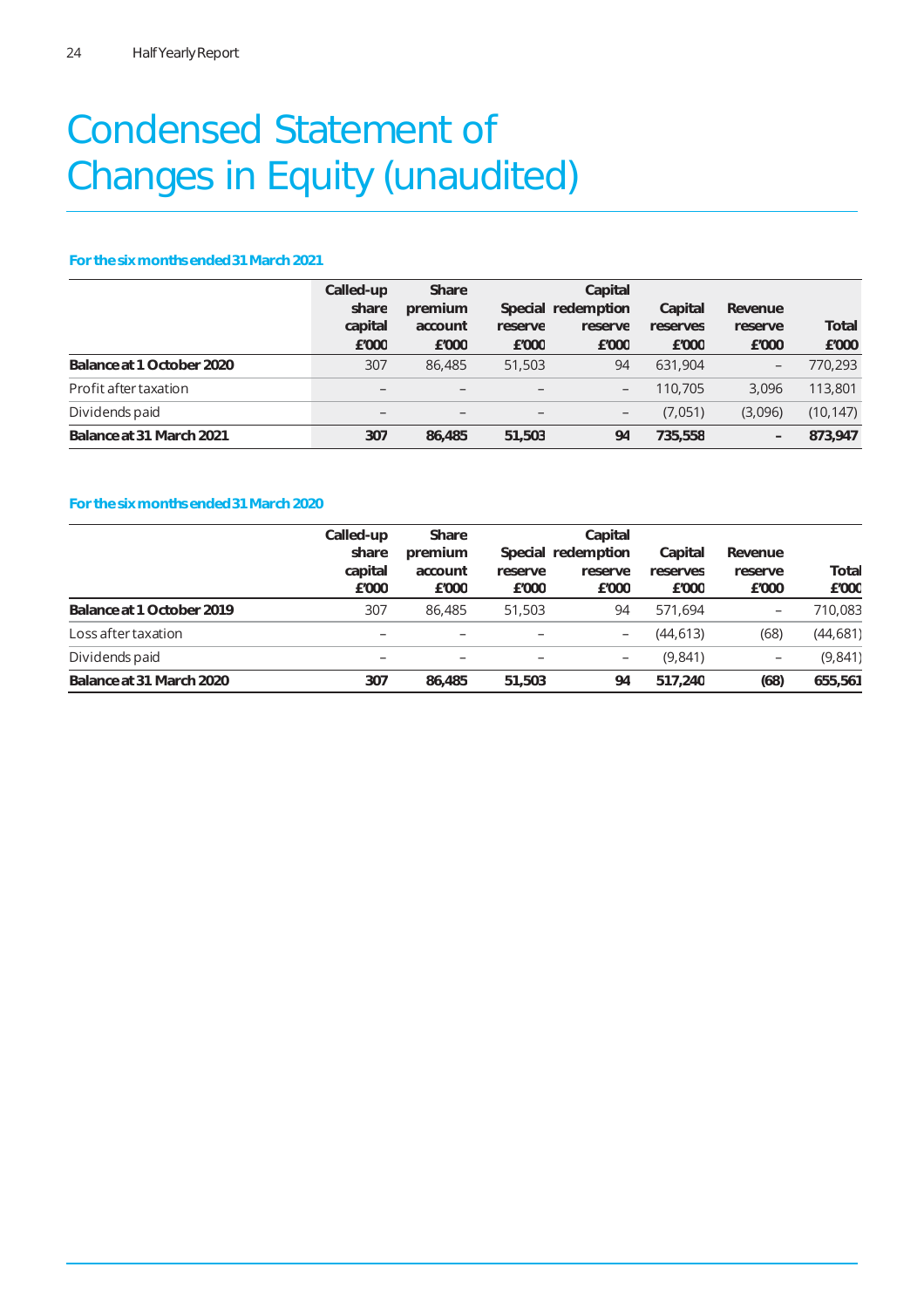# Condensed Statement of Cash Flows (unaudited)

|                                                           |             | For the six months ended | 31 March 2021 | For the six months ended | 31 March 2020 |
|-----------------------------------------------------------|-------------|--------------------------|---------------|--------------------------|---------------|
|                                                           | <b>Note</b> | £'000                    | £'000         | £'000                    | £'000         |
| Cashflows from operating activities                       |             |                          |               |                          |               |
| Profit / (loss) before taxation                           |             |                          | 113,886       |                          | (43, 626)     |
| Adjusted for:                                             |             |                          |               |                          |               |
| Finance costs                                             |             |                          | 936           |                          | 595           |
| Gains on disposal of investments                          |             |                          | (53, 272)     |                          | (74, 076)     |
| Revaluation of investments                                |             |                          | (64, 325)     |                          | 115,389       |
| Currency losses / (gains)                                 |             |                          | 2,852         |                          | (254)         |
| Decrease / (increase) in debtors                          |             |                          | 202           |                          | (1, 812)      |
| Increase in creditors                                     |             |                          | 520           |                          | 1,290         |
| Tax deducted from non-UK income                           |             |                          | (85)          |                          | (1,055)       |
| Interest paid and arrangement fees                        |             |                          | (734)         |                          | (595)         |
| Net cash outflow from operating activities                |             |                          | (20)          |                          | (4, 144)      |
| Investing activities                                      |             |                          |               |                          |               |
| Purchase of investments                                   |             | (63, 248)                |               | (106, 533)               |               |
| Distributions of capital proceeds by funds                |             | 88,247                   |               | 92,810                   |               |
| Disposal of quoted investments                            |             | 2,193                    |               | 14,065                   |               |
| Receipt of proceeds from disposal of unquoted investments |             | 15,148                   |               | 6,673                    |               |
| Net cash inflow from investing activities                 |             |                          | 42,340        |                          | 7,015         |
| Financing activities                                      |             |                          |               |                          |               |
| Ordinary dividends paid                                   | 6           | (10, 147)                |               | (9,841)                  |               |
| Net cash outflow from financing activities                |             |                          | (10, 147)     |                          | (9, 841)      |
| Net increase / (decrease) in cash and cash equivalents    |             |                          | 32,173        |                          | (6,970)       |
| Cash and cash equivalents at the beginning of the period  |             |                          | 33,135        |                          | 66,315        |
| Currency (losses) / gains on cash and cash equivalents    |             |                          | (2, 852)      |                          | 254           |
| Cash and cash equivalents at the end of the period        |             |                          | 62,456        |                          | 59,599        |
| Cash and cash equivalents consist of:                     |             |                          |               |                          |               |
| Money-market funds                                        |             |                          | 42,019        |                          | 38,362        |
| Cash                                                      |             |                          | 20,437        |                          | 21,237        |
| Cash and cash equivalents                                 |             |                          | 62,456        |                          | 59,599        |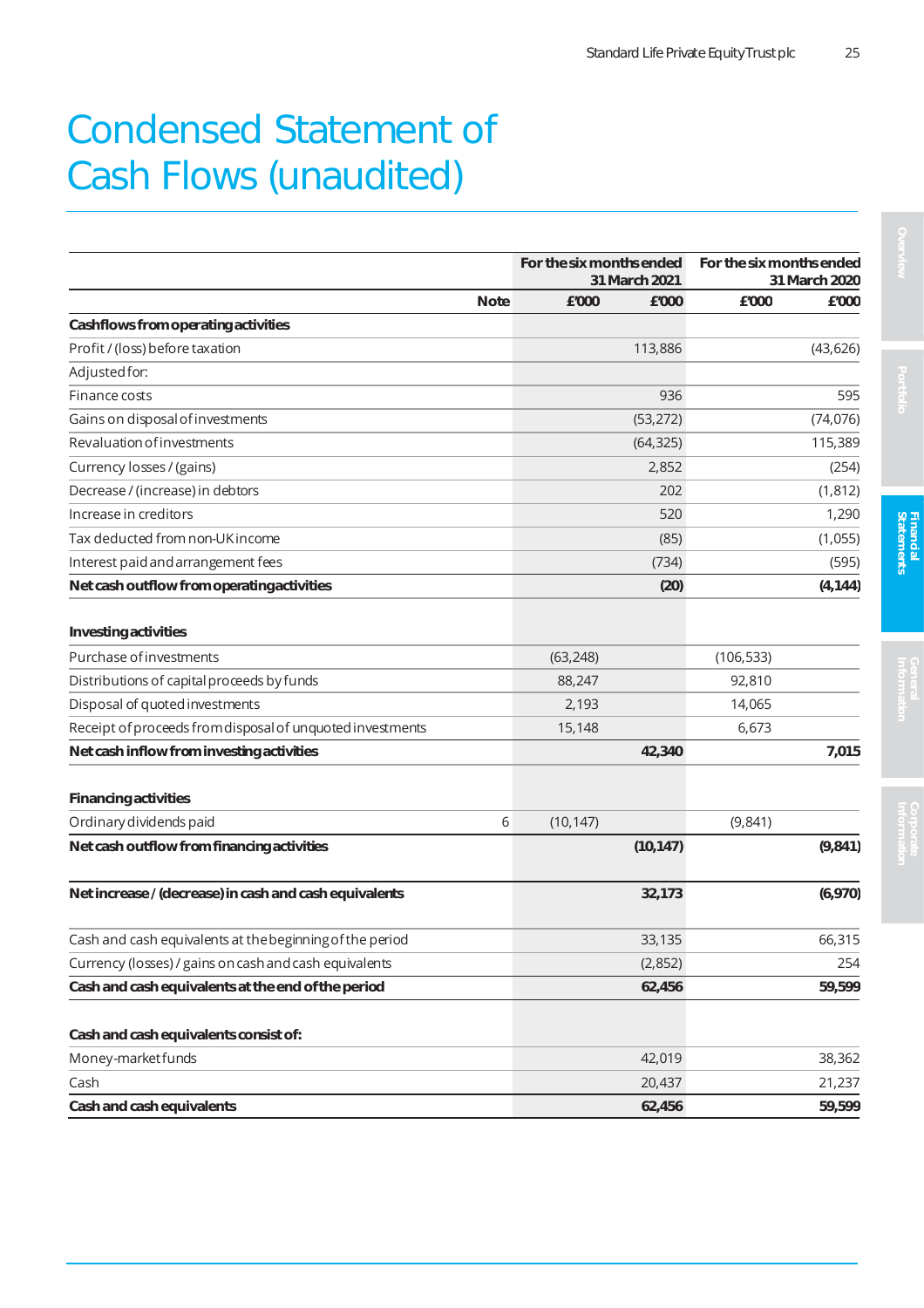# Notes to the Financial Statements (unaudited)

- **1 Financial Information.** The financial information for the year ended 30 September 2020 within the report is considered nonstatutory as defined in sections 434-436 of the Companies Act 2006. The financial information for the year ended 30 September 2020 has been extracted from the published accounts that have been delivered to the Registrar of Companies and on which the report of the auditor was unqualified under section 498 of the Companies Act 2006.
- **2 Basis of preparation and going concern.** The condensed financial statements for the six months ended 31 March 2021 have been prepared in accordance with Financial Reporting Standard 104 (Interim Financial Reporting) and with the Statement of Recommended Practice for 'Financial Statements of Investment Trust Companies and Venture Capital Trusts'.

The condensed financial statements for the six months ended 31 March 2021 have been prepared using the same accounting policies as the preceding annual financial statements. This is available at **www.slpet.co.uk** or on request from the Company Secretary.

The Directors have made an assessment of the Company's ability to continue as a going concern and whether the Company has the resources to continue in business for a period of at least 12 months from the date of these condensed financial statements. In preparing these condensed financial statements, the Directors have also considered the uncertainty created by Covid-19, taking into account of:

- the £200 million committed, syndicated revolving credit facility with a maturity date in December 2024 that is presently undrawn;
- the level of liquid resources, including cash and cash equivalents. The Manager regularly monitors the Company's cash position to ensure sufficient cash is held to meet liabilities as they fall due;
- the future cash flow projections (including the level of expected realisation proceeds, the expected future profile of investment commitments and the terms of the revolving credit facility); and
- the Company's cash flows during the period.

Based on a review of the above, the Directors are satisfied that the Company has, and will maintain, sufficient resources to continue to meet its liabilities as they fall due for at least 12 months from the date of approval of the condensed financial statements. Accordingly, the condensed financial statements have been prepared on a going concern basis.

#### **3 Exchange rates**

Rates of exchange to sterling were:

|                 | As at         | As at             |
|-----------------|---------------|-------------------|
|                 | 31 March 2021 | 30 September 2020 |
| Canadian dollar | 1.7341        | 1.7269            |
| Euro            | 1.1739        | 1.1025            |
| US dollar       | 1.3797        | 1.2928            |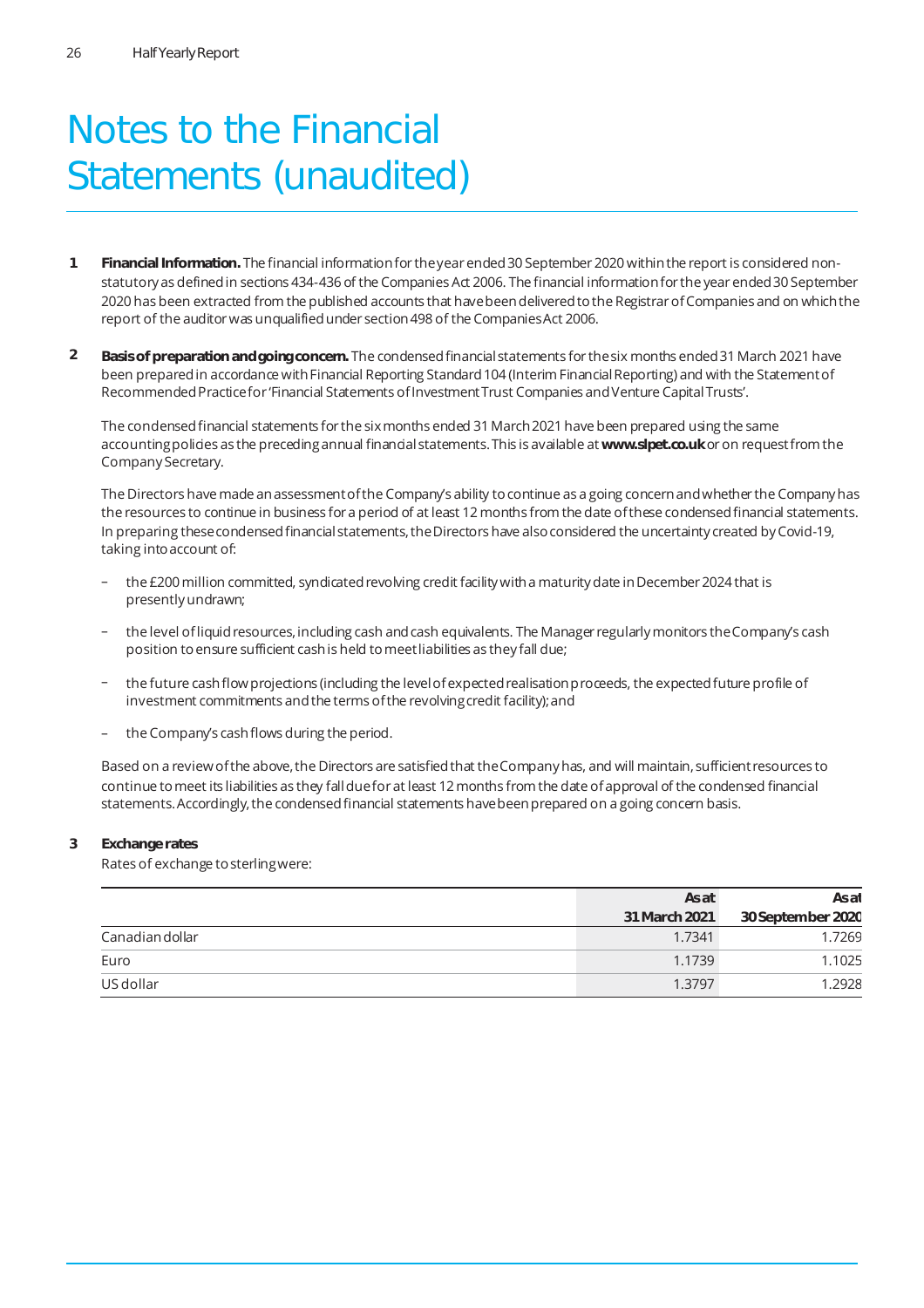#### **4 Income**

|                                                    | Six months ended | Six months ended |
|----------------------------------------------------|------------------|------------------|
|                                                    | 31 March 2021    | 31 March 2020    |
|                                                    | £'000            | £'000            |
| Income from fund investments                       | 4.756            | 1.963            |
| Interest from cash balances and money-market funds |                  | 168              |
| Total income                                       | 4,760            | 2.131            |

#### **5 Investment management fee**

|                           | Six months          |         | Six months |         |                     |       |
|---------------------------|---------------------|---------|------------|---------|---------------------|-------|
|                           | ended 31 March 2021 |         |            |         | ended 31 March 2020 |       |
|                           | Revenue             | Capital | Total      | Revenue | Capital             | Total |
|                           | £'000               | £'000   | £'000      | £'000   | £'000               | £'000 |
| Investment management fee | 407                 | 3.665   | 4.072      | 326     | 2.933               | 3.259 |

The Manager of the Company is SL Capital Partners LLP. In order to comply with the Alternative Investment Fund Managers Directive, the Company appointed SL Capital Partners LLP as its Alternative Investment Fund Manager from 1 July 2014.

The investment management fee payable to the Manager is 0.95% per annum of the NAV of the Company. The investment management fee is allocated 90% to the realised capital reserve – gains/(losses) on disposal and 10% to the revenue account. The management agreement between the Company and the Manager is terminable by either party on twelve months written notice.

Investment management fees due to the Manager as at 31 March 2021 amounted to £1,523,000 (30 September 2020: £1,010,000).

**6 Dividend on ordinary shares.** In respect of the year ended 30 September 2020, the third quarterly dividend of 3.3p per ordinary share was paid on 30 October 2020 (2019: dividend of 3.2p per ordinary share paid on 25 October 2019). The fourth quarterly dividend of 3.3p per ordinary share was then paid on 29 January 2021 (2019: dividend of 3.2p per ordinary share paid on 24 January 2020).

For the financial period ending 31 March 2021, the first quarterly dividend of 3.4p per ordinary share was paid on 23 April 2021 (2020: dividend of 3.3p was paid on 24 April 2020). A proposed dividend of 3.4p per share is due to be paid on 30 July 2021 (2020: dividend of 3.3p was paid on 31 July 2020).

#### **7 Earnings / (Loss) per share – basic and diluted**

|                                                                         | Six months ended<br>31 March 2021 |             | Six months ended<br>31 March 2020 |             |
|-------------------------------------------------------------------------|-----------------------------------|-------------|-----------------------------------|-------------|
|                                                                         | p                                 | £'000       | р                                 | £'000       |
| The net return per ordinary share is based on the following<br>figures: |                                   |             |                                   |             |
| Revenue net return / (loss)                                             | 2.01                              | 3,096       | (0.04)                            | (68)        |
| Capital net return / (loss)                                             | 72.00                             | 110,705     | (29.02)                           | (44, 613)   |
| Total net return / (loss)                                               | 74.01                             | 113,801     | (29.06)                           | (44, 681)   |
| Weighted average number of ordinary shares in issue:                    |                                   | 153,746,294 |                                   | 153,746,294 |

There are no diluting elements to the earnings per share calculation in the six months ended 31 March 2021 (2020: none).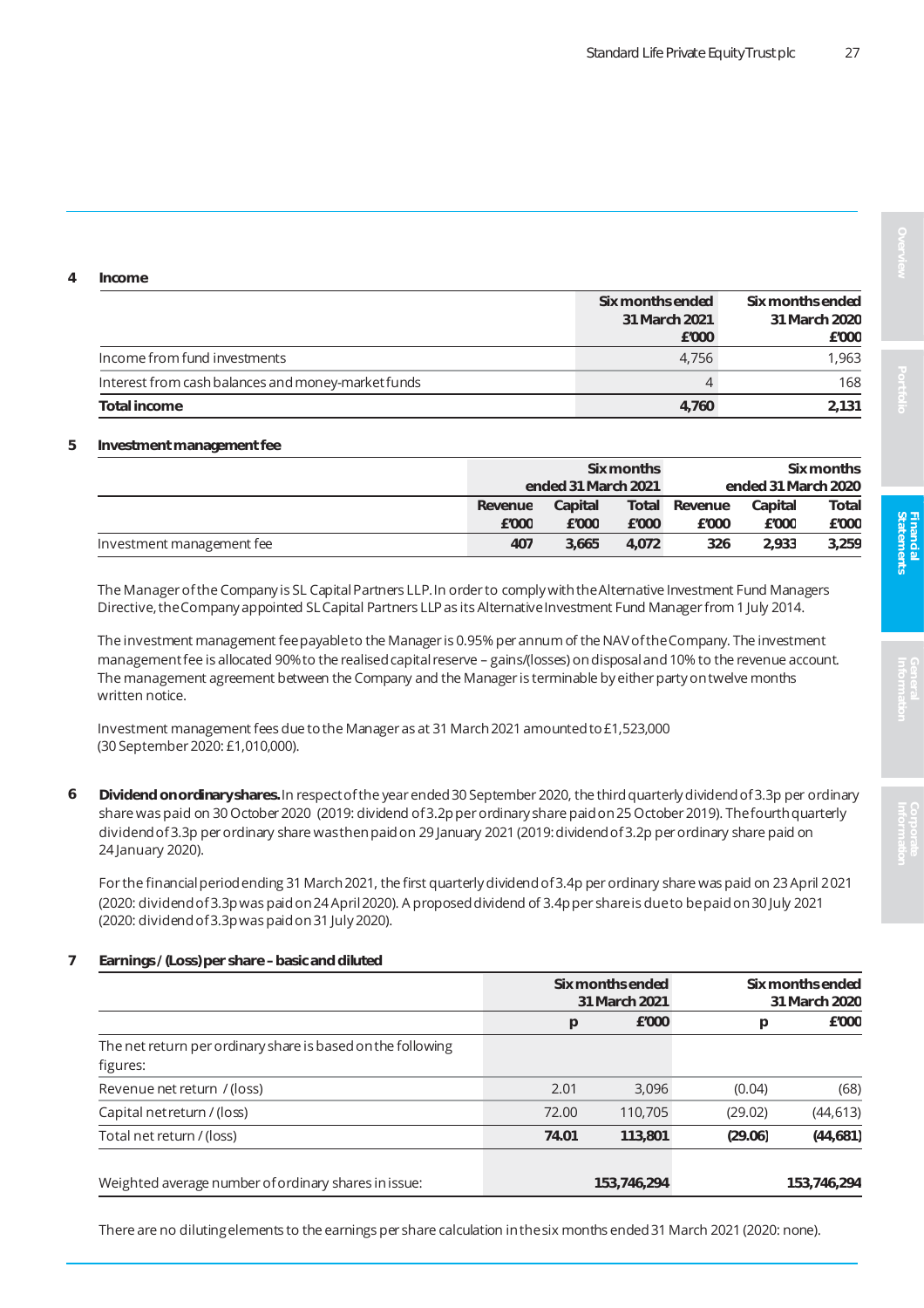# Notes to the Financial Statements (unaudited) Continued

#### **8 Investments**

|                                                       |                          | Six months ended 31 March 2021 |                   | Year ended 30 September 2020 |                          |            |
|-------------------------------------------------------|--------------------------|--------------------------------|-------------------|------------------------------|--------------------------|------------|
|                                                       | Quoted                   | Unquoted                       |                   | Quoted                       | Unquoted                 |            |
|                                                       | Investments              | Investments                    | Total             |                              | Investments Investments  | Total      |
|                                                       | £'000                    | £'000                          | £'000             | £'000                        | £'000                    | £'000      |
| Fair value through profit or loss:                    |                          |                                |                   |                              |                          |            |
| Opening market value                                  |                          | 721,650                        | 721,650           | 11,435                       | 627,298                  | 638,733    |
| Opening investment holding gains                      | $\overline{\phantom{a}}$ | (108, 790)                     | (108, 790)        | (316)                        | (120, 569)               | (120, 885) |
| Opening book cost                                     |                          | 612,860                        | 612,860           | 11,119                       | 506,729                  | 517,848    |
|                                                       |                          |                                |                   |                              |                          |            |
| Movements in the period / year:                       |                          |                                |                   |                              |                          |            |
| Additions at cost                                     | 2,422                    | 53,660                         | 56,082            | $\qquad \qquad -$            | 137,150                  | 137,150    |
| Secondary purchases                                   | $\qquad \qquad -$        |                                | $\qquad \qquad -$ | $\qquad \qquad$              | 8,657                    | 8,657      |
| Distribution of capital proceeds by funds             | $\qquad \qquad -$        | (88, 247)                      | (88, 247)         | $\qquad \qquad -$            | (137, 222)               | (137, 222) |
| Disposal of quoted investments                        | (2, 193)                 | <b>—</b>                       | (2, 193)          | (11, 257)                    | $\qquad \qquad -$        | (11, 257)  |
|                                                       | 229                      | 578,273                        | 578,502           | (138)                        | 515,314                  | 515,176    |
| Gains on disposal of underlying<br>investments        |                          | 53,501                         | 53,501            |                              | 97,546                   | 97,546     |
| (Losses) / gains on disposal of quoted<br>investments | (229)                    | $\qquad \qquad -$              | (229)             | 138                          | $\overline{\phantom{0}}$ | 138        |
| Closing book cost                                     | -                        | 631,774                        | 631,774           | $\overline{\phantom{0}}$     | 612,860                  | 612,860    |
| Closing investment holding gains                      | $\overline{\phantom{0}}$ | 173,115                        | 173,115           | $\qquad \qquad -$            | 108,790                  | 108,790    |
| Closing market value                                  | $\qquad \qquad -$        | 804,889                        | 804,889           | $\overline{\phantom{0}}$     | 721,650                  | 721,650    |

The total capital gain on investments of £117,485,000 (2020: loss of £41,624,000) per the Condensed Statement of Comprehensive Income for the six months ended 31 March 2021 also includes transaction costs of £112,000 (2020: £311,000).

#### **9 Net asset value per equity share**

|                                    | 31 March 2021 | 30 September 2020 |
|------------------------------------|---------------|-------------------|
| Basic and diluted:                 |               |                   |
| Ordinary shareholders' funds       | £873,947,275  | £770,293,260      |
| Number of ordinary shares in issue | 153,746,294   | 153,746,294       |
| Net asset value per ordinary share | 568.4p        | 501.0p            |

The net asset value per ordinary share and the ordinary shareholders' funds are calculated in accordance with the Company's articles of association.

There are no diluting elements to the net asset value per equity share calculation in the six months ended 31 March 2021 (2020: none).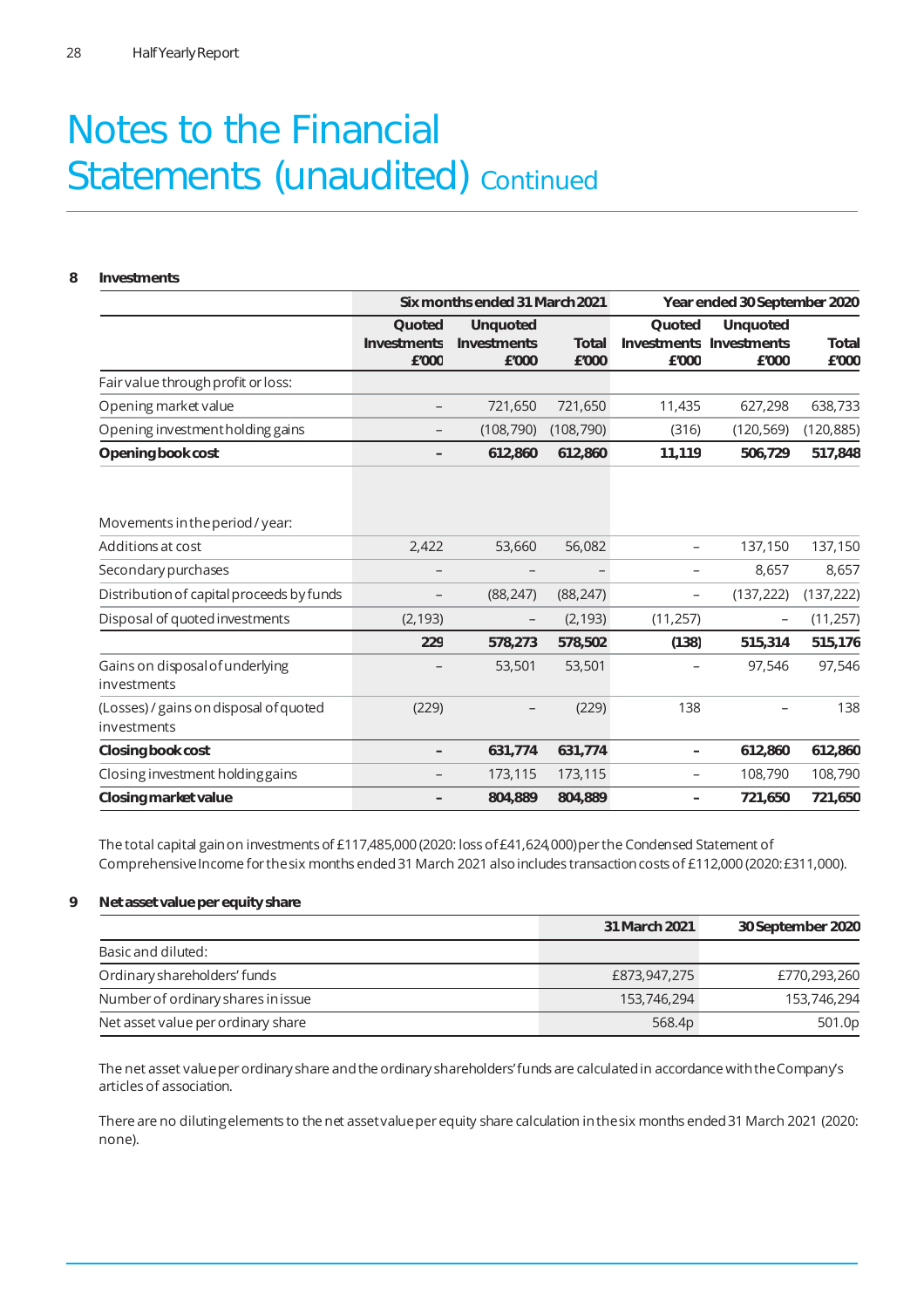- **10 Bank loans.** At 31 March 2021, the Company had a £200 million (30 September 2020: £200 million) committed, multi-currency syndicated revolving credit facility, for which £nil (30 September 2020: £nil) had been drawn down. The facility is provided by Citi,
- **11 Commitments and contingent liabilities**

|                                  | 31 March 2021 | 30 September 2020 |
|----------------------------------|---------------|-------------------|
|                                  | £'000         | £'000             |
|                                  |               |                   |
| Outstanding calls on investments | 462.881       | 471.392           |

This represents commitments made to fund and co-investment interests remaining undrawn.

Société Générale and State Street Bank International. The facility expires on 6 December 2024.

**12 Fair Value hierarchy.** FRS 104 requires an entity to classify fair value measurements using a fair value hierarchy that reflects the significance of the inputs used in making the measurements. The fair value hierarchy shall have the following classifications:

– Level 1: The unadjusted quoted price in an active market for identical assets or liabilities that the entity can access at the measurement date.

– Level 2: Inputs other than quoted prices included within Level 1 that are observable (i.e., developed using market data) for the asset or liability, either directly or indirectly.

– Level 3: Inputs are unobservable (i.e., for which market data is unavailable) for the asset or liability.

The Company's financial assets and liabilities, measured at fair value in the Condensed Statement of Financial Position, are grouped into the following fair value hierarchy at 31 March 2021:

|                                                       | Level 1                  | Level 2                  | Level 3 | Total   |
|-------------------------------------------------------|--------------------------|--------------------------|---------|---------|
| Financial assets at fair value through profit or loss | £'000                    | £'000                    | £'000   | £'000   |
| Unquoted investments                                  | $\overline{\phantom{0}}$ | $\overline{\phantom{0}}$ | 804,889 | 804,889 |
| Net fair value                                        | $\overline{\phantom{0}}$ | $\overline{\phantom{0}}$ | 804.889 | 804.889 |

#### **As at 30 September 2020**

| Financial assets at fair value through profit or loss | Level 1<br>£'000 | Level 2<br>£'000         | Level 3<br>£'000 | Total<br>£'000 |
|-------------------------------------------------------|------------------|--------------------------|------------------|----------------|
| <b>Unquoted investments</b>                           |                  | $\overline{\phantom{0}}$ | 721.650          | 721.650        |
| Net fair value                                        | -                | -                        | 721.650          | 721.650        |

**Unquoted investments.** Unquoted investments are stated at the directors' estimate of fair value and follow the recommendations of the EVCA and the BVCA (European Private Equity & Venture Capital Association and British Private Equity & Venture Capital Association). The estimate of fair value is normally the latest valuation placed on an investment by its manager as at the Condensed Statement of Financial Position date. The valuation policies used by the manager in undertaking that valuation will generally be in line with the joint publication from the EVCA and the BVCA, 'International Private Equity and Venture Capital Valuation guidelines'. Fair value can be calculated by the manager of the investment in a number of ways. In general, the managers with whom the Company invests adopt a valuation approach which applies an appropriate comparable listed company multiple to a private company's earnings or by reference to recent transactions. Where formal valuations are not completed as at the Condensed Statement of Financial Position date, the last available valuation from the manager is adjusted for any subsequent cash flows occurring between the valuation date and the Condensed Statement of Financial Position date. The Company's Manager may further adjust such valuations to reflect any changes in circumstances from the last manager's formal valuation date to arrive at the estimate of fair value, such as sales proceeds.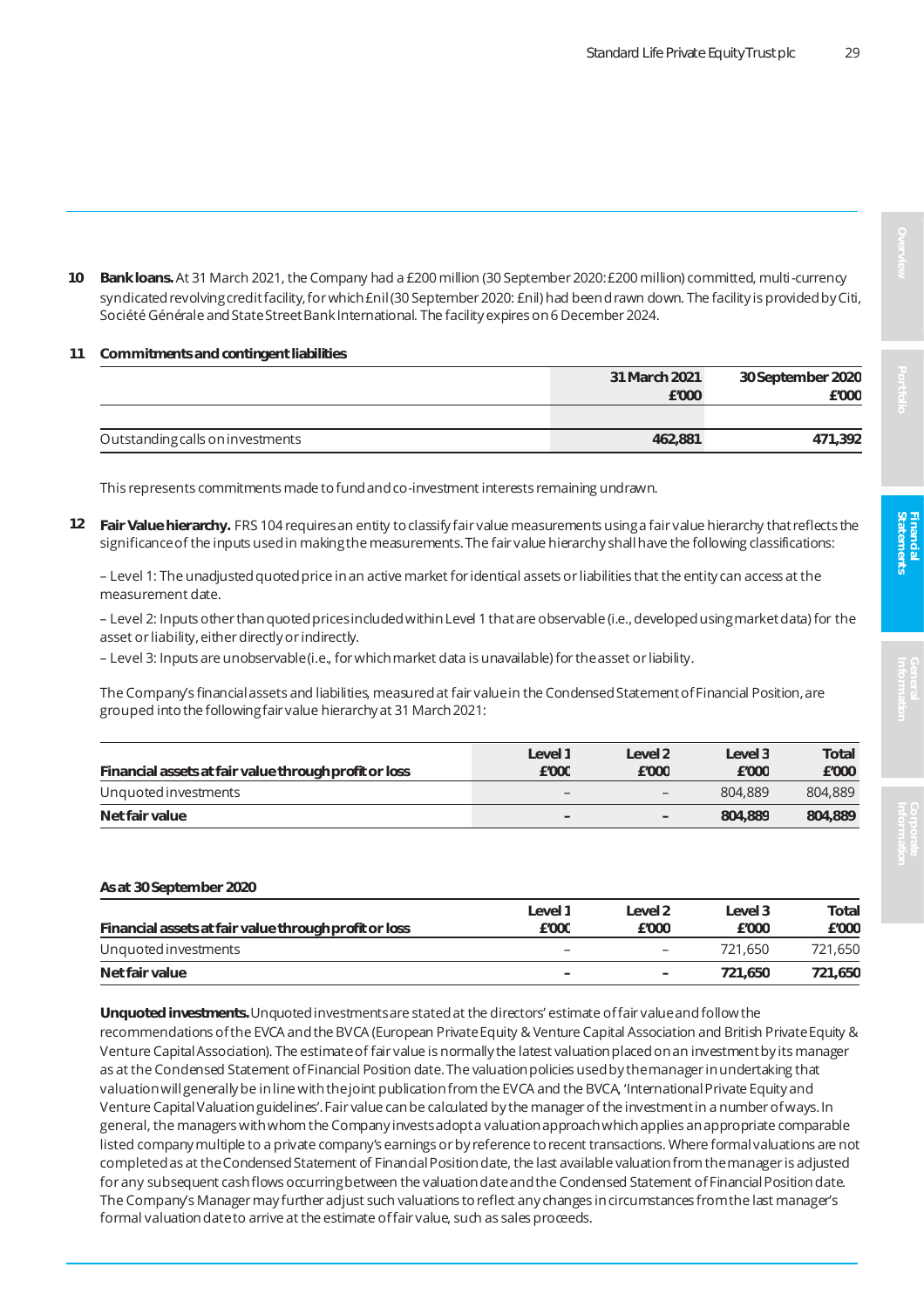# Notes to the Financial Statements (unaudited) Continued

**13 Parent undertaking and related party transactions.** The ultimate parent undertaking of the Company is Phoenix Group Holdings. The results for the period from 1 October 2020 to 31 March 2021 are incorporated into the group financial statements of Phoenix Group Holdings, which will be available to download from the website **www.thephoenixgroup.com**.

Standard Life Assurance Limited ("SLAL", which is 100% owned by Phoenix Group Holdings), and the Company have entered into a relationship agreement which provides that, for so long as SLAL and its Associates exercise, or control the exercise, of 30% or more of the voting rights of the Company, SLAL and its Associates, will not seek to enter into any transaction or arrangement with the Company which is not conducted at arm's length and on normal commercial terms, take any action that would have the effect of preventing the Company from carrying on an independent business as its main activity or from complying with its obligations under the Listing Rules or purpose or procure the proposal of any shareholder resolution which is intended or appears to be intended to circumvent the proper application of the Listing Rules. During the period ended 31 March 2021, SLAL received dividends from the Company totalling £5,683,000 (31 March 2020: £5,512,000).

As at 31 March 2021, the Company was invested in the Aberdeen Liquidity Funds, managed by Aberdeen Standard Investments (Lux), ("ASI Lux") who share the same ultimate parent as the Manager. As at 31 March 2021, the Company had invested £42,019,000 in the Aberdeen Liquidity Funds (30 September 2020: £24,678,000) which are included within cash and cash equivalents in the Condensed Statement of Financial Position. During the period, the Company received interest amounting to £4,000 (31 March 2020: £15,000) on sterling denominated positions. There was no interest on euro denominated positions (31 March 2020: £nil). As at 31 March 2021, interest of £1,000 was due to the Company on sterling denominated positions (30 September 2020: £1,000). There was no interest payable on euro denominated positions (30 September 2020: £nil). No additional fees are payable to ASI (Lux) as a result of this investment.

During the period ended 31 March 2021, the Manager charged management fees totalling £4,072,000 (31 March 2020: £3,259,000) to the Company in the normal course of business. The balance of management fees outstanding at 31 March 2021 was £1,523,000 (30 September 2020: £1,010,000).

Standard Life Investments Limited, which shares the same ultimate parent as the Manager, charged £120,000 for the provision of promotional activities during the period (31 March 2020: £90,000). The balance of promotional fees outstanding at 31 March 2021 was a payable of £60,000 (30 September 2020: receivable of £60,000).

The Company Secretarial services for the Company are provided by Aberdeen Asset Management PLC, which shares the same ultimate parent as the Manager. During the period ended 31 March 2021, the Company incurred secretarial fees of £36,000 (31 March 2020: £40,000). The balance of secretarial fees outstanding at 31 March 2021 was £18,000 (30 September 2020: £18,000).

No other related party transactions were undertaken during the six months ended 31 March 2021.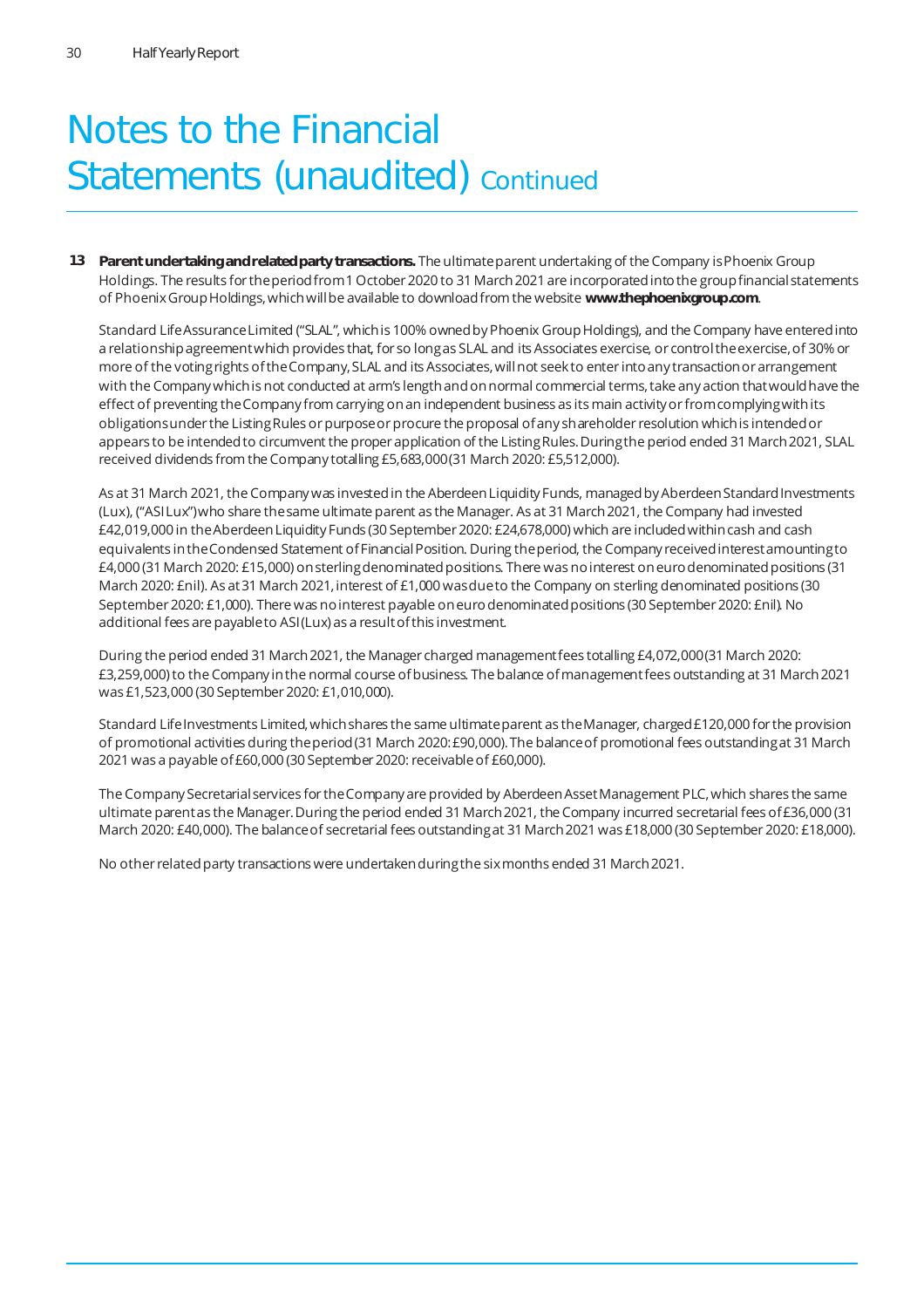## Alternative Performance Measures

#### **Alternative Performance Measures**

Alternative performance measures ("APMs") are numerical measures of the Company's current, historical or future performance, financial position or cash flows, other than financial measures defined or specified in the applicable financial framework. The Company's applicable financial framework includes FRS 102 and the AIC SORP. The directors assess the Company's performance against a range of criteria which are viewed as particularly relevant for closed-end investment companies.

#### **Discount**

The amount by which the market price per share is lower than the net asset value per share of an investment trust. The discount is normally expressed as a percentage of the net asset value per share.

|                               | As at            | As at                |
|-------------------------------|------------------|----------------------|
|                               | 31 March<br>2021 | 30 September<br>2020 |
| Share price (p)               | 437.0            | 320.0                |
| Net Asset Value per share (p) | 568.4            | 501.0                |
| Discount(%)                   | 23.1             | 36.1                 |

#### **Dividend yield**

The annual dividend per ordinary share divided by the share price, expressed as a percentage, calculated at the year end.

|                        | 2020  | 2019  |
|------------------------|-------|-------|
| Dividend per share (p) | 13.2  | 12.8  |
| Share price (p)        | 320.0 | 352.0 |
| Dividend yield (%)     | 4.1   | 3.6   |

#### **NAV total return**

NAV total return shows how the NAV has performed over a period of time in percentage terms, taking into account both capital returns and dividends paid to shareholders. This involves reinvesting the net dividend into the NAV at the end of the quarter in which the shares go ex-dividend. Returns are calculated to each quarter end in the year and then the total return for the year is derived from the product of these individual returns.

|                   | share (p) | NAV per Dividend per<br>share (p) |
|-------------------|-----------|-----------------------------------|
| 30 September 2020 | 501.0     |                                   |
| 31 December 2020  | 490.6     | 3.3                               |
| 31 March 2020     | 568.4     | 3.4                               |
| NAV total return  | 14.9%     |                                   |

#### **Ongoing charges ratio**

Management fees and all other recurring operating expenses that are payable by the Company excluding the costs of purchasing and selling investments, incentive fee, finance costs, taxation, non-recurring costs, and costs of share buy-back transactions, expressed as a percentage of the average NAV during the period. Ongoing charges and performance-related fees of the Company's underlying investments are excluded. The ongoing charges ratio has been calculated in accordance with guidance issued by the Association of Investment Companies ("AIC").

|                              | Six months            | Year ended 30 |
|------------------------------|-----------------------|---------------|
|                              | ended 31              | September     |
|                              | March 2021            | 2020          |
|                              | £'000                 | £'000         |
| Investment management fee    | 4,072                 | 6,819         |
| Administrative expenses      | 499                   | 1,038         |
| Ongoing charges <sup>+</sup> | 9,140                 | 7,857         |
| Average net assets           | 830,021               | 715,755       |
| Ongoing charges ratio        | $1.10\%$ <sup>+</sup> | 1.10%         |

+ As at 31 March 2021. The 2021 ratio is calculated using actual costs and charges to 31 March 2021 annualised for the full financial year, divided by average net assets.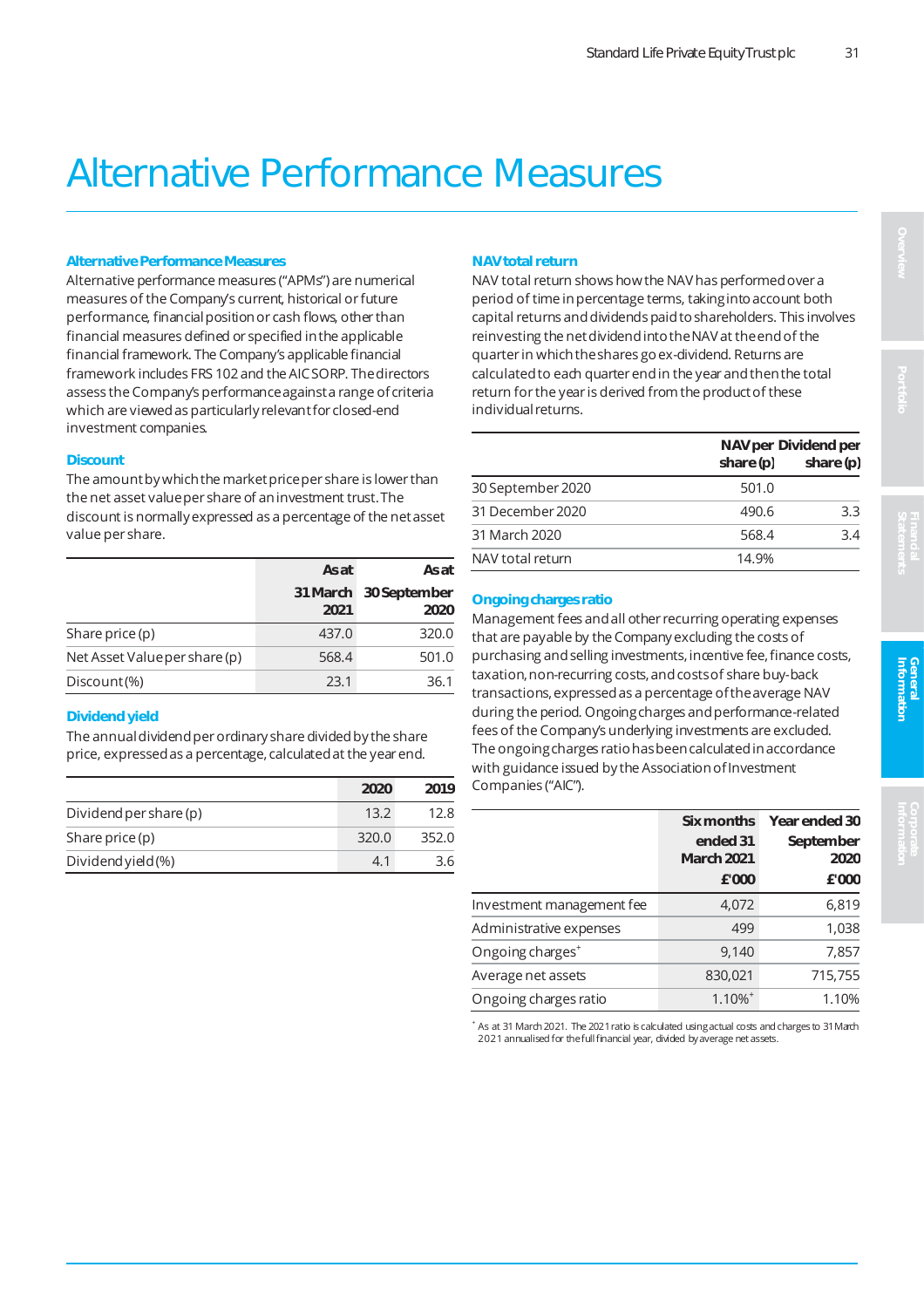# Alternative Performance Measures Continued

#### **Over-commitment ratio**

Outstanding commitments less resources available for investment and the value of undrawn loan facilities divided by net assets.

|                                            | As at<br>31 March 2021<br>£000s | As at<br>30 September<br>2020<br>£000s |
|--------------------------------------------|---------------------------------|----------------------------------------|
| Undrawn commitments                        | 462,881                         | 471,392                                |
| Less undrawn loan facility                 | (200,000)                       | (200,000)                              |
| Less resources available<br>for investment | (62, 456)                       | (48, 427)                              |
| Net outstanding<br>commitments             | 200,425                         | 222,966                                |
| Net assets                                 | 873,947                         | 770,293                                |
| Over-commitment ratio                      | 22.9%                           | 28.9%                                  |

#### **Total shareholder return**

The theoretical return derived from reinvesting each dividend in additional shares in the Company on the day that the share price goes ex-dividend.

| Date                     | Share<br>price(p) | Dividend per<br>share $(p)$ |
|--------------------------|-------------------|-----------------------------|
| 30 September 2020        | 320.0             |                             |
| 24 December 2020         | 380.0             | 33                          |
| 18 March 2021            | 435.0             | 34                          |
| 31 March 2020            | 437.0             |                             |
| Total shareholder return | 38.8%             |                             |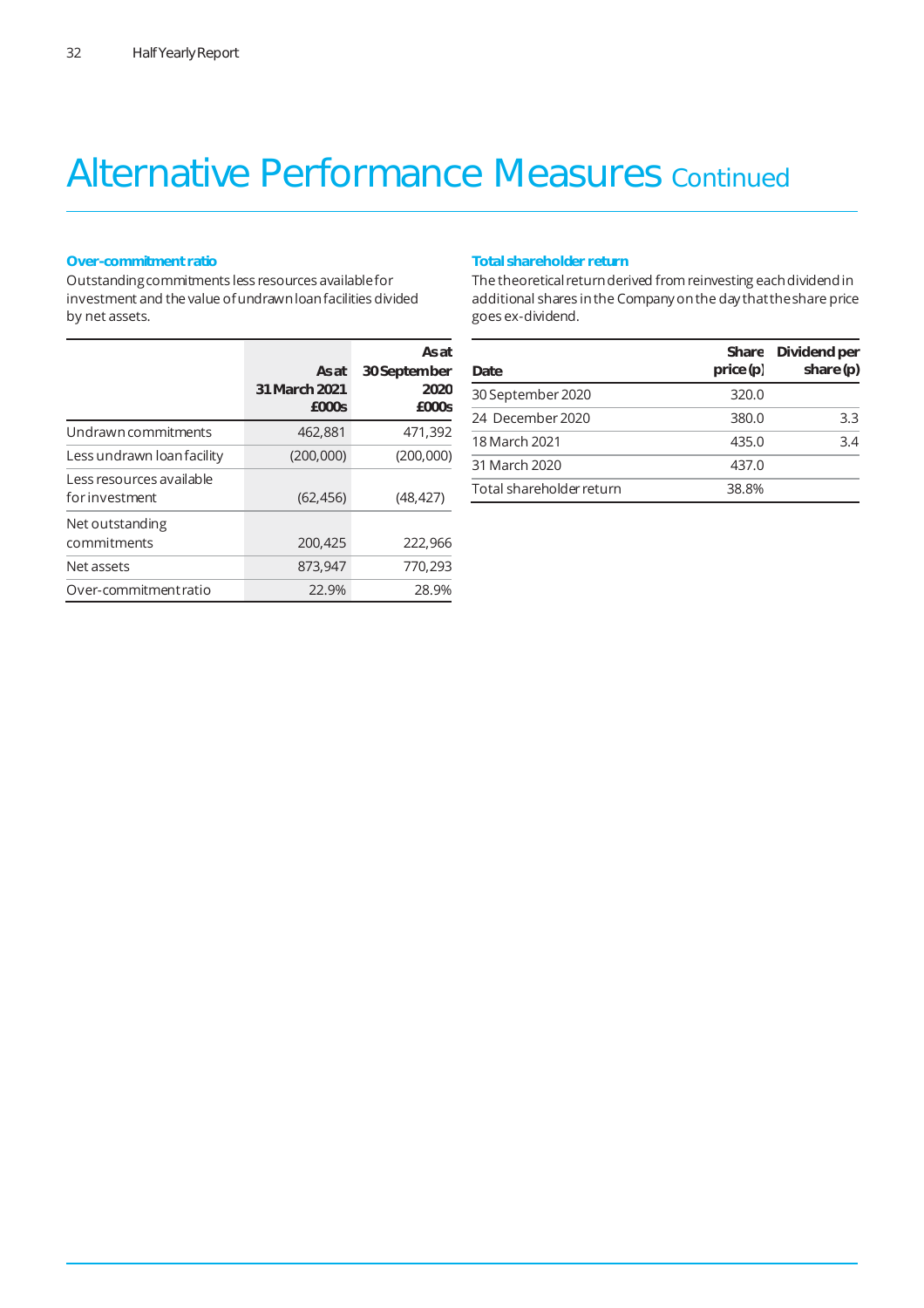# Glossary of Terms and Definitions

#### **Buy-out fund**

A fund which acquires controlling stakes in established private companies.

#### **Cash realisation / Distribution**

A return that an investor in a private equity fund receives. The terms "cash realisations" and "distributions" are used interchangeably, the figure being derived as follows: proceeds from disposal of underlying investments by funds, plus income from those fund investments less overseas withholding tax suffered.

#### **Close Peer Group**

Similarly positioned private equity investment trusts.

#### **Co-investment**

An investment made directly into a private company alongside other private equity managers.

#### **Commitment**

The amount committed by the Company to an investment, whether or not such amount has been advanced in whole or in part by or repaid in whole or in part to the Company (see also Over-commitment).

#### **Comparator index**

A market index against which the overall performance of the Company can be assessed. The manager does not manage the portfolio with direct reference to any index or its constituents.

#### **Drawdown**

A portion of a commitment which is called to pay for an investment.

#### **Dry powder**

Capital committed by investors to private equity funds that has yet to be invested.

#### **EBITDA**

Earnings before interest expense, taxes, depreciation and amortisation.

#### **Enterprise value ("EV")**

The value of the financial instruments representing ownership interests in a company plus the net financial debt of the company.

#### **IPO**

Initial Public Offering, the first sale of stock by a private company to the public market.

#### **Net Asset Value ("NAV")**

The value of total assets less liabilities. Liabilities for this purpose include current and long-term liabilities. The net asset value divided by the number of shares in issue produces the net asset value per share.

#### **Outstanding commitments**

The outstanding commitments represents the sum of the promises the Company has made to invest in particular funds at the launch of those funds, with the expectation that the underlying manager will call on the Company at different times in the future. The Manager works on the basis that these commitments, which may not be called upon for up to five years, will be funded by the distributions from existing funds in which the Company has been invested.

#### **Over-commitment**

Where the aggregate commitments to invest by the Company exceed the sum of its resources available for investment plus the value of any undrawn loan facilities.

#### **Primary investment / primary funds**

The managers of private equity funds look to raise fresh capital to invest, typically every five years, and the Company commits to investing in such funds. The capital committed to a fund will generally be drawn over a five year period as investments in private companies are made.

#### **Resources available for investment**

This corresponds to the Company's assets that are not invested in funds or co-investments. The amount includes cash and cash equivalents, quoted investments and short-term investment receivables and payables as follows:

|                                       |                        | As at                |
|---------------------------------------|------------------------|----------------------|
|                                       | As at<br>31 March 2021 | 30 September<br>2020 |
| Cash and cash equivalents             | 62,456                 | 33,135               |
| Investment receivables                |                        | 15,292               |
| Resources available<br>for investment | 62,456                 | 48.427               |

#### **Roll forward**

The latest fund valuation calculated on a bottom-up valuation basis adjusted for any subsequent cash movements up to the reporting date and updated for exchange rates at the reporting date.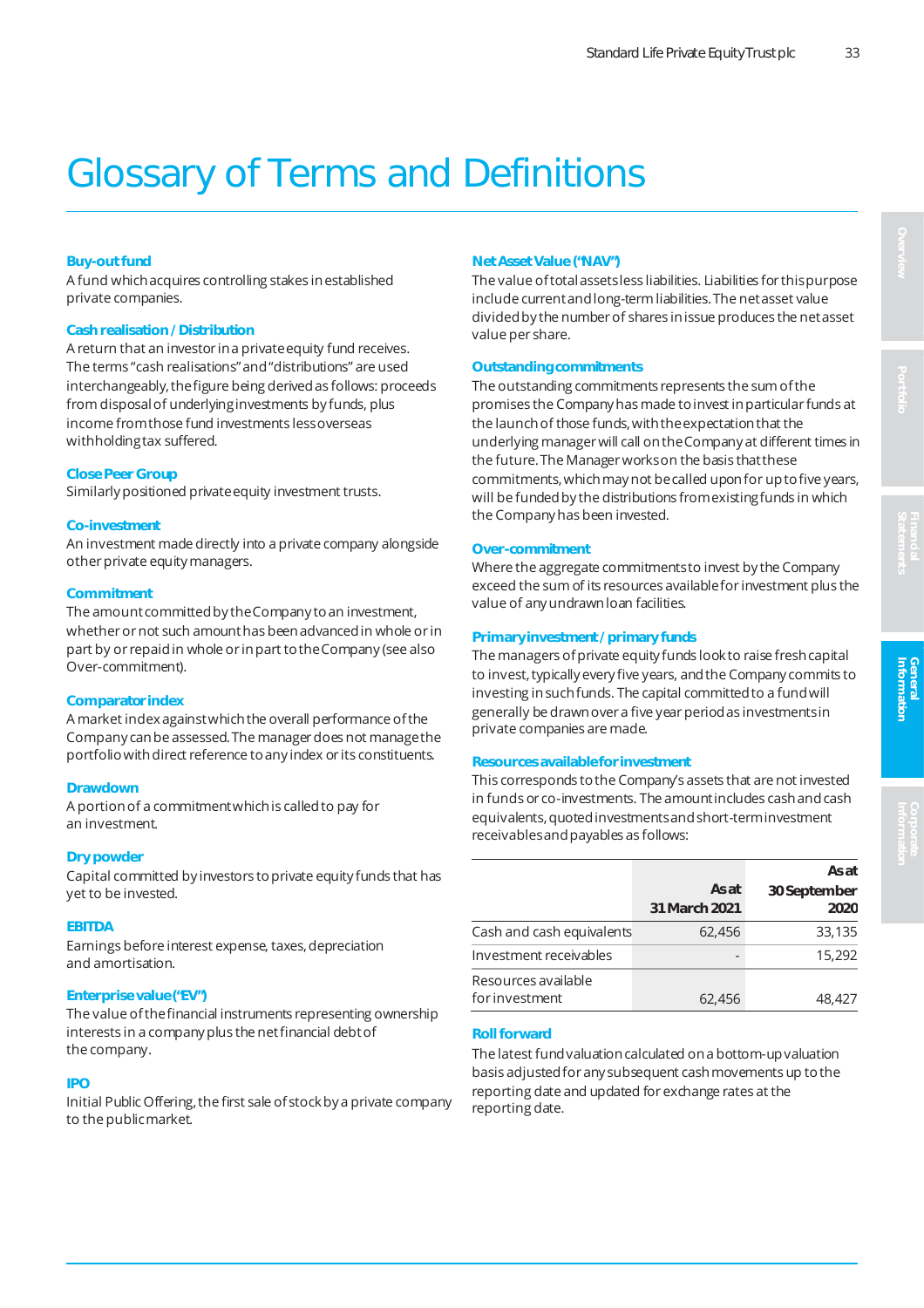# Glossary of Terms and Definitions Continued

#### **Secondary exposure**

Secondary exposure acquired equals purchase price plus any unfunded commitment.

#### **Secondary transaction / secondary funds**

The purchase or sale of a commitment to a fund or collection of fund interests in the market. Once a private equity fund is raised, new investors are typically not permitted into the fund. However, an existing investor may exit by selling their interest to another investor. The Company can negotiate to acquire such an interest as a secondary buyer. Within this report, the terms "Secondary transaction" and "Secondary investment" are used interchangeably.

#### **Share buy-back transaction**

The repurchase by the Company of its own shares in order to reduce the number of shares on the market. This is often used by investment trusts to narrow the discount to NAV.

#### **Vintage year**

Refers to the year in which the first influx of investment capital is delivered to a fund.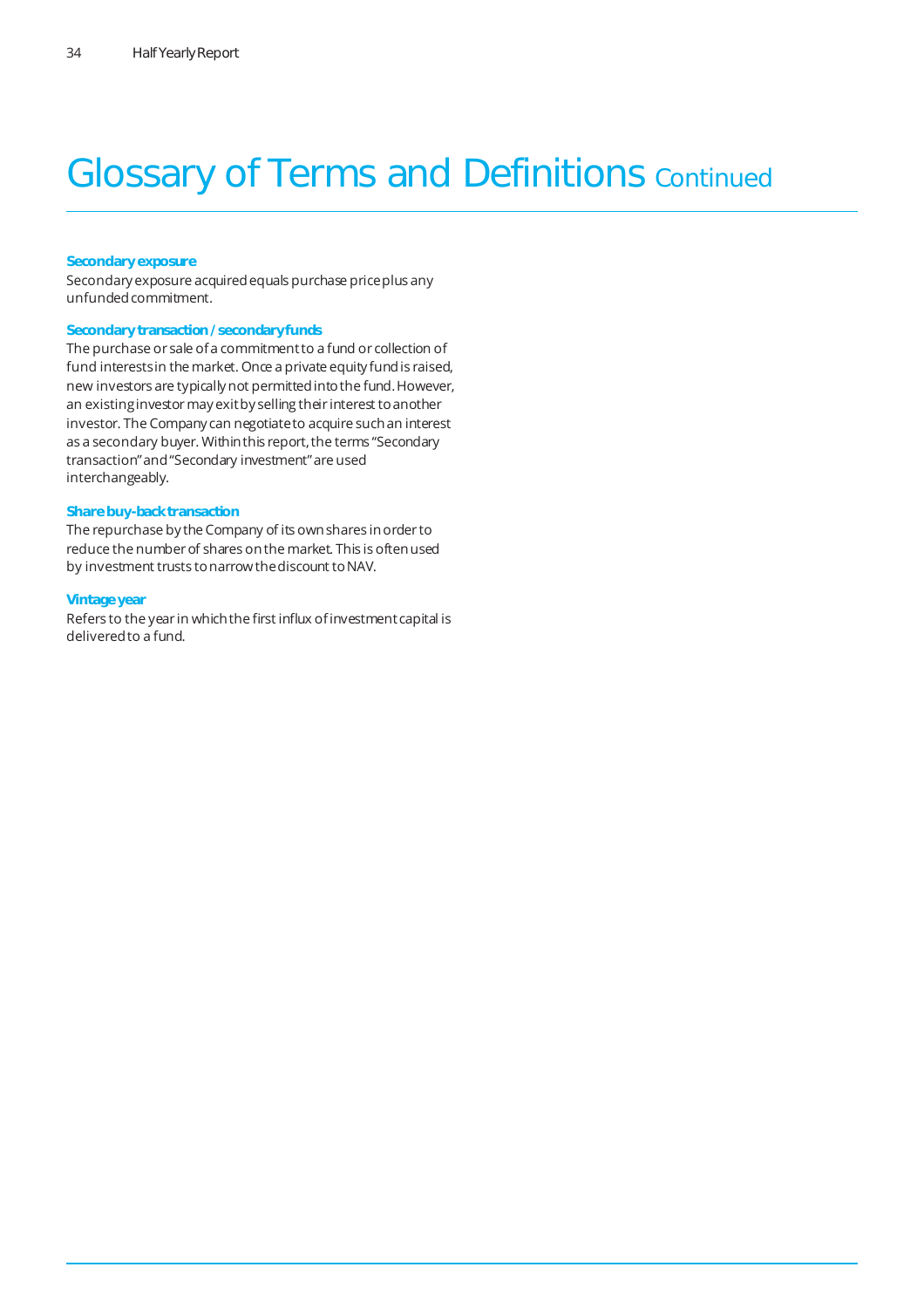### Information for Investors

#### **Registered Address**

This Interim Report has been mailed to shareholders at the address shown on the Company's share register. Any change of address should be advised to the Registrars at the following address under the signature of the shareholder:

Equiniti Limited Aspect House Spencer Road Lancing West Sussex BN99 6DA

Registrars' shareholder helpline: 0371 384 2618 Registrars' broker helpline: 0906 559 6025\*

\* Calls cost £1.10 per minute plus your phone company's access charge.

If your shares are held via nominees you should contact them with any change of address.

If you hold your shares through the Aberdeen Standard Investment Plan for Children or Aberdeen Standard Investments Trust Share Plan or if you have any general questions about your Company, the Investment Manager or performance, please telephone the Aberdeen Standard Investments Customer Services Department, send an email to **inv.trusts@aberdeenstandard.com** or write to:

Aberdeen Standard Investment Trusts PO Box 11020 Chelmsford Essex CM99 2DB

#### **Dividends**

Ordinary dividends are expected to be paid in January, April, July and October each year. Shareholders who wish to have dividends paid directly into a bank account rather than by cheque to their registered address can complete a mandate form for this purpose. Mandates may be obtained from Equiniti at the address above. The Company operates the BACS system for the payment of dividends. Where dividends are paid directly to shareholders' bank accounts, dividend tax vouchers are sent to shareholders' registered addresses.

#### **Dividend Reinvestment Plan**

Shareholders who wish to use their dividends to purchase further shares in the Company by participating in the Company's Dividend Reinvestment Plan can complete a mandate form which may be obtained from Equiniti Limited at the above address.

#### **Dividend Tax Allowance**

The annual tax-free personal allowance for dividend income for UK investors is £2,000 for the 2021/22 tax year. Above this amount, individuals pay tax on their dividend income at a rate dependent on their income tax bracket and personal circumstances. The Company provides registered shareholders with a confirmation of dividends paid and this should be included with any other dividend income received when calculating and reporting to HMRC total dividend income received. It is the shareholder's responsibility to include all dividend income when calculating any tax liability.

#### **How to Invest**

Investors can buy and sell shares in the Company directly through a stockbroker or indirectly through a lawyer, accountant or other professional adviser. Alternatively, for retail clients, shares can be bought directly through the Aberdeen Standard Investments Children's Plan, Investment Trust Share Plan or Investment Trust Individual Savings Account ("ISA").

**Aberdeen Standard Investment Plan for Children** 

Aberdeen Standard Investments runs an Investment Plan for Children (the "Children's Plan") which covers a number of investment companies under its management including the Company. Anyone can invest in the Children's Plan, including parents, grandparents and family friends (subject to the eligibility criteria as stated within the terms and conditions). All investments are free of dealing charges on the initial purchase of shares, although investors will suffer the bid- offer spread, which can, on some occasions, be a significant amount. Lump sum investments start at £150 per trust, while regular savers may invest from £30 per month. Investors simply pay Government Stamp Duty (currently 0.5%) on all purchases. Selling costs are £10 + VAT. There is no restriction on how long an investor needs to invest in the Children's Plan, and regular savers can stop or suspend participation by instructing Aberdeen Standard Investments in writing at any time. In common with other schemes of this type, all investments are held in nominee accounts. Investors have full voting and other rights of share ownership.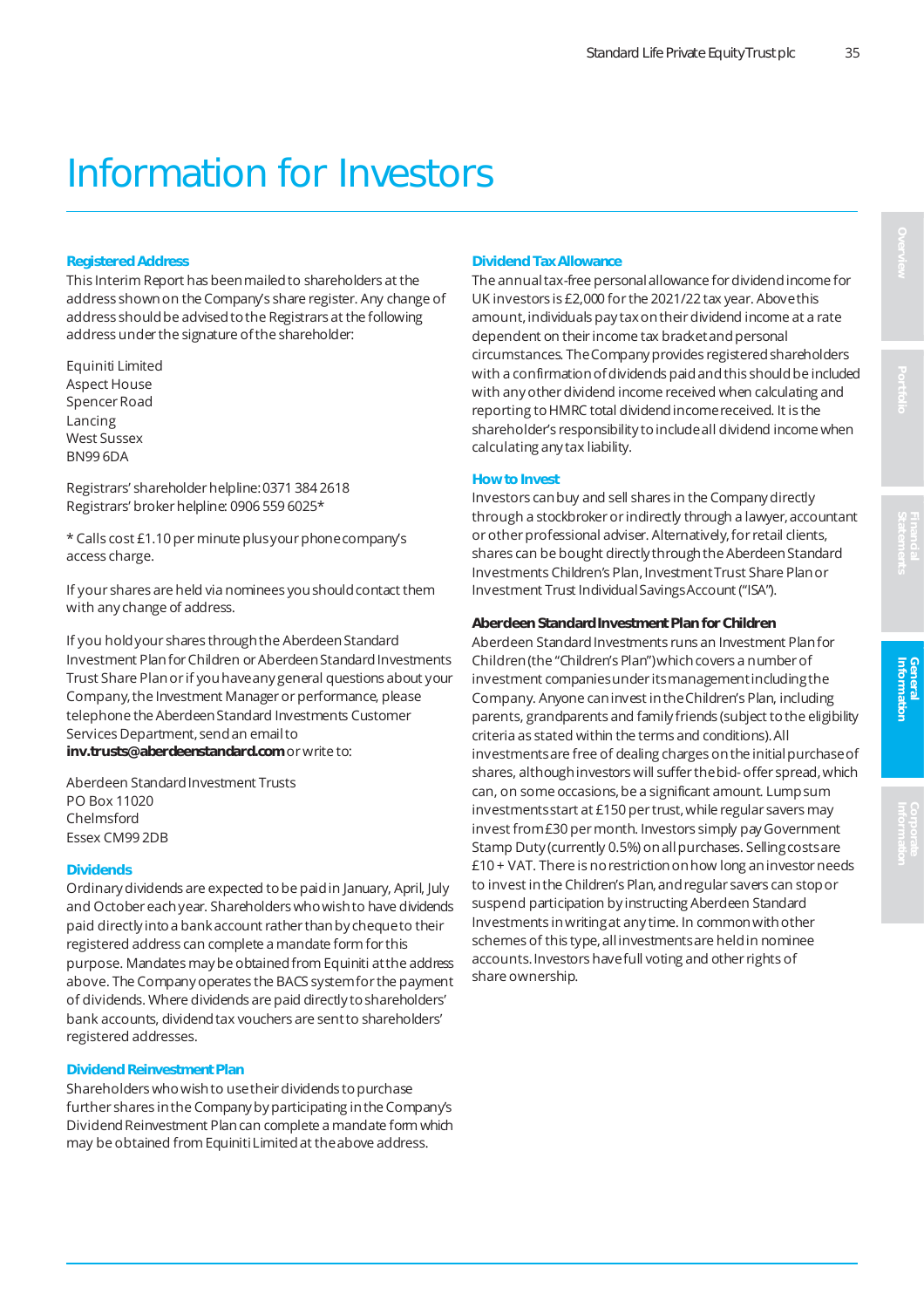### Investor Information Continued

#### **Aberdeen Standard Investment Trust Share Plan**

Aberdeen Standard Investments runs a Share Plan (the "Plan") through which shares in the Company can be purchased. There are no dealing charges on the initial purchase of shares, although investors will suffer the bid-offer spread, which can, on some occasions, be a significant amount. Lump sum investments start at £250, while regular savers may invest from £100 per month. Investors simply pay Government Stamp Duty (currently 0.5%). Selling costs are £10 + VAT. There is no restriction on how long an investor needs to invest in a Plan, and regular savers can stop or suspend participation by instructing Aberdeen Standard Investments in writing at any time. In common with other schemes of this type, all investments are held in nominee accounts. Investors have full voting and other rights of share ownership.

#### **Stocks and Shares ISA**

An investment of up to £20,000 can be made in the tax year 2021/22. The annual ISA administration charge is £24 + VAT, calculated annually and applied on 31 March (or the last business day in March) and collected soon thereafter either by direct debit or, if there is no valid direct debit mandate in place, from the available cash in the Plan prior to the distribution or reinvestment of any income, or, where there is insufficient cash in the Plan, from the sale of investments held in the Plan. Investors have full voting and other rights of share ownership. Under current legislation, investments in ISAs can grow free of capital gains tax.

#### **ISA Transfer**

You can choose to transfer previous tax year investments to us which can be invested in the Company while retaining your ISA wrapper. The minimum lump sum for an ISA transfer is £1,000, subject to a minimum per trust of £250.

#### **Nominee Accounts and Voting Rights**

All investments in the Aberdeen Standard Investment Plan for Children and the Investment Trust Share Plan are held in nominee accounts and investors are provided with the equivalent of full voting and other rights of share ownership.

#### **Keeping You Informed**

Further information about the Company may be found on its dedicated website: **slpet.co.uk**. This provides access to information on the Company's share price performance, capital structure, London Stock Exchange announcements, current and historic Annual and Half-Yearly Reports, and the latest factsheet on the Company issued by the Manager.

#### **Twitter:**

twitter.com/AberdeenTrusts

#### **LinkedIn:**

linkedin.com/company/aberdeen-standard-investment-trusts

Alternatively, please call **0808 500 0040** (Freephone), email **inv.trusts@aberdeenstandard.com** or write to the address for Aberdeen Standard Investment Trusts stated above.

Details are also available at: **invtrusts.co.uk**.

#### **Other Information**

The Company is a member of The Association of Investment Companies (AIC). The AIC publishes a Monthly Information Service which contains a wide range of detailed information including statistical and performance data on all its members. A sample copy can be obtained free of charge from The AIC, 9<sup>th</sup> Floor, 24 Chiswell Street, London EC1Y 4YY (tel: 020 7282 5555) along with full details of other publications available from The AIC. Alternatively, visit their website: **theaic.co.uk**.

#### **Packaged Retail and Insurance-based Products (PRIIPs) Regulation**

The Packaged Retail and Insurance-based Investment Products (PRIIPs) Regulation requires a Key Information Document (KID) to be published for the Company. A copy of the Company's KID is available to view on the Company's website: **slpet.co.uk**.

It should be noted that the form and content of the KID is strictly prescribed and includes specific information on investment risks, performance and costs, which must be provided to all potential investors before they can purchase shares in the Company to enable them to compare the performance of different investment companies.

#### **Literature Service Request**

For literature and application forms for Aberdeen Standard Investment's investment trust products, please contact us through: invtrusts.co.uk. Or telephone: 0808 500 4000. Or write to: Aberdeen Standard Investment Trusts, PO Box 11020, Chelmsford, Essex CM99 2DB.

#### **Terms and Conditions**

Terms and conditions for Aberdeen Standard Investments managed savings products can also be found under the Literature section of our website at: **invtrusts.co.uk.**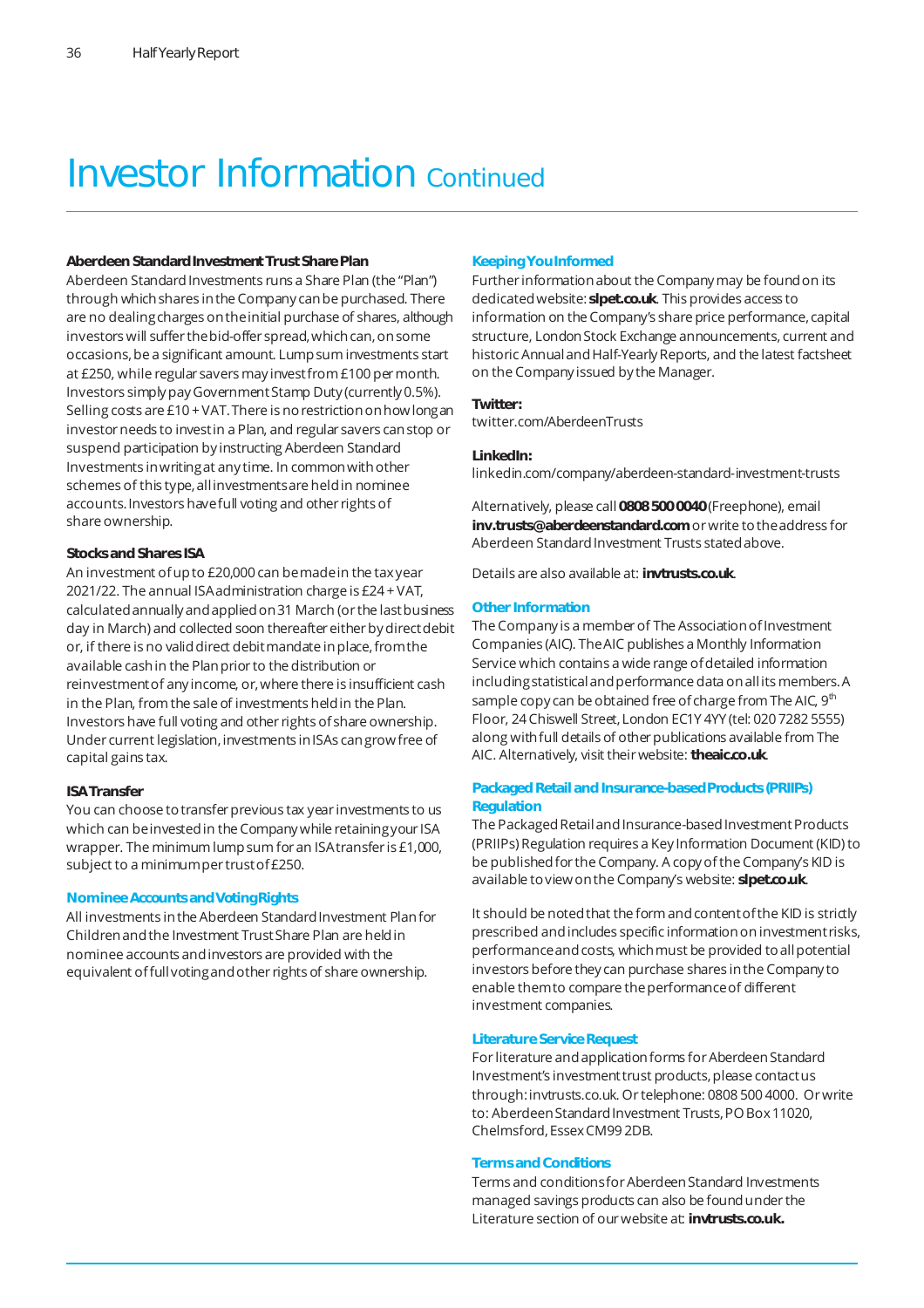#### **Suitable for Retail/NMPI Status**

The Company's shares are intended for investors, primarily in the UK, including retail investors, professionally-advised private clients and institutional investors. Investors should consider consulting a financial adviser who specialises in advising on the acquisition of shares and other securities before acquiring shares. Investors should be capable of evaluating the risks and merits of such an investment and should have sufficient resources to bear any loss that may result.

The Company currently conducts its affairs so that the securities issued by the Company can be recommended by a financial adviser to ordinary retail investors in accordance with the Financial Conduct Authority's rules in relation to non-mainstream pooled investments ("NMPIs") and intends to continue to do so for the foreseeable future. The Company's securities are excluded from the Financial Conduct Authority's restrictions which apply to NMPIs because they are securities issued by an investment trust.

#### **Online Dealing**

There are a number of online dealing platforms for private investors that offer share dealing, ISAs and other means to invest in the Company. Real-time execution-only stockbroking services allow you to trade online, manage your portfolio and buy UK listed shares. These sites do not give advice. Some comparison websites also look at dealing rates and terms.

#### **Discretionary Private Client Stockbrokers**

If you have a large sum to invest, you may wish to contact a discretionary private client stockbroker. They can manage your entire portfolio of shares and will advise you on your investments. To find a private client stockbroker visit The Personal Investment Management & Financial Advice Association at: **pimfa.co.uk**.

#### **Independent Financial Advisers**

To find an adviser who recommends on investment trusts, visit **unbiased.co.uk.**

#### **Regulation of Stockbrokers**

Before approaching a stockbroker, always check that they are regulated by the Financial Conduct Authority:

Tel: 0800 111 6768 or at **register.fca.org.uk** or email: **register@fca.org.uk**

#### **Note**

Please remember that past performance is not a guide to the future. Stock market and currency movements may cause the value of shares and the income from them to fall as well as rise and investors may not get back the amount they originally invested.

As with all equity investments, the value of investment trusts purchased will immediately be reduced by the difference between the buying and selling prices of the shares, the market maker's spread.

Investors should further bear in mind that the value of any tax relief will depend on the individual circumstances of the investor and that tax rates and reliefs, as well as the tax treatment of ISAs may be changed by future legislation.

#### **Financial Calendar**

| Financial year end                                                           | 30 September                       |
|------------------------------------------------------------------------------|------------------------------------|
| Expected payment dates of future<br>interim dividends for the financial year | 23 April 2021<br>30 July 2021      |
| to 30 September 2021                                                         | 29 October 2021<br>28 January 2022 |
| Expected announcement of results for<br>year ending 30 September 2021        | January 2022                       |
| Annual General Meeting (London)                                              | 22 March 2022                      |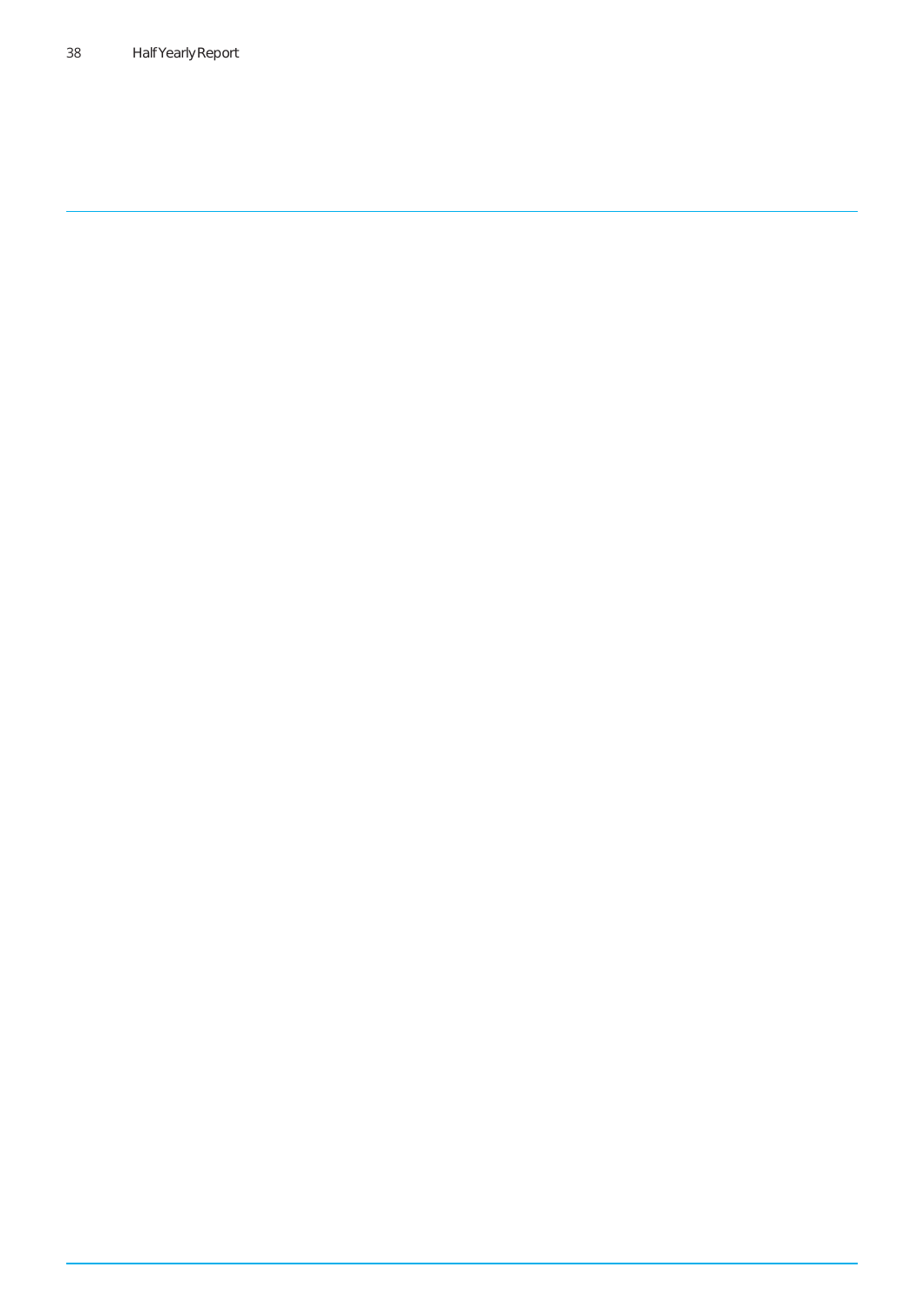Standard Life Private Equity Trust plc 39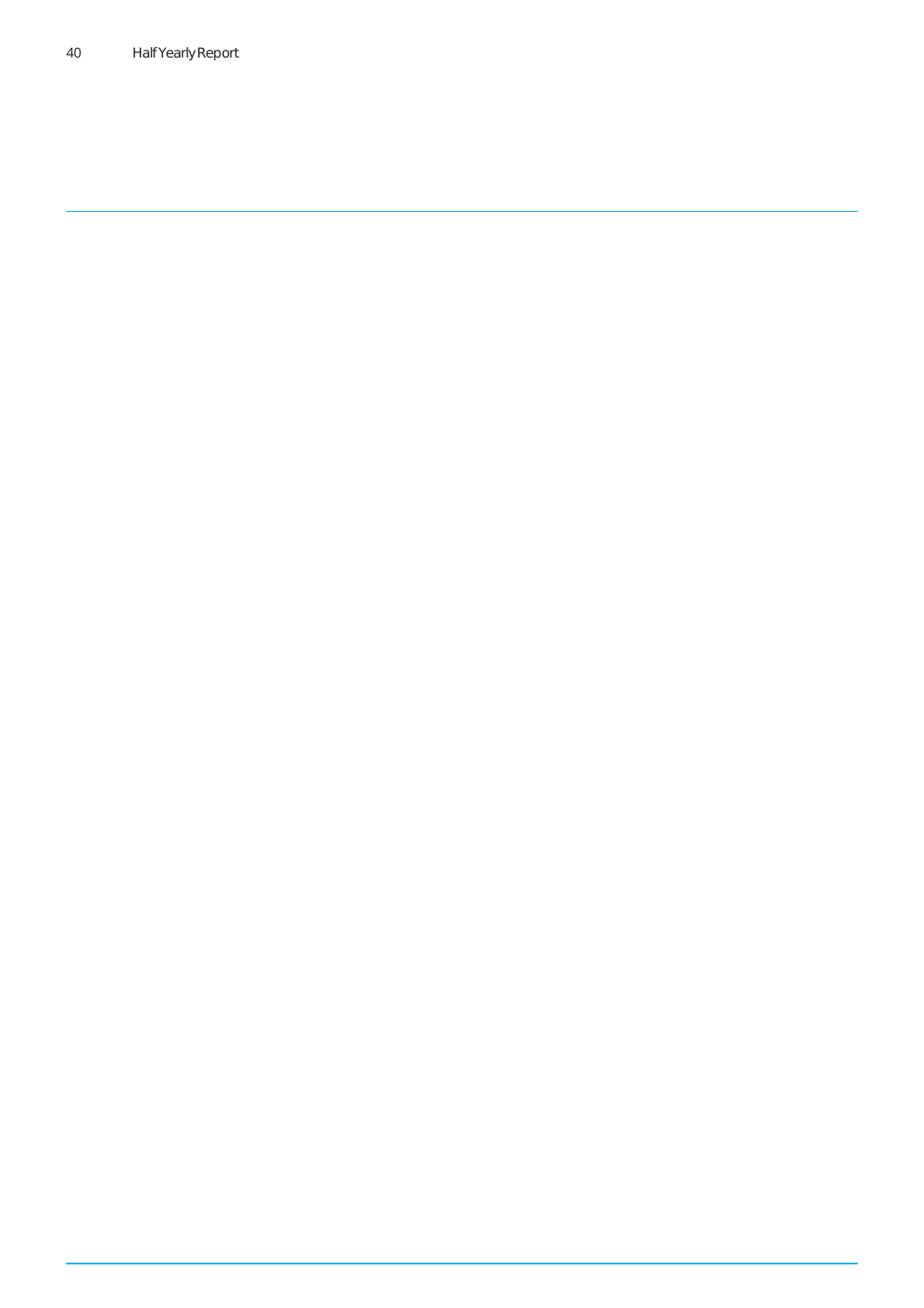### Corporate Information

#### **Directors**

Christina McComb OBE, Chair Alan Devine Diane Seymour-Williams Calum Thomson

#### **Investment Manager**

SL Capital Partners LLP 1 George Street Edinburgh EH2 2LL United Kingdom

#### **Company Secretary**

Aberdeen Asset Management PLC 1 George Street Edinburgh EH2 2LL United Kingdom

#### **Company Administrator**

IQ EQ Administration Services (UK) Limited 4th Floor 3 More London Riverside London SE1 2AQ United Kingdom

#### **Company Depositary**

IQ EQ Depositary Company (UK) Limited 4th Floor 3 More London Riverside London SE1 2AQ United Kingdom



#### **Company Brokers**

Winterflood Securities The Atrium Building Cannon Bridge London EC4R 2GA United Kingdom

#### **Solicitors**

Dickson Minto WS 16 Charlotte Square Edinburgh EH2 4DF United Kingdom

#### **Tax Advisers**

PricewaterhouseCoopers LLP Atria One 144 Morrison Street Edinburgh EH3 8EX United Kingdom

#### **Independent Auditor**

BDO LLP 55 Baker Street London W1U 7EU United Kingdom

#### **Bankers**

BNP Paribas Securities Services S.A. 10 Harewood Avenue London NW1 6AA United Kingdom

#### **Registrars**

Equiniti Limited Aspect House Spencer Road Lancing West Sussex BN99 6DA United Kingdom